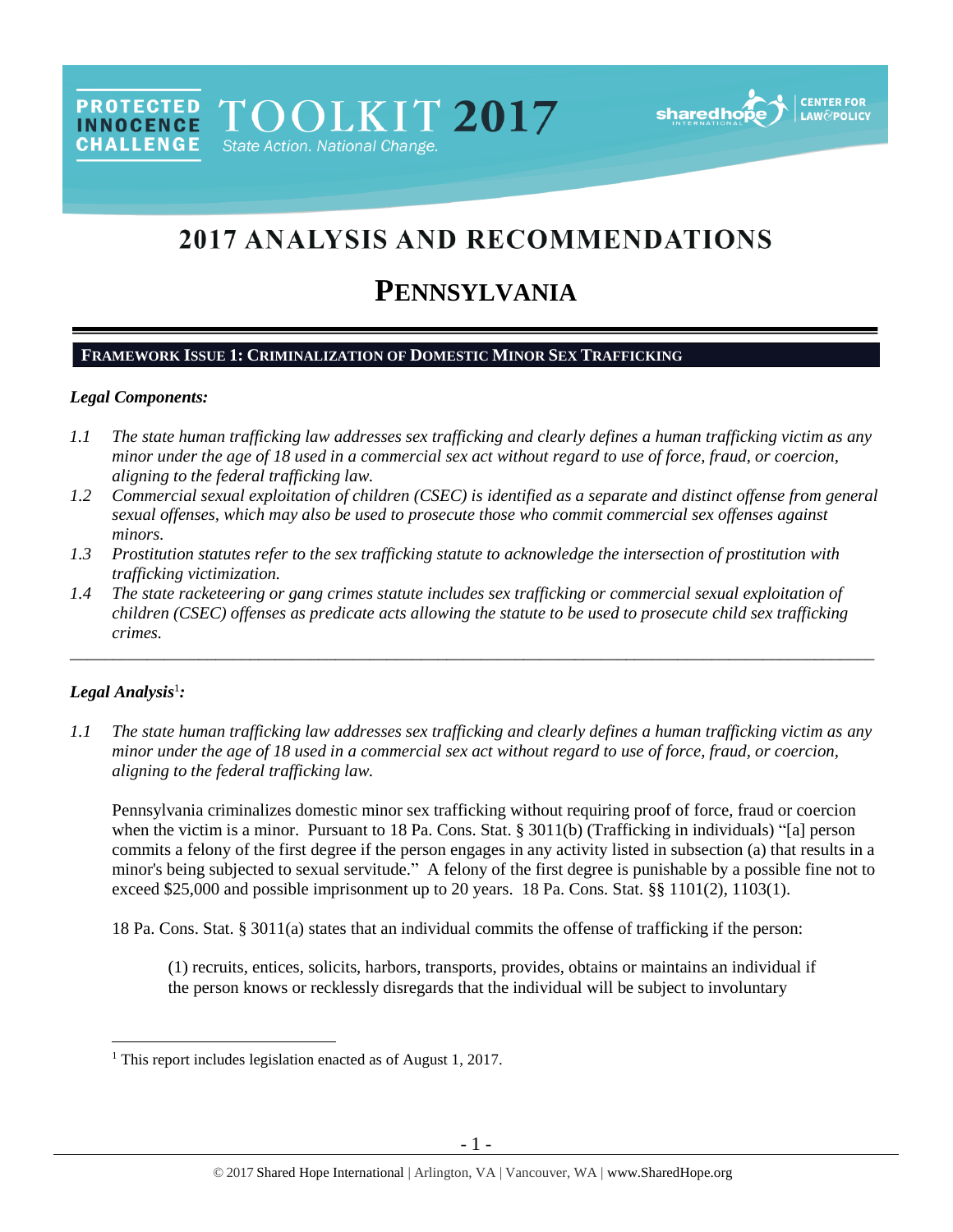servitude;<sup>2</sup> or (2) knowingly benefits financially or receives anything of value from any act that facilitates any activity described in paragraph (1).

Pursuant to 18 Pa. Cons. Stat. § 3001 (Definitions), "Involuntary servitude" is defined as "Labor servitude or sexual servitude" and "Sexual servitude is defined as "Any sex act or performance involving a sex act for which anything of value is directly or indirectly given, promised to or received by any individual or which is performed or provided by any individual, and is induced or obtained from: (1) a minor . . . ." 18 Const. Stat. § 3001 defines "minor" as "an individual who is less than 18 years of age."

*1.2 Commercial sexual exploitation of children (CSEC) is identified as a separate and distinct offense from general sexual offenses, which may also be used to prosecute those who commit commercial sex offenses against minors.*

The following laws criminalize CSEC in Pennsylvania:

1. 18 Pa. Cons. Stat. § 5902(b.1) (Prostitution and related offenses) makes it a felony of the third degree to "knowingly promote prostitution of a minor."<sup>3</sup> The following constitutes promoting prostitution under subsection (b.1):

Promoting prostitution of minor.--A person who knowingly promotes prostitution of a minor commits a felony of the third degree. The following acts shall, without limitation of the foregoing, constitute promoting prostitution of a minor:

(1) owning, controlling, managing, supervising or otherwise keeping, alone or in association with others, a house of prostitution or a prostitution business in which a victim is a minor;

(2) procuring an inmate who is a minor for a house of prostitution or a place in a house of prostitution where a minor would be an inmate;

(3) encouraging, inducing, or otherwise intentionally causing a minor to become or remain a prostitute;

(4) soliciting a minor to patronize a prostitute;

(5) procuring a prostitute who is a minor for a patron;

(6) transporting a minor into or within this Commonwealth with intent to promote the engaging in prostitution by that minor, or procuring or paying for transportation with that intent;

(7) leasing or otherwise permitting a place controlled by the actor, alone or in association with others, to be regularly used for prostitution of a minor or the promotion of prostitution of a minor, or failure to make reasonable effort to abate such use by ejecting the tenant, notifying law enforcement authorities or other legally available means; or

(8) soliciting, receiving, or agreeing to receive any benefit for doing or agreeing to do anything forbidden by this subsection.

2. 18 Pa. Cons. Stat. § 6318(a) (Unlawful contact with minor) states,

 $\overline{a}$ 

<sup>&</sup>lt;sup>2</sup> Pursuant to 18 Pa. Cons. Stat. § 3012(A) (Involuntary servitude),

Offense defined.--A person commits a felony of the first degree if the person knowingly, through any of the means described in subsection (b), subjects an individual to labor servitude or sexual servitude, except where the conduct is permissible under federal or state law other than this chapter.

<sup>&</sup>lt;sup>3</sup> Pursuant to 18 Pa. Const. Stat.§ 5902(f), "[m]inor" is defined as "[a]n individual under 18 years of age."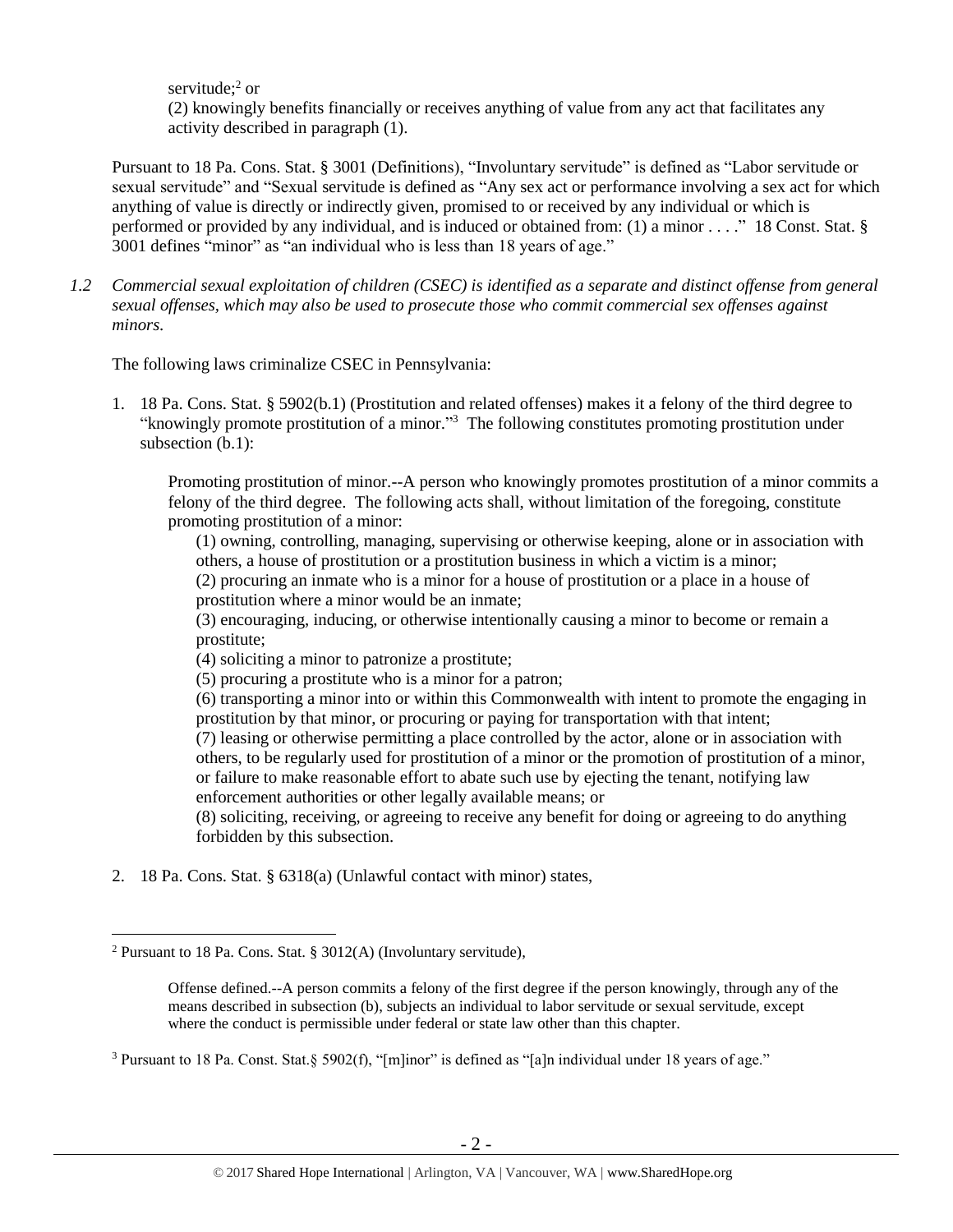Offense defined.--A person commits an offense if he is intentionally in contact with a minor, or a law enforcement officer acting in the performance of his duties who has assumed the identity of a minor, for the purpose of engaging in an activity prohibited under any of the following, and either the person initiating the contact or the person being contacted is within this Commonwealth:

(1) Any of the offenses enumerated in Chapter 31 (relating to sexual offenses).

(2) Open lewdness as defined in section 5901 (relating to open lewdness).

(3) Prostitution as defined in section 5902 (relating to prostitution and related offenses).

(4) Obscene and other sexual materials and performances as defined in section 5903 (relating to obscene and other sexual materials and performances).

(5) Sexual abuse of children as defined in section 6312 (relating to sexual abuse of children). (6) Sexual exploitation of children as defined in section 6320 (relating to sexual exploitation of children).

Under subsection (b), "A violation of subsection (a) is: (1) an offense of the same grade and degree as the most serious underlying offense in subsection (a) for which the defendant contacted the minor; or (2) a felony of the third degree; whichever is greater." Subsection (c) defines "contacts" as "[d]irect or indirect contact or communication by any means, method or device, including contact or communication in person or through an agent or agency, through any print medium, the mails, a common carrier or communication common carrier, any electronic communication system and any telecommunications, wire, computer or radio communications device or system."

3. 18 Pa. Cons. Stat. § 5903(a)<sup>4</sup> (Obscene and other sexual materials and performances) states it is illegal to "hire, employ, use or permit any minor child to do or assist in doing any act or thing mentioned in [subsection (a)]." These acts include the following:

(a) Offense defined.-- No person, knowing the obscene character of the materials or performances involved, shall:

. . . .  $(3)$   $(i)$  . . . .

> (ii) design, copy, draw, photograph, print, utter, publish or in any manner manufacture or prepare any obscene materials in which a minor<sup>5</sup> is depicted;

 $(4)$   $(i)$  . . . .

(ii) write, print, publish, utter or cause to be written, printed, published or uttered any advertisement or notice of any kind giving information, directly or indirectly, stating or purporting to state where, how, from whom or by what means any obscene materials can be purchased, obtained or had if the victim is a minor in which a minor is included;

. . . .  $(5)$   $(i)$  . . . .

 $\overline{a}$ 

<sup>&</sup>lt;sup>4</sup> In 1975, the Supreme Court of Pennsylvania held in Commonwealth v. MacDonald, 347 A.2d 290, 299 (Pa. 1975), "that section 5903(a) fails to satisfy the *Miller* standard and therefore may not constitutionally be applied unless and until it is amended to specifically define the sexual conduct whose depiction or description is to be regulated thereby." The statute was subsequently amended and appears to have not been held unconstitutional since. *See, e.g.*, Commonwealth v. Bond, 504 A.2d 869, 875 (Pa. Super. Ct. 1986); Commonwealth v. Croll, 480 A.2d 266, 268–69 (Pa. Super. Ct. 1984) ("Initially, appellant argues that the obscenity statute is unconstitutionally vague. This question has, however, been considered and decided adversely to appellant by this Court. *See Commonwealth v. Doe* . . . . Appellant's argument was ably refuted by Judge Johnson in that case. Appellant concedes that the Pennsylvania Act was amended 'with slavish adherence to' the decision of the United States Supreme Court in *Miller v. California* . . . .") (citations omitted).

<sup>5</sup> Pursuant to 18 Pa. Cons. Stat. § 5903(b), "minor" is defined as "an individual under 18 years of age."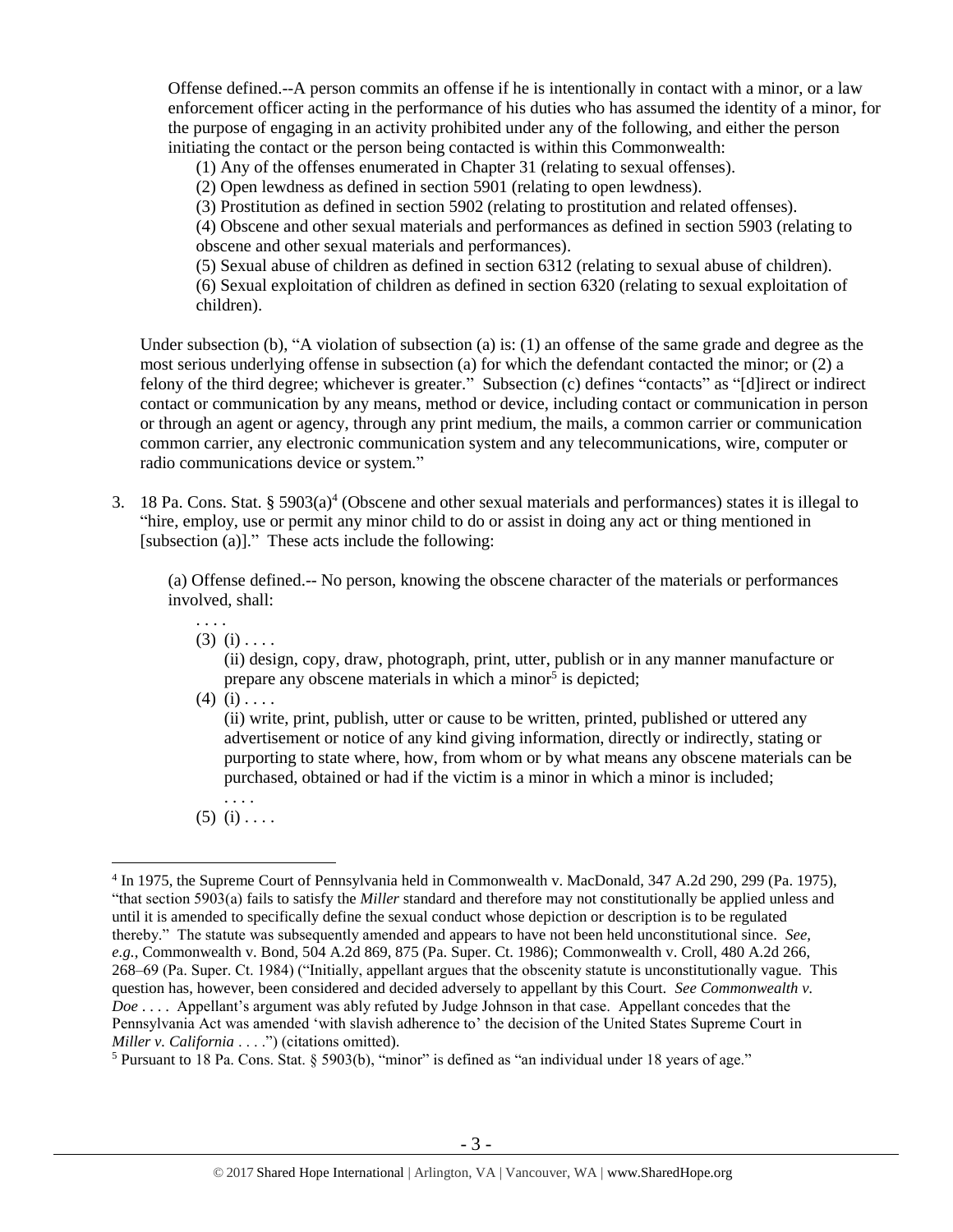(ii) produce, present or direct any obscene performance or participate in a portion thereof that is obscene or that contributes to its obscenity if a minor is included;

Although not expressly commercial, the following laws could apply to commercial sexual exploitation of children in Pennsylvania:

- 1. 18 Pa. Cons. Stat. § 6320 (Sexual exploitation of children) makes it a felony of the second degree "if [a person] procures for another person a child under 18 years of age for the purpose of sexual exploitation." 18 Pa. Cons. Stat. § 6320(a), (b). "Sexual exploitation" is defined as "[a]ctual or simulated sexual activity or nudity arranged for the purpose of sexual stimulation or gratification of any person." 18 Pa. Cons. Stat.  $§ 6320(c).$
- 2. Producing images of child sexual exploitation (ICSE) is addressed in 18 Pa. Cons. Stat. § 6312(b)(1)–(2) (Sexual abuse of children), which states,

Photographing, videotaping, depicting on computer or filming sexual acts.

(1) Any person who causes or knowingly permits a child under the age of 18 years to engage in a prohibited sexual act<sup>6</sup> or in the simulation of such act commits an offense if such person knows, has reason to know or intends that such act may be photographed, videotaped, depicted on computer or filmed.

(2) Any person who knowingly photographs, videotapes, depicts on computer or films a child under the age of 18 years engaging in a prohibited sexual act or in the simulation of such an act is guilty of a felony of the second degree commits an offense.

3. Pennsylvania's corruption of a minor statute, 18 Pa. Cons. Stat. § 6301, could apply to trafficking and states in subsection (a),

Offense defined.--

 $\overline{a}$ 

(1) (i) Except as provided in subparagraph (ii), whoever, being of the age of 18 years and upwards, by any act corrupts or tends to corrupt the morals of any minor less than 18 years of age, or who aids, abets, entices or encourages any such minor in the commission of any crime, or who knowingly assists or encourages such minor in violating his or her parole or any order of court, commits a misdemeanor of the first degree.

(ii) Whoever, being of the age of 18 years and upwards, by any course of conduct in violation of Chapter 31 (relating to sexual offenses) corrupts or tends to corrupt the morals of any minor less than 18 years of age, or who aids, abets, entices or encourages any such minor in the commission of an offense under Chapter 31 commits a felony of the third degree.

(2) Any person who knowingly aids, abets, entices or encourages a minor younger than 18 years of age to commit truancy commits a summary offense. Any person who violates this paragraph within one year of the date of a first conviction under this section commits a misdemeanor of the third degree. A conviction under this paragraph shall not, however, constitute a prohibition under section 6105 (relating to persons not to possess, use, manufacture, control, sell or transfer firearms).

 $6$  18 Pa. Cons. Stat.  $\S 6312(g)$  defines "prohibited sexual act" as "[s]exual intercourse as defined in section 3101 (relating to definitions), masturbation, sadism, masochism, bestiality, fellatio, cunnilingus, lewd exhibition of the genitals or nudity if such nudity is depicted for the purpose of sexual stimulation or gratification of any person who might view such depiction."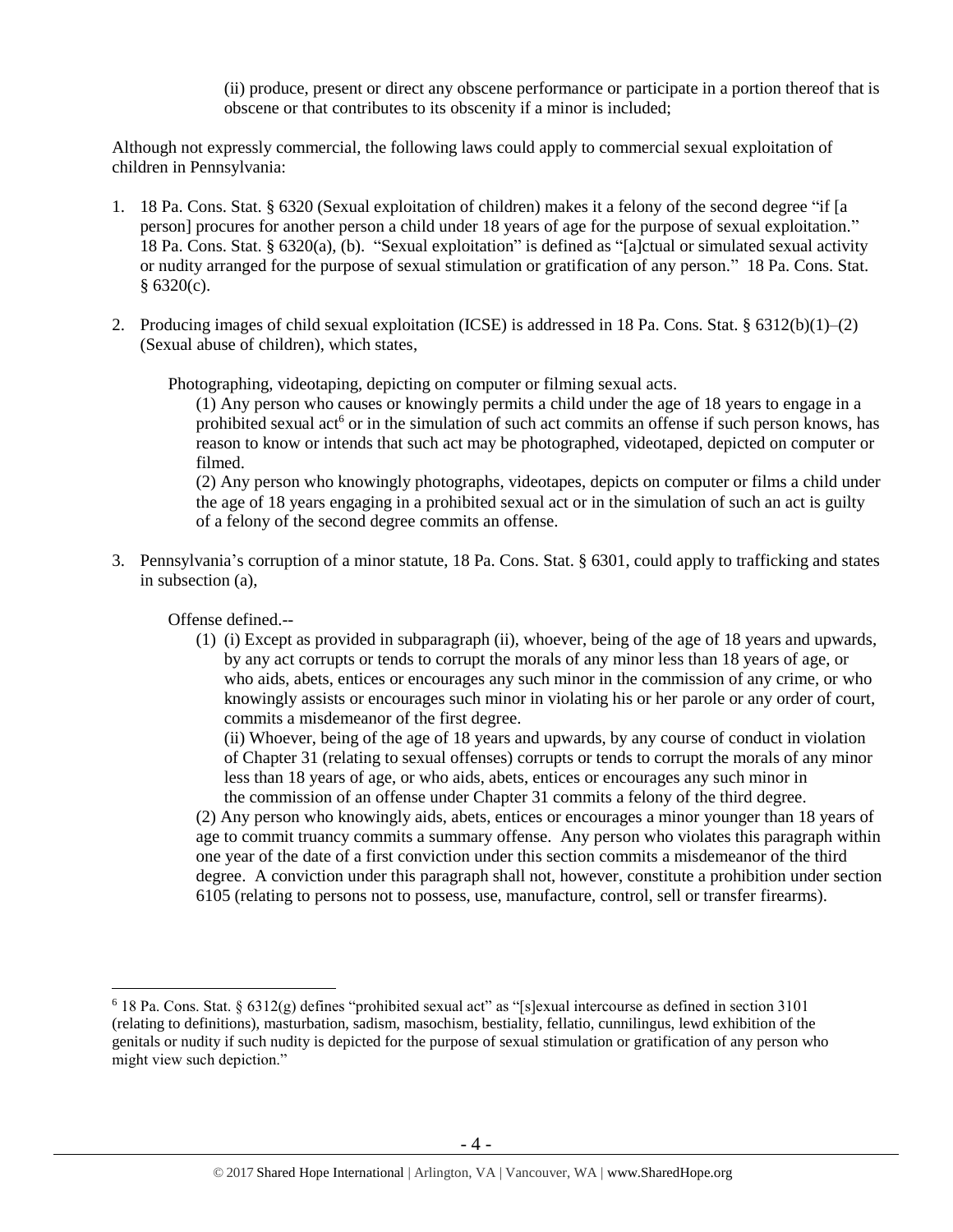*1.3 Prostitution statutes refer to the sex trafficking statute to acknowledge the intersection of prostitution with trafficking victimization.* 

Pennsylvania's prostitution law, 18 Pa. Cons. Stat. § 5902(a) (Prostitution and related offenses) does not refer to 18 Pa. Cons. Stat. § 3011 (Trafficking in individuals), Pennsylvania's trafficking law, but certain protections under the human trafficking chapter acknowledge the intersection of prostitution with trafficking victimization. While an affirmative defense to prostitution charges is provided under the trafficking in persons chapter, this affirmative defense requires force and coercion and does not refer to the human trafficking law to clarify that a commercially sexually exploited minor is a victim of trafficking. Pursuant to 18 Pa. Const. Stat. § 3019(b) (Evidence and defenses to human trafficking),

Affirmative defense.--An individual who is charged with any violation under section 5902 (relating to prostitution and related offenses) may offer the defense at trial that he engaged in the conduct charged because he was compelled to do so by coercion or the use of, or a threat to use, unlawful force against his person or the person of another, which a person of reasonable firmness in his situation would have been unable to resist.

However, there is no requirement to prove force, fraud or coercion for vacating prostitution convictions under 18 Pa. Const. Stat. § 3019(d)(1) which states in part, "An individual convicted under section . . . 5902 [Prostitution and related offenses] . . . committed as a direct result of being a victim of human trafficking may file a motion to vacate the conviction."

*1.4 The state racketeering or gang crimes statute includes sex trafficking or commercial sexual exploitation of children (CSEC) offenses as predicate acts allowing the statute to be used to prosecute child sex trafficking crimes.* 

Pennsylvania's Corrupt Organizations statute is codified at 18 Pa. Cons. Stat. § 911 (Corrupt organizations) and may be applicable to traffickers and facilitators.

18 Pa. Cons. Stat. § 911(b) states in part,

 $\overline{a}$ 

(1) It shall be unlawful for any person who has received any income derived, directly or indirectly, from a pattern of racketeering activity<sup>7</sup> in which such person participated as a principal, to use or invest, directly or indirectly, any part of such income, or the proceeds of such income, in the acquisition of any interest in, or the establishment or operation of, any enterprise  $s$ ...

(2) It shall be unlawful for any person through a pattern of racketeering activity to acquire or maintain, directly or indirectly, any interest in or control of any enterprise.

(3) It shall be unlawful for any person employed by or associated with any enterprise to conduct or participate, directly or indirectly, in the conduct of such enterprise's affairs through a pattern of racketeering activity.

(4) It shall be unlawful for any person to conspire to violate any of the provisions of subsections (1), (2) or (3) of this subsection.

"Racketeering activity" is defined in 18 Pa. Cons. Stat.  $\S 911(h)(1)(i)$  and means all of the following:

 $7 A$  "pattern of racketeering activity" is defined as "a course of conduct requiring two or more acts of racketeering activity one of which occurred after the effective date of this section." 18 Pa. Cons. Stat. § 911(h)(4).

<sup>8</sup> An "enterprise" is defined as "any individual, partnership, corporation, association or other legal entity, and any union or group of individuals associated in fact although not a legal entity, engaged in commerce and includes legitimate as well as illegitimate entities and governmental entities." 18 Pa. Cons. Stat. § 911(h)(3).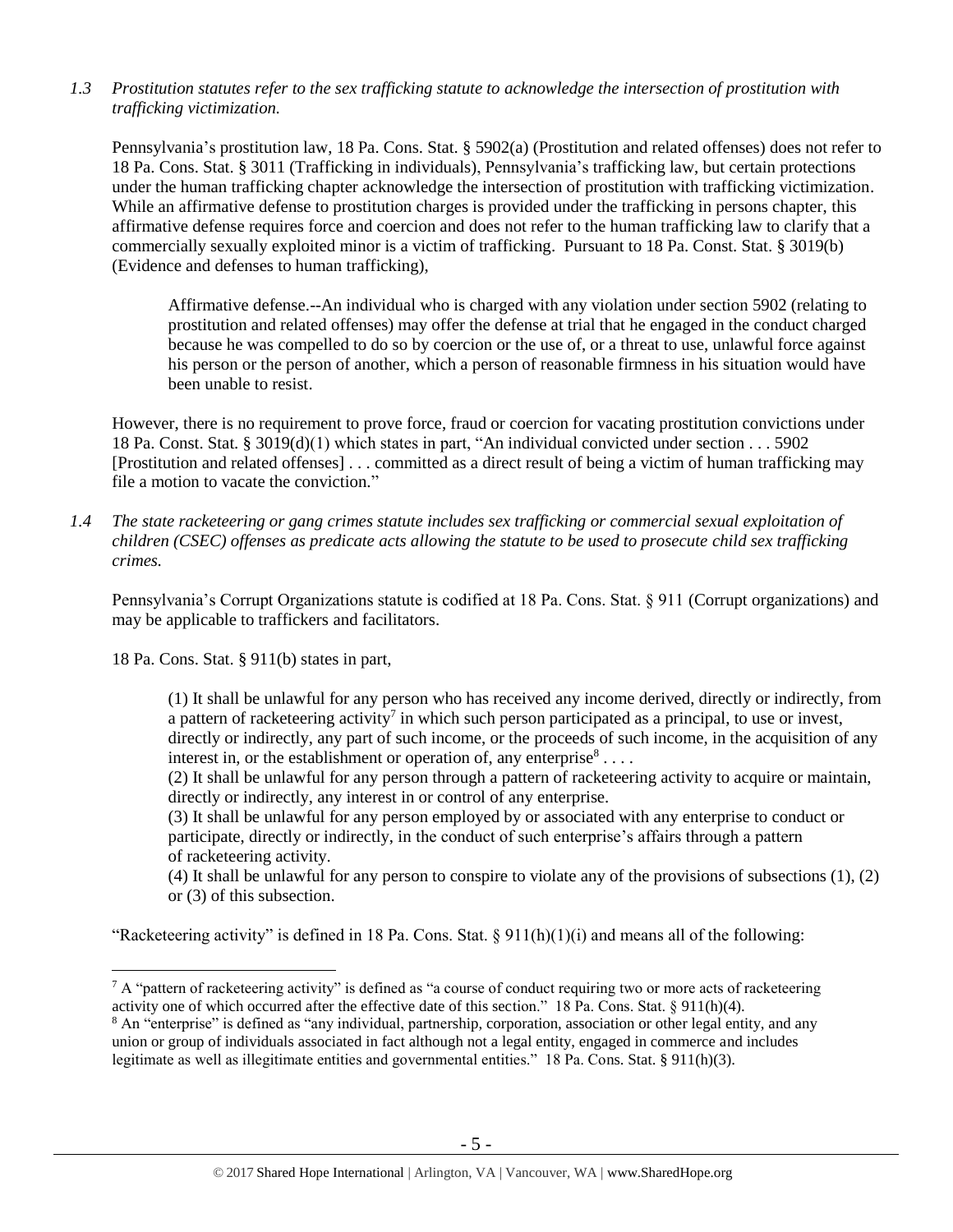- An act which is indictable under any of the following provisions of this title:
	- Chapter 30 (relating to human trafficking)
	- Chapter 59 (relating to public indecency) [which includes 18 Pa. Cons. Stat. § 5902 (Prostitution and related offenses)].

Based on this definition of racketeering activity, acts of commercial sexual exploitation of children constitute predicate crimes under the racketeering law, making it available for combatting criminal enterprises engaged in domestic minor sex trafficking. Conviction under this statute is a first degree felony, which is punishable by a possible fine not to exceed \$25,000 and possible imprisonment up to 20 years. 18 Pa. Cons. Stat. §§ 911(c), 1101(2) (Fines), 1103(1) (Sentence of imprisonment for felony).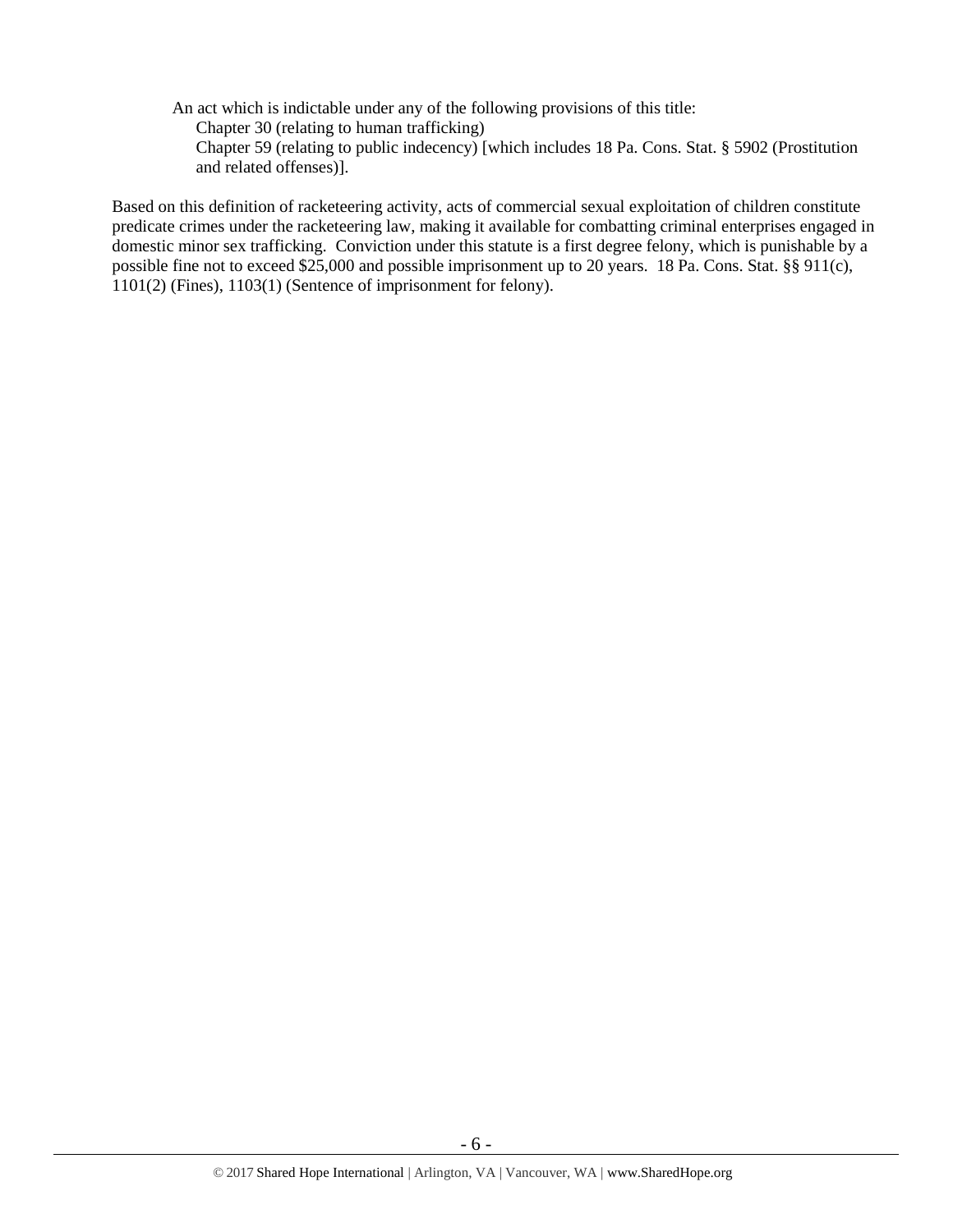#### **FRAMEWORK ISSUE 2: CRIMINAL PROVISIONS ADDRESSING DEMAND**

#### *Legal Components:*

- *2.1 The state sex trafficking law can be applied to buyers of commercial sex acts with a minor.*
- *2.2 Buyers of commercial sex acts with a minor can be prosecuted under commercial sexual exploitation of children (CSEC) laws.*
- *2.3 Solicitation of prostitution laws differentiate between buying sex acts with an adult and buying sex acts with a minor under 18.*
- *2.4 Penalties for buyers of commercial sex acts with minors are as high as federal penalties.*
- *2.5 Using the Internet or electronic communications to lure, entice, or purchase, or attempt to lure, entice, or purchase commercial sex acts with a minor is a separate crime or results in an enhanced penalty for buyers.*
- *2.6 No age mistake defense is permitted for a buyer of commercial sex acts with any minor under 18.*
- *2.7 Base penalties for buying sex acts with a minor under 18 are sufficiently high and not reduced for older minors.*
- *2.8 Financial penalties for buyers of commercial sex acts with minors are sufficiently high to make it difficult for buyers to hide the crime.*
- *2.9 Buying and possessing images of child sexual exploitation carries penalties as high as similar federal offenses.*
- *2.10 Convicted buyers of commercial sex acts with minors are required to register as sex offenders*.

## *Legal Analysis:*

 $\overline{a}$ 

*2.1 The state sex trafficking law can be applied to buyers of commercial sex acts with a minor.*

18 Pa. Cons. Stat. § 3011 (Trafficking in individuals) can apply to buyers of commercial sex with a minor through the term "solicits" and, following federal precedent, through the term "obtains." <sup>9</sup> Pursuant to 18 Pa. Cons. Stat. § 3011(a)(1), a person commits the offense of trafficking if a person "recruits, entices, solicits, harbors, transports, provides, obtains or maintains an individual if the person knows or recklessly disregards that the individual will be subject to involuntary servitude . . . ." Pursuant to 18 Pa. Cons. Stat.

<sup>9</sup> *See United States v. Jungers*, 702 F.3d 1066 (8th Cir. 2013). In this case, the Eighth Circuit held that the federal sex trafficking law, 18 U.S.C. § 1591 (Sex trafficking of children or by force, fraud, or coercion) applies to buyers of sex with minors. Reversing a District of South Dakota ruling that Congress did not intend the string of verbs constituting criminal conduct under 18 U.S.C.  $\S$  1591(a)(1) ("recruits, entices, harbors, transports, provides, obtains, or maintains") to reach the conduct of buyers (United States v. Jungers, 834 F. Supp. 2d 930, 931 (D.S.D. 2011)), the Eighth Circuit concluded that 18 U.S.C. § 1591 does not contain "a latent exemption for purchasers" because buyers can "engage in at least some of the prohibited conduct." Jungers, 702 F. 3d 1066, 1072. Congress codified Jungers clarifying that the federal sex trafficking law is intended to apply to buyers in the Justice for Victims of Trafficking Act (JVTA) of 2015 Pub. L. No. 114-22, 129 Stat 227), enacted on May 29, 2015. The JVTA adds the terms "patronize" and "solicit" to the list of prohibited conduct and expressly states, "section 108 of this title amends section 1591 of title 18, United States Code, to add the words 'solicits or patronizes' to the sex trafficking statute making absolutely clear for judges, juries, prosecutors, and law enforcement officials that criminals who purchase sexual acts from human trafficking victims may be arrested, prosecuted, and convicted as sex trafficking offenders when this is merited by the facts of a particular case." Id. at Sec. 109. The Eighth Circuit decision in *United States v. Jungers* and the federal sex trafficking law as amended by the Justice for Victims of Trafficking Act establish persuasive authority when state courts interpret the string of verbs constituting prohibited conduct in state sex trafficking laws (in particular the term "obtains") to the extent such interpretation does not conflict with state case law.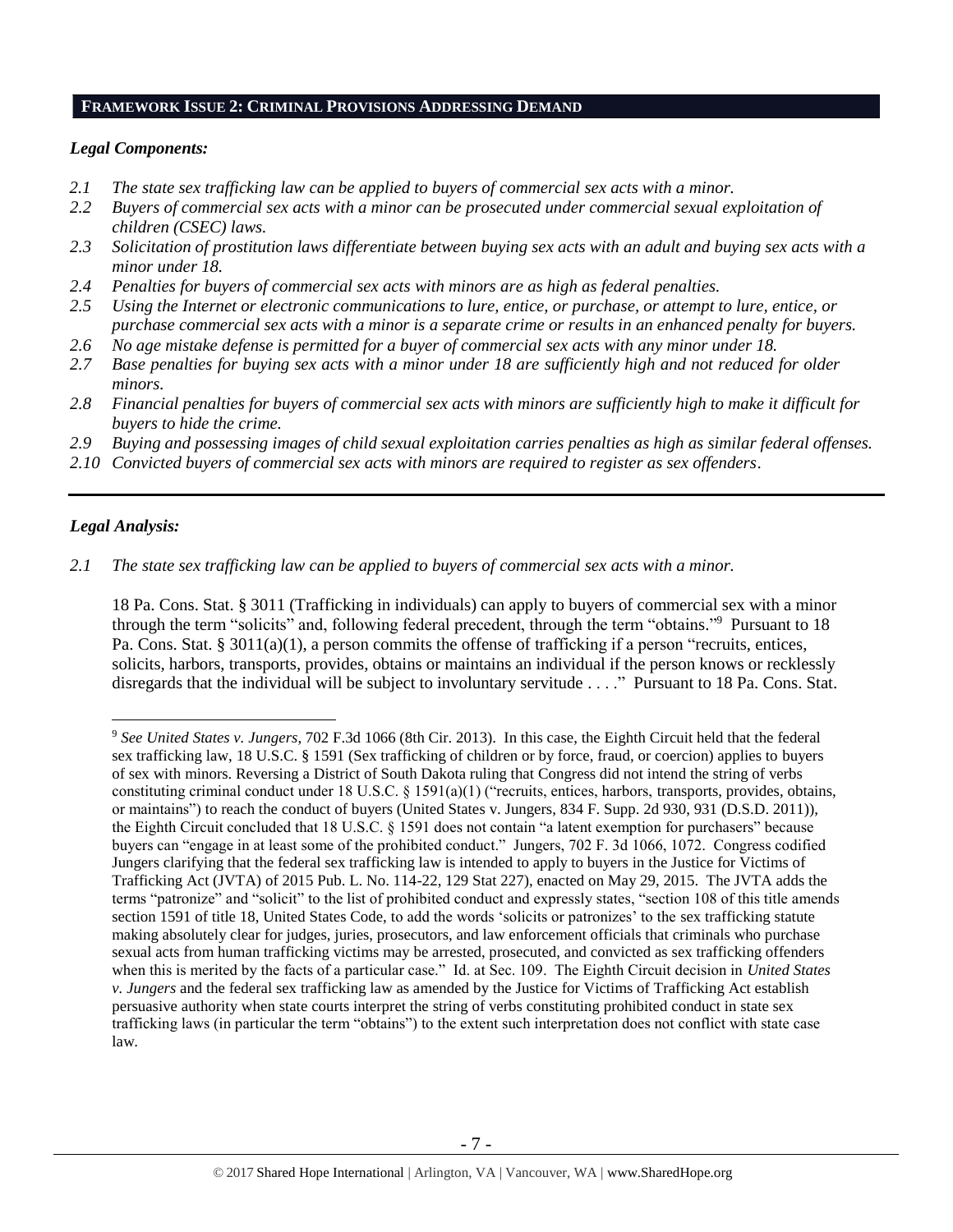§ 3001 (Definitions), "[i]nvoluntary servitude" is defined as "[l]abor servitude or sexual servitude," and "[s]exual servitude" is defined as "[a]ny sex act or performance involving a sex act for which anything of value is directly or indirectly given, promised to or received by any individual or which is performed or provided by any individual and is induced or obtained from . . . [a] minor."

Additionally, buyers can be charged under 18 Pa. Cons. Stat. § 3013 (Patronizing a victim of sexual servitude). Pursuant to 18 Pa. Cons. Stat. § 3013(a), a person commits this offense "if the person engages in any sex act or performance with another individual knowing that the act or performance is the result of the individual being a victim of human trafficking victim." Patronizing a victim of sexual servitude is a felony of the second degree; a second degree felony is punishable by a fine up to \$25,000 and possible imprisonment up to 10 years. 18 Pa. Cons. Stat. §§ 3013(a), 1101(2), 1103(2).

*2.2 Buyers of commercial sex acts with a minor can be prosecuted under commercial sexual exploitation of children (CSEC) laws.*

A buyer in Pennsylvania could be charged with unlawful contact with a minor under 18 Pa. Cons. Stat. § 6318 (Unlawful contact with minor). Under 18 Pa. Cons. Stat. § 6318(a)(3),

A person commits an offense if he is intentionally in contact with a minor, or a law enforcement officer acting in the performance of his duties who has assumed the identity of a minor, for the purpose of engaging in an activity prohibited under any of the following, and either the person initiating the contact or the person being contacted is within this Commonwealth:

. . . .

 $\overline{a}$ 

(3) Prostitution as defined in section 5902 (relating to prostitution and related offenses).<sup>10</sup>

Under this statute, a crime constitutes either "(1) an offense of the same grade and degree as the most serious underlying offense in subsection (a) for which the defendant contacted the minor; or (2) a felony of the third degree; whichever is greater." 18 Pa. Cons. Stat. § 6318(b). Since prostitution is generally a misdemeanor offense in Pennsylvania, the buyer could be guilty of a third degree felony under this statute. 18 Pa. Cons. Stat.  $§$  5902(a), (A.1).

Otherwise, buyers face penalties under age-neutral prostitution laws. Patronizing a prostitute is a crime that applies to those who patronize both minors and adults for commercial sexual purposes. Under 18 Pa. Cons. Stat. § 5902(e), "[A] person commits the offense of patronizing prostitutes if that person hires a prostitute or any other person enters or remains in a house of prostitution for the purpose of engaging in sexual activity." The crime is a third degree misdemeanor for the first or second offense, a second degree misdemeanor for the third offense, and a first degree misdemeanor for the fourth and subsequent offenses. 18 Pa. Cons. Stat. § 5902(e)(e.1)(1)–(3). Additionally, a buyer could be charged with criminal solicitation under 18 Pa. Cons. Stat. § 902 (Criminal solicitation) if he attempts to patronize a prostitute under 18 Pa. Cons. Stat. § 5902(a).

*2.3 Solicitation of prostitution laws differentiate between buying sex acts with an adult and buying sex acts with a minor under 18.*

18 Pa. Cons. Stat. § 5902(e) (Prostitution and related offenses), which addresses "patronizing prostitutes," does not differentiate between buying sex with a minor and buying sex with an adult. The law is age-neutral and makes buying sex a third degree misdemeanor for the first and second offense, a second degree misdemeanor

<sup>&</sup>lt;sup>10</sup> A person is guilty of "prostitution" in 18 Pa. Cons. Stat. § 5902(a) "if he or she: (1) is an inmate of a house of prostitution or otherwise engages in sexual activity as a business; or (2) loiters in or within view of any public place for the purpose of being hired to engage in sexual activity."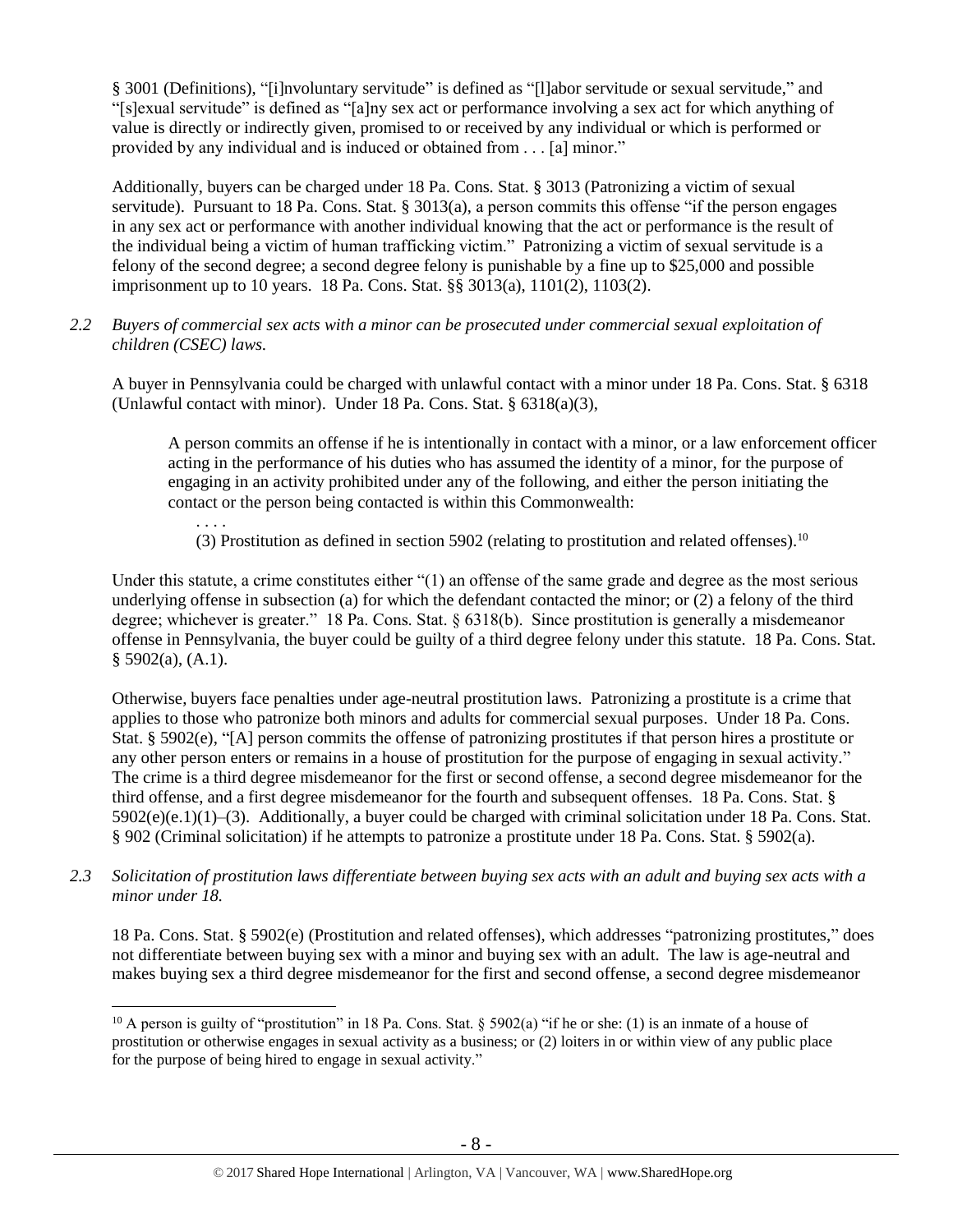for the third offense, and a first degree misdemeanor for a fourth or subsequent offense. 18 Pa. Cons. Stat. §  $5902(e)$ , (e.1). It is also possible that a buyer soliciting a minor to engage in prostitution could be charged with criminal solicitation under 18 Pa. Cons. Stat. § 902(a) (Criminal solicitation) with the underlying criminal conduct alleged as prostitution under 18 Pa. Cons. Stat. § 5902(a). But, this would result in a failure to recognize solicitation of a minor for prostitution as more severe than solicitation of an adult. However, under Pa. Cons. Stat. § 6318(a)(3) (Unlawful contact with minor), a buyer potentially faces a third degree felony for contacting a minor under 18 in order to engage in prostitution. 18 Pa. Cons. Stat. § 6318(a)(3), (b).

2.3.1 Recommendation: Amend 18 Pa. Cons. Stat. § 5902(e) (Prostitution and related offenses) and § 902(a) (Criminal solicitation) when the crime solicited is any commercial sex act to indicate that solicitation of a minor is an offense under 18 Pa. Cons. Stat. § 3011 (Trafficking in individuals).

## *2.4 Penalties for buyers of commercial sex acts with minors are as high as federal penalties.*

A buyer convicted of trafficking a minor under 18 Pa. Cons. Stat. § 3011 (Trafficking in individuals) will be guilty of a first degree felony with possible imprisonment up to 20 years and a fine up to \$25,000. 18 Pa. Cons. Stat. §§ 3011(b), 1101(2), 1103(1). If, however, a defendant commits the offense of trafficking in persons while also committing "(1) 18 Pa.C.S. § 2901 (relating to kidnapping); (2) 18 Pa.C.S. § 3121 (relating to rape); or (3) 18 Pa.C.S. § 3123 (relating to involuntary deviate sexual intercourse)," then the maximum possible term of imprisonment increases to life imprisonment. 42 Pa. Cons. Stat. § 9720.2.

A buyer convicted of patronizing a victim of sexual servitude under 18 Pa. Cons. Stat. § 3013 (Patronizing a victim of sexual servitude) will be guilty of a felony of the second degree; a second degree felony is punishable by and imprisonment up to 10 years and a possible fine up to \$25,000. 18 Pa. Cons. Stat. §§ 3013(a), 1101(2), 1103(2).

If convicted of unlawful contact with a minor under 18 Pa. Cons. Stat. § 6318 (Unlawful conduct with minor), which includes being in contact with a minor for prostitution, or if convicted of corruption of minors under 18 Pa. Cons. Stat. § 6301(a)(1)(ii) (Corruption of minors) involving sexual offenses codified in Chapter 31, then the buyer will be convicted of a felony of the third degree punishable by a fine up to \$15,000 and imprisonment up to 7 years. 18 Pa. Cons. Stat. §§ 6318(a), (b), 6301(a)(1)(ii), 1101(3), 1103(3). Corruption of minors not involving the sexual offenses in Chapter 31, such as Chapter 59 offenses (Prostitution), is prohibited under 18 Pa. Cons. Stat. § 6301(a)(1)(i), and the buyer will be convicted of a first degree misdemeanor punishable by a fine up to \$10,000 and imprisonment up to 5 years. 18 Pa. Cons. Stat. §§  $6301(a)(1)(i)$ ,  $1101(4)$ ,  $1104(1)$ (Sentence of imprisonment for misdemeanors).

For "patronizing a prostitute," regardless of the age of the prostituted person, the buyer is guilty of a third degree misdemeanor for the first and second offense with a possible fine of \$2,500 and a potential term of imprisonment not to exceed one year. 18 Pa. Cons. Stat.  $\S$  5902(e.1)(1), 1101(6), 1104(3). A third offense is a second degree misdemeanor with a possible fine of \$5,000 and possible imprisonment up to 2 years. 18 Pa. Cons. Stat. §§ 5902(e.1)(2), 1101(5), 1104(2). Fourth and subsequent offenses of patronizing a prostitute are first degree misdemeanors with a possible fine of \$10,000 and possible imprisonment up to 5 years. 18 Pa. Cons. Stat. §§ 5902(e.1)(3), 1101(4), 1104(1).

In comparison, if the victim is under the age of 14, a conviction under the TVPA for child sex trafficking is punishable by 15 years to life imprisonment and a fine not to exceed \$250,000. 18 U.S.C. §§ 1591(b)(1),  $3559(a)(1)$ ,  $3571(b)(3)$ . If the victim is between the ages of  $14-17$ , a conviction is punishable by 10 years to life imprisonment and a fine not to exceed \$250,000. 18 U.S.C. §§ 1591(b)(2), 3559(a)(1), 3571(b)(3). A conviction is punishable by mandatory life imprisonment, however, if the buyer has a prior conviction for a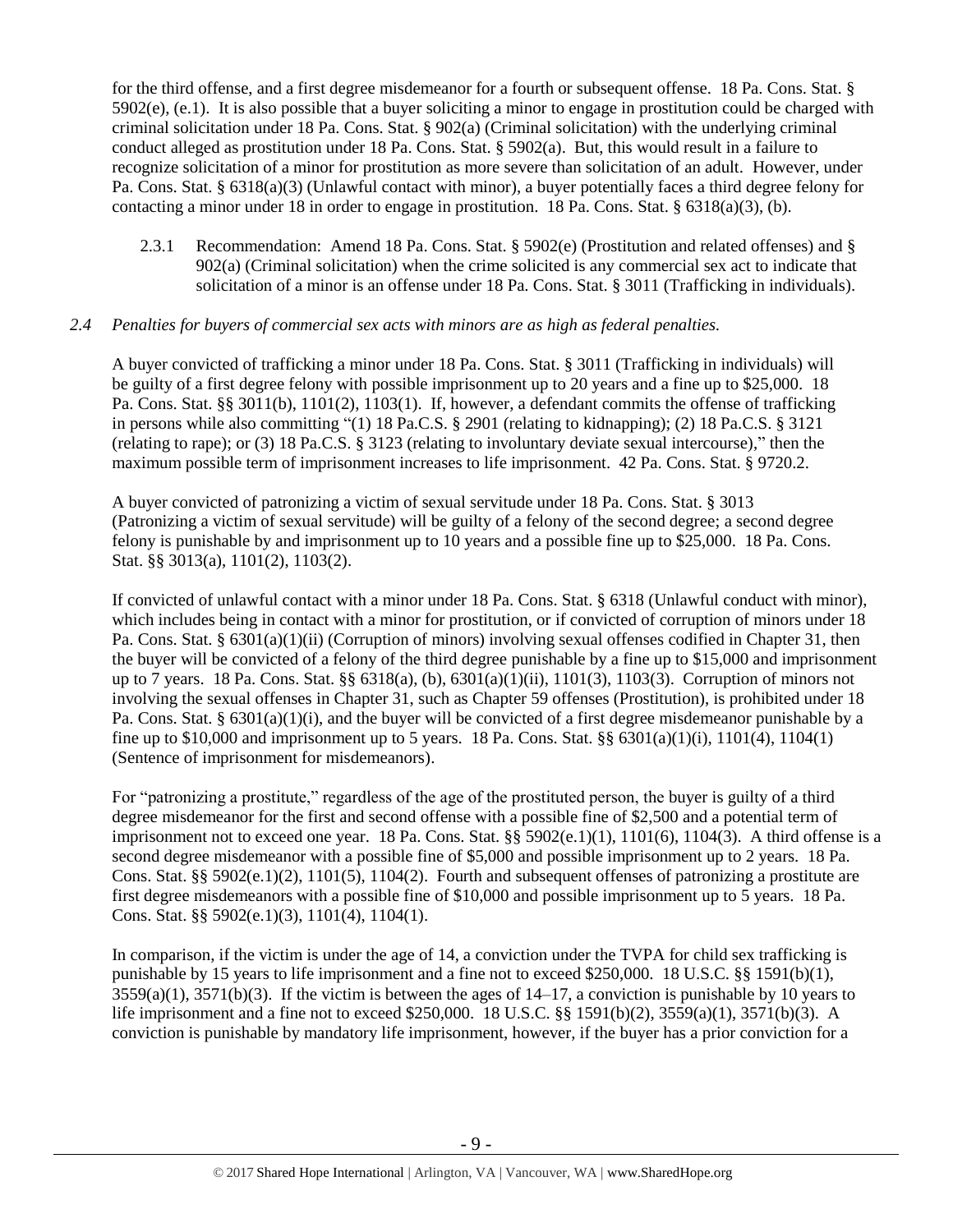<span id="page-9-0"></span>federal sex offense<sup>11</sup> against a minor. 18 U.S.C. § 3559(e)(1). To the extent buyers can be prosecuted under other federal CSEC laws,<sup>12</sup> a conviction is punishable by penalties ranging from a fine not to exceed \$250,000 to life imprisonment and a fine not to exceed \$250,000.<sup>13</sup>

*2.5 Using the Internet or electronic communications to lure, entice, or purchase, or attempt to lure, entice, or purchase commercial sex acts with a minor is a separate crime or results in an enhanced penalty for buyers.*

18 Pa. Cons. Stat. § 6318(a) (Unlawful contact with minor) can possibly be used to prosecute those who use the Internet or electronic communications to lure, entice, recruit, or purchase commercial and non-commercial sex acts with minors. Under this provision,

Offense defined.--A person commits an offense if he is intentionally in contact with a minor, or a law enforcement officer acting in the performance of his duties who has assumed the identity of a minor, for the purpose of engaging in an activity prohibited under any of the following, and either the person initiating the contact or the person being contacted is within this Commonwealth:

(1) Any of the offenses enumerated in Chapter 31(relating to sexual offenses).

(2) Open lewdness as defined in section 5901 (relating to open lewdness).

(3) Prostitution as defined in section 5902 (relating to prostitution and related offenses).

(4) Obscene and other sexual materials and performances as defined in section 5903 (relating to obscene and other sexual materials and performances).

(5) Sexual abuse of children as defined in section 6312 (relating to sexual abuse of children).

(6) Sexual exploitation of children as defined in section 6320 (relating to sexual exploitation of children).

"Contacts" is defined in 18 Pa. Cons. Stat. § 6318(c) as:

[d]irect or indirect contact or communication by any means, method or device, including contact or communication in person or through an agent or agency, through any print medium, the mails, a common carrier or communication common carrier, any electronic communication system and any telecommunications, wire, computer or radio communications device or system.

 $\overline{a}$ <sup>11</sup> Pursuant to 18 U.S.C. § 3559(e)(2), "federal sex offense" is defined as

an offense under section 1591 [18 USCS § 1591] (relating to sex trafficking of children), 2241 [18 USCS § 2241] (relating to aggravated sexual abuse), 2242 [18 USCS § 2242] (relating to sexual abuse),  $2244(a)(1)$  [18 USCS §  $2244(a)(1)$ ] (relating to abusive sexual contact),  $2245$  [18 USCS § 2245] (relating to sexual abuse resulting in death), 2251 [18 USCS § 2251] (relating to sexual exploitation of children), 2251A [18 USCS § 2251A] (relating to selling or buying of children), 2422(b) [18 USCS § 2422(b)] (relating to coercion and enticement of a minor into prostitution), or 2423(a) [18 USCS § 2423(a)] (relating to transportation of minors).

<sup>&</sup>lt;sup>12</sup> 18 U.S.C. §§ 2251A(b) (Selling or buying of children), 2251(a) (Sexual exploitation of children), 2423(a) (Transportation of a minor with intent for minor to engage in criminal sexual activity), 2422(a) (Coercion and enticement), 2252(a)(2), (a)(4) (Certain activities relating to material involving the sexual exploitation of minors). <sup>13</sup> 18 U.S.C. §§ 2251A(b) (conviction punishable by imprisonment for 30 years to life and a fine), 2251(e) (conviction punishable by imprisonment for 15–30 years and a fine), 2423(a) (conviction punishable by imprisonment for 10 years to life and a fine), 2422(a) (conviction punishable by a fine, imprisonment up to 20 years, or both), 2252(b) (stating that a conviction under subsection (a)(2) is punishable by imprisonment for  $5-20$  years and a fine, while a conviction under subsection (a)(4) is punishable by imprisonment up to 10 years, a fine, or both); *see also* 18 U.S.C. §§ 3559(a)(1) (classifying all of the above listed offenses as felonies), 3571(b)(3) (providing a fine up to \$250,000 for any felony conviction).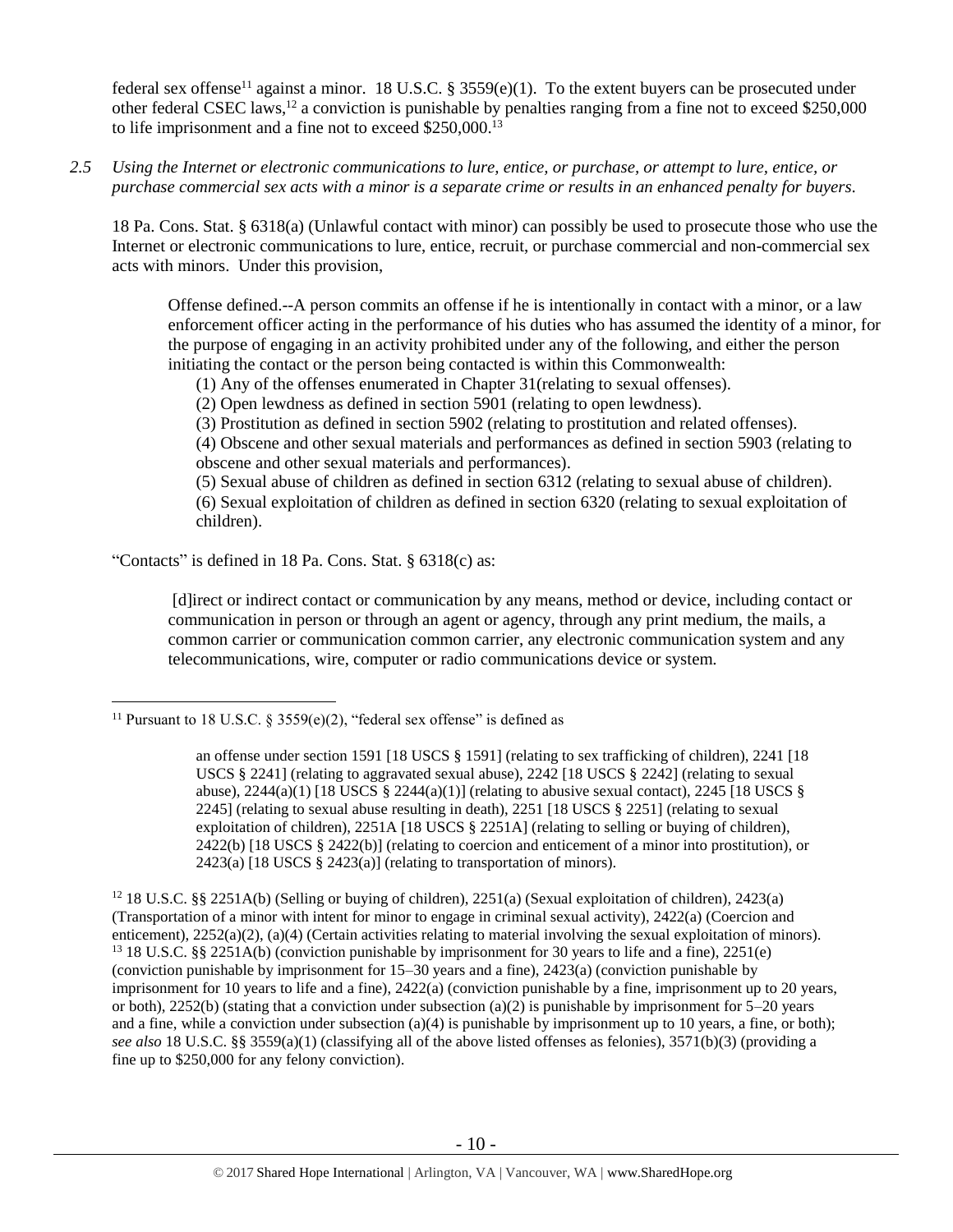A violation of 18 Pa. Cons. Stat. § 6318(a) is "(1) an offense of the same grade and degree as the most serious underlying offense in subsection (a) for which the defendant contacted the minor; or (2) a felony of the third degree; whichever is greater." 18 Pa. Cons. Stat. § 6318(b). The statute gives concurrent jurisdiction to the Attorney General and district attorney "when the person charged with a violation of this section contacts a minor through the use of a computer, computer system or computer network." 18 Pa. Cons. Stat. § 6318(b.1).

*2.6 No age mistake defense is permitted for a buyer of commercial sex acts with any minor under 18.*

18 Pa. Cons. Stat. § 3018(c) (Evidence and defenses to human trafficking) states,

Victim's age in sexual servitude.--Except as provided in section 3102 (relating to mistake as to age), evidence of a defendant's lack of knowledge of a person's age, or a reasonable mistake of age, is not a defense for a violation of this chapter involving the sexual servitude of a minor.

Pursuant to 18 Pa. Cons. Stat. § 3102 (Mistake as to age), however,

. . . whenever in this chapter the criminality of conduct depends on a child being below the age of 14 years, it is no defense that the defendant did not know the age of the child or reasonably believed the child to be the age of 14 years or older. When criminality depends on the child's being below a critical age older than 14 years, it is a defense for the defendant to prove by a preponderance of the evidence that he or she reasonably believed the child to be above the critical age.

Furthermore, 18 Pa. Cons. Stat. § 304 (Ignorance or mistake) states:

Ignorance or mistake as to a matter of fact, for which there is reasonable explanation or excuse, is a defense if: (1) the ignorance or mistake negatives the intent, knowledge, belief, recklessness, or negligence required a [sic] establish a material element of the offense; or (2) the law provides that the state of mind established by such ignorance or mistake constitutes a defense.

- 2.6.1. Recommendation: Amend 18 Pa. Cons. Stat. § 3102 (Mistake of age) to prohibit a mistake of age defense for all minors under 18 and amend CSEC statutes to prevent the defense from being raised.
- *2.7 Base penalties for buying sex acts with a minor under 18 are sufficiently high and not reduced for older minors.*

Pennsylvania's buyer-applicable trafficking laws do not stagger penalties based on a minor's age and provide sufficiently high penalties. A conviction under 18 Pa. Cons. Stat. § 3011 (Trafficking in individuals) is punishable as a felony of the first degree by imprisonment for up to 20 years, while a conviction under 18 Pa. Cons. Stat. § 3013(a) (Patronizing a victim of sexual servitude) is punishable as a felony of the second degree by imprisonment for up to 10 years. 18 Pa. Cons. Stat. §§ 3011(b), 3013(a), 1103(1), (2).

Similarly, Pennsylvania's buyer-applicable CSEC law, 18 Pa. Cons. Stat. § 6318 (Unlawful contact with minor) does not stagger penalties based on a minor's age; however, penalties under this offense are not sufficiently high. A conviction under 18 Pa. Cons. Stat. §  $6318(a)(3)$  is punishable as a felony of the third degree by imprisonment for up to 7 years. 18 Pa. Cons. Stat. §§ 6318(b), 1103(3).

*2.8 Financial penalties for buyers of commercial sex acts with minors are sufficiently high to make it difficult for buyers to hide the crime.*

A buyer convicted of trafficking in individuals under 18 Pa. Cons. Stat. § 3011 (Trafficking in individuals) faces a felony of the first degree with a possible fine up to \$25,000 in addition to imprisonment up to 20 years.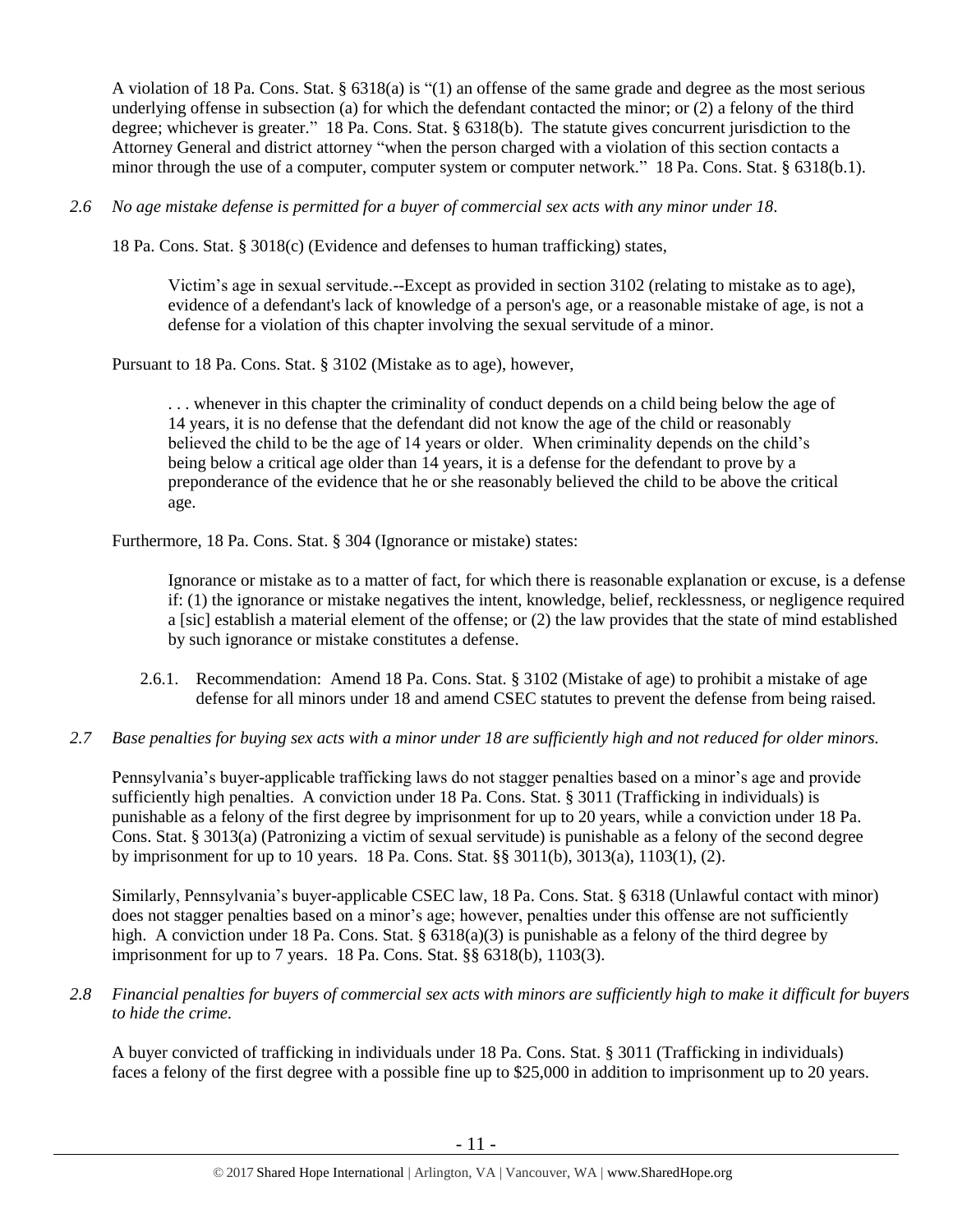18 Pa. Cons. Stat. §§ 3011(b), 1101(2), 1103(1). A buyer convicted of patronizing a victim of sexual servitude under 18 Pa. Cons. Stat. § 3013 (Patronizing a victim of sexual servitude) faces a felony of the second degree, which is punishable by imprisonment up to 10 years and a possible fine up to \$25,000. 18 Pa. Cons. Stat. §§ 3013(a), 1101(2), 1103(1).

If convicted of unlawful contact with a minor, which includes being in contact with a minor for prostitution, or corruption of minors, the buyer will be convicted of a felony of the third degree punishable by a fine up to \$15,000. 18 Pa. Cons. Stat. §§ 6318(b)(2) (Unlawful contact with minor), 6301 (Corruption of minors), 1101(3).

Fines for the misdemeanor offense of patronizing a prostitute pursuant to 18 Pa. Cons. Stat. § 5902 (Prostitution and related offenses), range from \$2,500 for the first and second offense under 18 Pa. Cons. Stat. §§ 5902(e.1)(1), 1101(6) to \$5,000 for a third offense under 18 Pa. Cons. Stat. §§ 5902(e.1)(2), 1101(5) to \$10,000 for a fourth and subsequent offenses under 18 Pa. Cons. Stat.  $88\frac{5902(e.1)}{3}$ , 1101(4).

A buyer prosecuted under 18 Pa. Cons. Stat. § 3011 faces mandatory civil asset forfeiture pursuant to 18 Pa. Cons. Stat. § 3021 (Assert forfeiture), which states,

(a) General rule.--The following shall be subject to forfeiture to this Commonwealth, and no property right shall exist in them:

(1) All assets, foreign or domestic:

(i) Of an individual, entity or organization engaged in planning or perpetrating an act in this Commonwealth which violates section 3011 (relating to trafficking in individuals) or 3012 (relating to involuntary servitude),

(ii) Affording a person a source of influence over the individual, entity or organization under subparagraph (i).

(iii) Acquired or maintained by a person with the intent and for the purpose of supporting, planning, conducting or concealing an act in this Commonwealth which violates section 3011 or 3012.

(iv) Derived from, involved in or used or intended to be used to commit an act in this Commonwealth which violates section 3011 or 3012.

(2) All assets within this Commonwealth:

(i) Of an individual, entity or organization engaged in planning or perpetrating an act which violates section 3011 or 3012.

(ii) Acquired or maintained with the intent and for the purpose of supporting, planning, conducting or concealing an act which violates section 3011 or 3012.

(iii) Derived from, involved in or used or intended to be used to commit an act which violates section 3011 or 3012

(b) Process and seizures.

(1) Property subject to forfeiture under this section may be seized by a law enforcement agency upon process issued by any court of common pleas having jurisdiction over the property. . . . .

Distribution of forfeited property is governed by 18 Pa. Cons. Stat. § 3021(d), which states,

Transfer of property.--If property is forfeited under this section, the property shall be transferred to the custody of the district attorney if the law enforcement authority seizing the property has county or local jurisdiction, or the Attorney General if the law enforcement authority seizing the property has Statewide jurisdiction. The Attorney General or district attorney, where appropriate, may sell the property. The proceeds from a sale shall first be used to pay all proper expenses of the proceedings for forfeiture and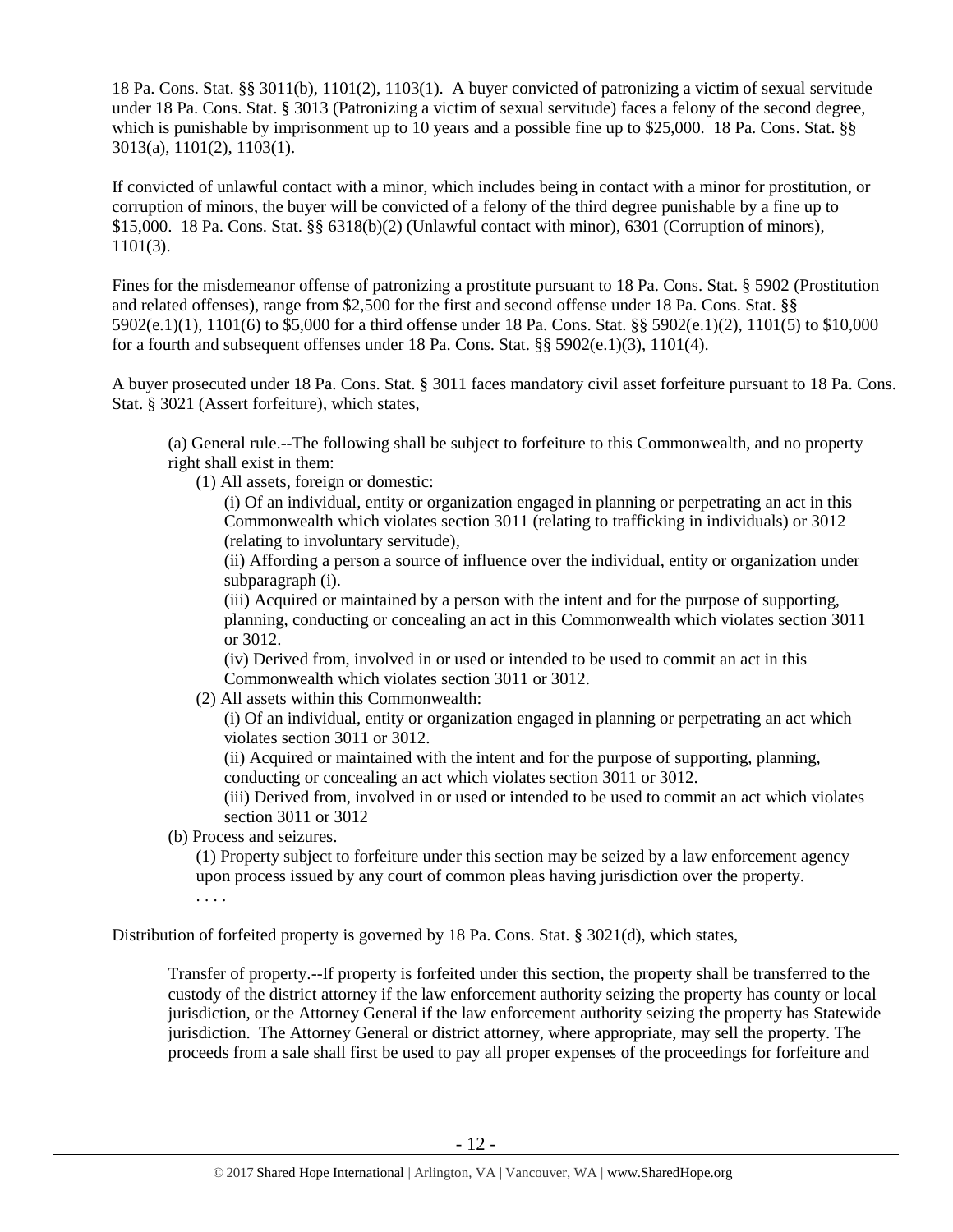sale, including expenses of seizure, maintenance of custody, advertising and court costs. The balance of the proceeds shall be distributed under subsection (m).

Buyers convicted of an offense under Pa. Cons. Stat. § 3013, however, would not be subject to asset forfeiture under 18 Pa. Cons. Stat. § 3021.

Buyers who are convicted of human trafficking under Chapter 30 are subject to mandatory restitution. Under 18 Pa. Cons. Stat. § 3020 (Restitution) a person found guilty of a violation of this chapter must pay restitution to the human trafficking victim. 18 Pa. Cons. Stat. § 3020(2)(i) states,

For the period during which the victim of human trafficking was engaged in involuntary servitude, the greater of the following:

(A) The value of the victim's time during the period of involuntary servitude as guaranteed under the minimum wage and overtime provisions of the laws of this Commonwealth. (B) The gross income or value to the defendant of the services of the victim.

(C) The amount the victim was promised or the amount an individual in the position of the victim would have reasonably expected to earn. This clause shall not apply to the amount an individual would have reasonably expected to earn in an illegal activity.

A buyer convicted of a sexual crime other than trafficking of persons, is subject to mandatory restitution orders, under 18 Pa. Cons. Stat. § 1106(a) (Restitution for injuries to person or property), which states, "Upon conviction for any crime wherein property has been stolen, converted or otherwise unlawfully obtained, or its value substantially decreased as a direct result of the crime, or wherein the victim suffered personal injury directly resulting from the crime, the offender shall be sentenced to make restitution in addition to the punishment prescribed therefor." 18 Pa. Cons. Stat. § 1106(a) (Restitution for injuries to person or property). "Personal injury" is defined as "[a]ctual bodily harm, including pregnancy, directly resulting from the crime." 18 Pa. Cons. Stat. § 1106(h). As a result, if the victim<sup>14</sup> suffered "personal injury directly resulting from the crime," then the buyer could potentially be required to pay restitution for every crime related to trafficking. 18 Pa. Cons. Stat. § 1106(a).

 $\overline{a}$ 

<sup>&</sup>lt;sup>14</sup> "Victim" is defined in the Crime Victim's Act, codified at 18 Pa. Cons. Stat. § 11.103. The definition of victim included in 18 Pa. Cons. Stat. § 1106(h) refers to "section 479.1 of the act of April 9, 1929 (P.L. 177, No. 175), known as the Administrative Code of 1929." 18 Pa. Cons. Stat. § 1106(h). This statute has been repealed and replaced by the Crime Victim's Act, also known as "the act of November 24, 1998, P.L. 822, No. 111." *Restitution for injuries to person or property—18 Pa. Cons. Stat. § 1106*, ONECLE, http://law.onecle.com/pennsylvania/crimesand-offenses/00.011.006.000.html (last visited July 14, 2011); 1998 Pa. Laws 111; 18 Pa. Cons. Stat. § 11.103. *See* Component 5.1 for a definition of "victim" as defined in the Crime Victim's Act.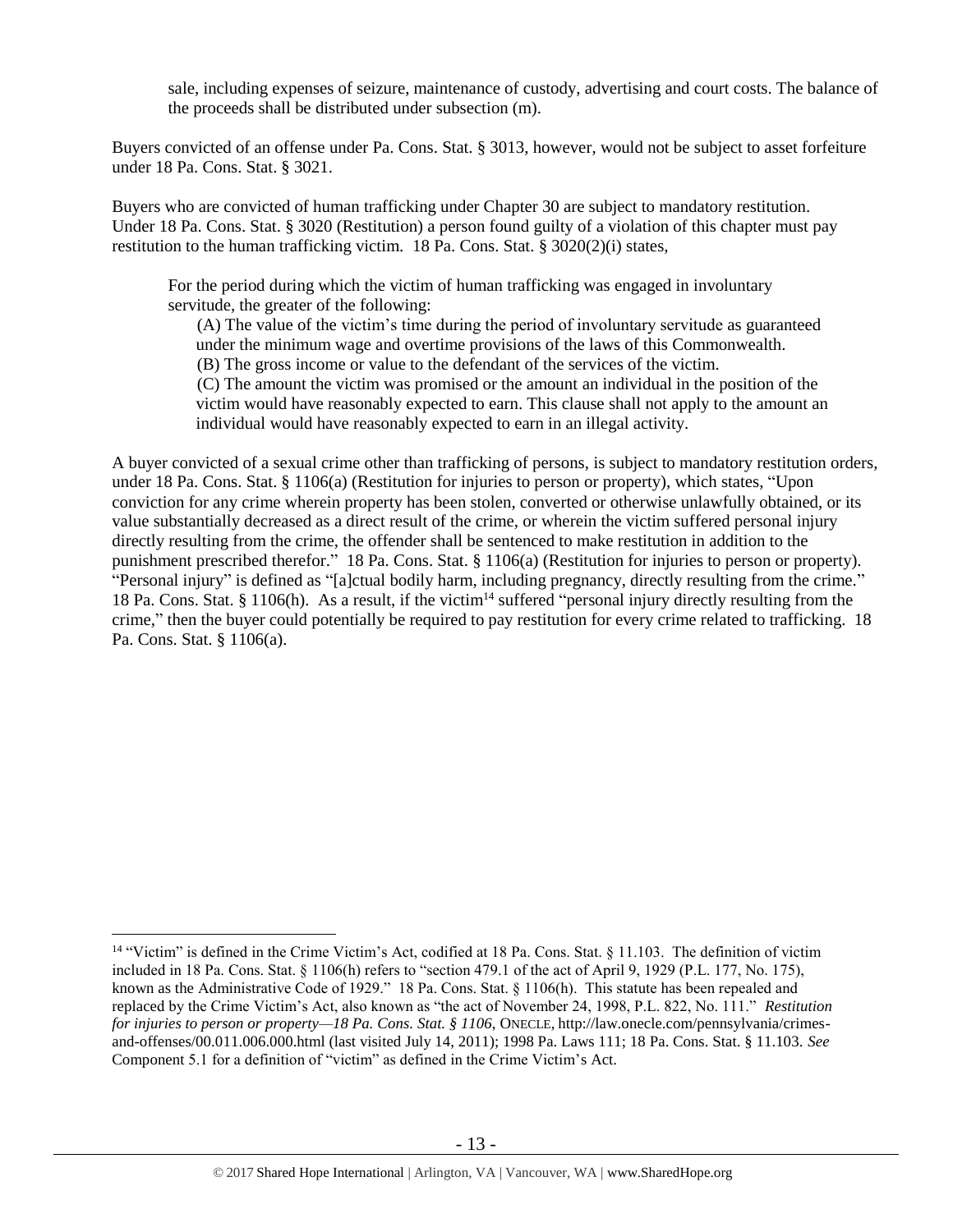# *2.9 Buying and possessing images of child sexual exploitation carries penalties as high as similar federal offenses.*

Pursuant to 18 Pa. Cons. Stat. § 6312(d)(Sexual abuse of children), "Any person who intentionally views or knowingly possesses or controls any book, magazine, pamphlet, slide, photograph, film, videotape, computer depiction or other material depicting a child under the age of 18 years engaging in a prohibited sexual act or in the simulation of such act commits an offense." A first conviction is a third degree felony punishable by a possible fine up to \$15,000 and possible imprisonment up to 7 years. 18 Pa. Cons. Stat. §§ 6312(d.1)(2)(i), 1101(3), 1103(3). Second and subsequent offenses of this provision are second degree felonies with possible fines up to \$25,000 and possible imprisonment up to 10 years. 18 Pa. Cons. Stat. §§ 6312(d.1)(2)(ii), 1101(2), 1103(2). However, pursuant to 18 Pa. Cons. Stat. § 6312(d.1)(3) (Grading), when a person commits an offense involving images of child sexual exploitation (ICSE) "and indecent contact with the child as defined in section 3101 is depicted, the grading of the offense shall be one grade higher . . . ."

In comparison, a federal conviction for possession of  $ICSE<sup>15</sup>$  is generally punishable by imprisonment for  $5-20$ years and a fine not to exceed \$250,000.<sup>16</sup> Subsequent convictions, however, are punishable by imprisonment up to 40 years and a fine not to exceed \$250,000.<sup>17</sup>

## *2.10 Convicted buyers of commercial sex acts with minors are required to register as sex offenders*.

 $\overline{a}$ 

Buyers convicted of trafficking in persons, unlawful contact with a minor, or possessing images of child sexual exploitation (ICSE) must register as sex offenders; however, those convicted of patronizing a minor for prostitution under 18 Pa. Cons. Stat. § 5902(e) (Prostitution and related offenses) are not required to register.

Under 42 Pa. Cons. Stat. § 9799.13 (Applicability), a person convicted of a sexually violent offense must "register with the Pennsylvania state police as provided in sections 9799.15 (relating to period of registration), 9799.19 (relating to initial registration) and 9799.25 (relating to verification by sexual offenders and Pennsylvania state police) and otherwise comply with the provisions of this subchapter." Pursuant to 42 Pa. Cons. Stat. § 9799.12 (Definitions), "sexually violent offense" is defined as "an offense specified in section 9799.14 (relating to sexual offenses and tier system) as a tier I, tier II or tier III sexual offense." Under 42 Pa. Cons. Stat. § 9799.14 (Sexual offenses and tier system), tier I offenses include corruption of minors under 18 Pa. Cons. Stat. § 6301(a)(1)(II) and tier II offenses include trafficking of persons under 18 Pa. Cons. Stat. § 3011, unlawful contact with a minor under § 6318, offenses involving obscene and other sexual materials and performances under § 5903(A)(3)(II), (4)(II),

<sup>16</sup> 18 U.S.C. §§ 2252(b) (stating that a conviction under subsection (a)(2) is punishable by imprisonment for 5–20 years and a fine, while a conviction under subsection  $(a)(4)$  is punishable by imprisonment up to 10 years, a fine, or both),  $2252A(b)(1)$  (a conviction is punishable by imprisonment for  $5-20$  years and a fine),  $1466A(a)$ , (b) (stating that a conviction under subsection (a) is "subject to the penalties provided in section  $2252A(b)(1)$ ," imprisonment for  $5-20$  years and a fine, while a conviction under subsection (b) is "subject to the penalties provided in section  $2252A(b)(2)$ ," imprisonment up to 10 years, a fine, or both); *see also* 18 U.S.C. §§ 3559(a)(1) (classifying all of the above listed offenses as felonies), 3571(b)(3) (providing a fine up to \$250,000 for any felony conviction).

<sup>17</sup> 18 U.S.C. §§ 2252(b) (stating if a person has a prior conviction under subsection (a)(2), or a list of other statutes, a conviction is punishable by a fine and imprisonment for 15–40 years, but if a person has a prior conviction under subsection (a)(4), or a list of other statutes, a conviction is punishable by a fine and imprisonment for  $10-20$  years),  $2252A(b)(1)$  (stating if a person has a prior conviction under subsection (a)(2), (a)(3), or a list of other statutes, a conviction is punishable by a fine and imprisonment for 15–40 years), 1466A(a), (b) (stating that the penalty scheme for section 2252A(b) applies); *see also* 18 U.S.C. §§ 3559(a)(1) (classifying all of the above listed offenses as felonies), 3571(b)(3) (providing a fine up to \$250,000 for any felony conviction).

<sup>&</sup>lt;sup>15</sup> 18 U.S.C. §§ 2252(a)(2), (a)(4) (Certain activities relating to material involving the sexual exploitation of minors),  $2252A(a)(2)$ –(3) (Certain activities relating to material constituting or containing child pornography), 1466A(a), (b) (Obscene visual representations of the sexual abuse of children).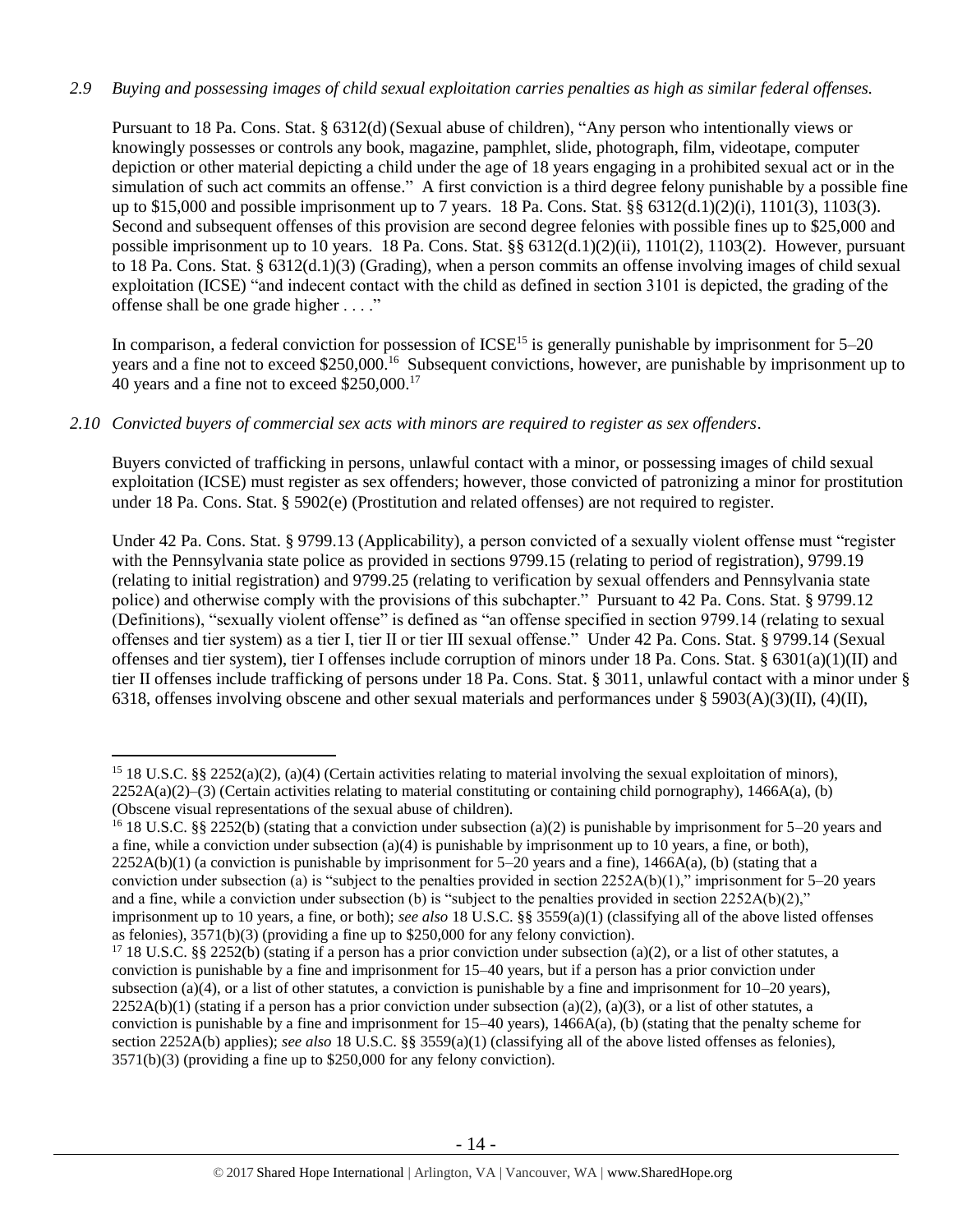$(5)(II)$  or (6), sexual abuse of children under § 6312(b), (c) and (d), and sexual exploitation of children under § 6320. 42 Pa. Cons. Stat. § 9799.14(b)(8), (c)(2)–(7).

Additionally, incarcerated buyers of commercial sex with minors will be required to attend "sexual offender treatment" under 42 Pa. Cons. Stat. § 9718.1 (Sexual offender treatment), which requires those who commit a crime of "[p]rostitution, as defined in section 5902 (relating to prostitution and related offenses), if the offense involved a minor under 18 years of age" or sexual exploitation of a minor under 18 Pa. Cons. Stat. § 6320(a) to receive treatment. 42 Pa. Cons. Stat. § 9718.1(a)(5), (9).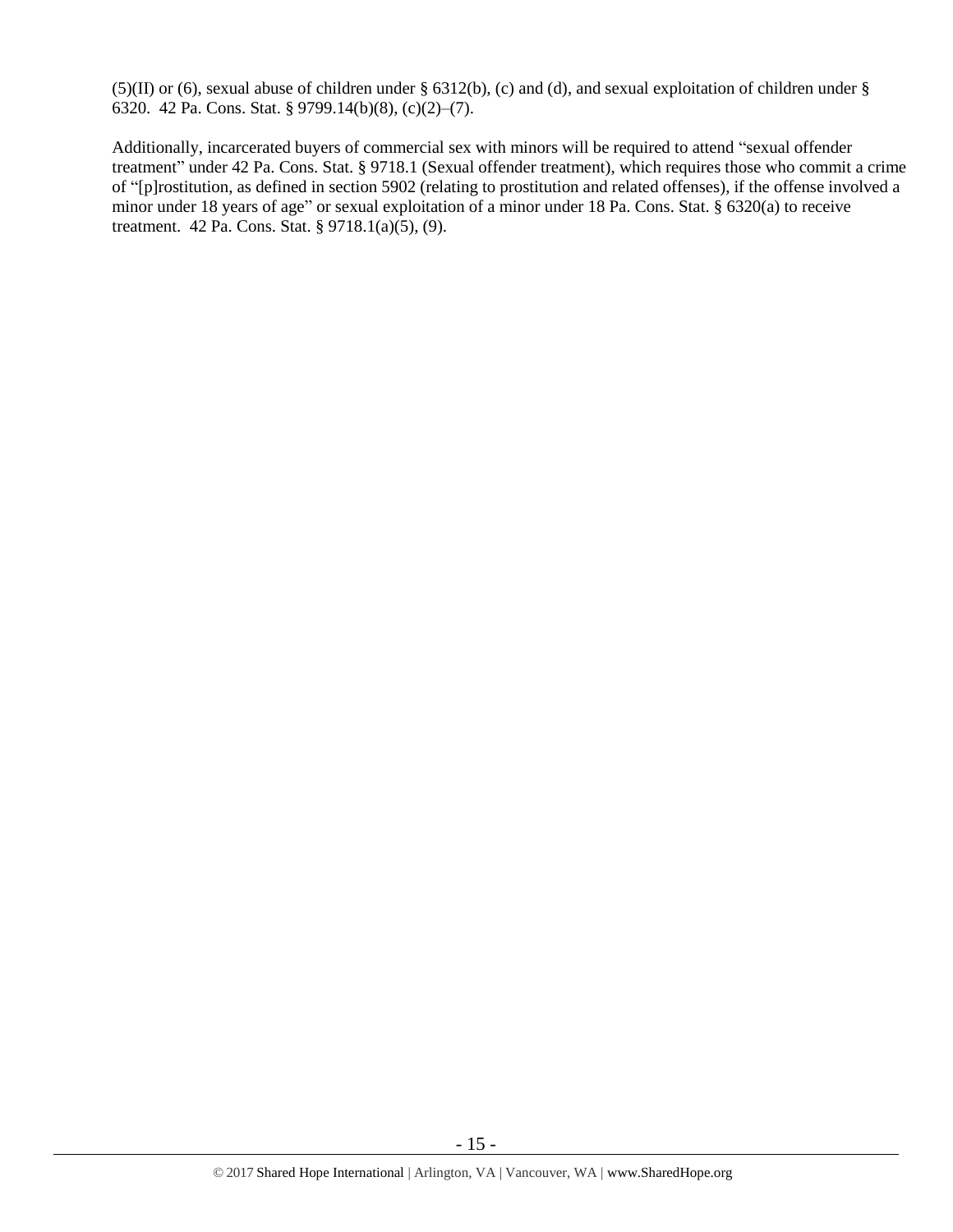#### **FRAMEWORK ISSUE 3: CRIMINAL PROVISIONS FOR TRAFFICKERS**

## *Legal Components:*

- *3.1 Penalties for trafficking a child for sexual exploitation are as high as federal penalties.*
- *3.2 Creating and distributing images of child sexual exploitation carries penalties as high as similar federal offenses*.
- *3.3 Using the Internet or electronic communications to lure, entice, recruit, or sell commercial sex acts with a minor is a separate crime or results in an enhanced penalty for traffickers.*
- *3.4 Financial penalties for traffickers, including asset forfeiture, are sufficiently high*.
- *3.5 Convicted traffickers are required to register as sex offenders.*
- *3.6 Laws relating to termination of parental rights include sex trafficking or commercial sexual exploitation of children (CSEC) offenses as grounds for termination in order to prevent traffickers from exploiting their parental rights as a form of control.*

*\_\_\_\_\_\_\_\_\_\_\_\_\_\_\_\_\_\_\_\_\_\_\_\_\_\_\_\_\_\_\_\_\_\_\_\_\_\_\_\_\_\_\_\_\_\_\_\_\_\_\_\_\_\_\_\_\_\_\_\_\_\_\_\_\_\_\_\_\_\_\_\_\_\_\_\_\_\_\_\_\_\_\_\_\_\_\_\_\_\_\_\_\_\_*

# *Legal Analysis:*

*3.1 Penalties for trafficking a child for sexual exploitation are as high as federal penalties.*

Trafficking a minor under 18 is a first degree felony with a possible fine not to exceed \$25,000 and possible imprisonment up to 20 years. 18 Pa. Cons. Stat. §§ 3011(b), 1101(2), 1103(1). If, however, a trafficker commits the offense of trafficking of persons while also committing "(1) 18 Pa.C.S. § 2901 (relating to kidnapping); (2) 18 Pa.C.S. § 3121 (relating to rape); or (3) 18 Pa.C.S. § 3123 (relating to involuntary deviate sexual intercourse)," then the maximum possible term of imprisonment increases to life imprisonment. 42 Pa. Cons. Stat. § 9720.2.

For the offense of promoting prostitution of a minor pursuant to 18 Pa. Cons. Stat. § 5902(b.1) (Prostitution and related offenses), a trafficker is guilty of a third degree felony punishable by a fine up to \$15,000 and possible imprisonment up to 7 years. 18 Pa. Cons. Stat. §§ 1101(3), 1103(3).

A trafficker could be punished under 18 Pa. Cons. Stat. § 6301 (Corruption of minors). Subsection (a)(1)(i), states, "Except as provided in subparagraph (ii), whoever, being of the age of 18 years and upwards, by any act corrupts or tends to corrupt the morals of any minor less than 18 years of age, or who aids, abets, entices or encourages any such minor in the commission of any crime, or who knowingly assists or encourages such minor in violating his or her parole or any order of court, commits a misdemeanor of the first degree." 18 Pa. Cons. Stat. § 6301(a)(1)(i). This crime is punishable by a possible fine of \$10,000 and possible imprisonment up to 5 years. 18 Pa. Cons. Stat. §§ 1101(4), 1104(1). However, a trafficker age 18 or older who "by any course of conduct in violation of Chapter 31 (relating to sexual offenses) corrupts or tends to corrupt the morals of any minor less than 18 years of age, or who aids, abets, entices or encourages any such minor in the commission of an offense under Chapter 31" may be found guilty of a third degree felony. 18 Pa. Cons. Stat. §  $6301(a)(1)(ii)$ . This crime is punishable by a possible fine up to \$15,000 and possible imprisonment up to 7 years. 18 Pa. Cons. Stat. §§ 6301(a)(1)(ii), 1101(3), 1103(3).

18 Pa. Cons. Stat. § 6318(a) (Unlawful contact with minor) states,

Offense defined.--A person commits an offense if he is intentionally in contact with a minor, or a law enforcement officer acting in the performance of his duties who has assumed the identity of a minor, for the purpose of engaging in an activity prohibited under any of the following, and either the person initiating the contact or the person being contacted is within this Commonwealth: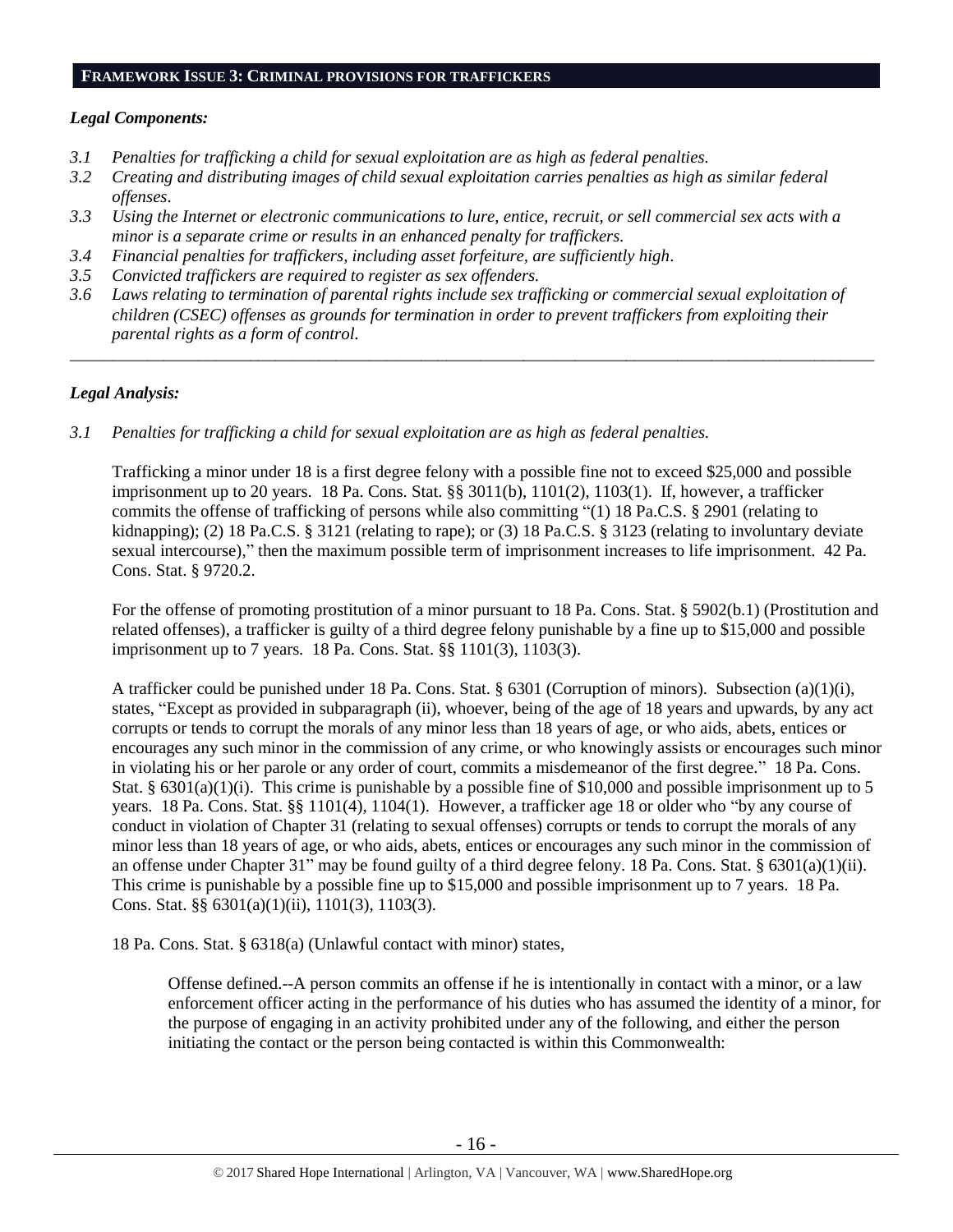. . . .

(3) Prostitution as defined in section 5902 (relating to prostitution and related offenses). (4) Obscene and other sexual materials and performances as defined in section 5903 (relating to obscene and other sexual materials and performances).

(5) Sexual abuse of children as defined in section 6312 (relating to sexual abuse of children). (6) Sexual exploitation of children as defined in section 6320 (relating to sexual exploitation of children).

Pursuant to subsection (b), "A violation of subsection (a) is: (1) an offense of the same grade and degree as the most serious underlying offense in subsection (a) for which the defendant contacted the minor; or (2) a felony of the third degree; whichever is greater."

Subsection (c) defines "contacts" as "[d]irect or indirect contact or communication by any means, method or device, including contact or communication in person or through an agent or agency, through any print medium, the mails, a common carrier or communication common carrier, any electronic communication system and any telecommunications, wire, computer or radio communications device or system."

Sexual exploitation of a child, which is defined as "procur[ing] for another person a child under 18 years of age for the purpose of sexual exploitation<sup>"18</sup> is a felony of the second degree punishable by a fine up to \$25,000 and possible imprisonment up to 10 years. 18 Pa. Cons. Stat. §§ 6320(a), (b), 1101(2), 1103(2).

In comparison, if the victim is under the age of 14, a conviction under the Trafficking Victims Protection Act (TVPA) for child sex trafficking is punishable by 15 years to life imprisonment and a fine not to exceed \$250,000. 18 U.S.C. §§ 1591(b)(1), 3559(a)(1), 3571(b)(3). If the victim is between the ages of 14–17, a conviction is punishable by 10 years to life imprisonment and a fine not to exceed \$250,000. 18 U.S.C. §§ 1591(b)(2), 3559(a)(1), 3571(b)(3). A conviction is punishable by mandatory life imprisonment, however, if the trafficker has a prior conviction for a federal sex offense<sup>19</sup> against a minor. 18 U.S.C. § 3559(e)(1).

*3.2 Creating and distributing images of child sexual exploitation carries penalties as high as similar federal offenses*.

18 Pa. Cons. Stat. § 6312(b), (c) (Sexual abuse of children) criminalizes the creation and distribution of images of child sexual exploitation (ICSE), stating,

(b) Photographing, videotaping, depicting on computer or filming sexual acts.--

(1) Any person who causes or knowingly permits a child under the age of 18 years to engage in a prohibited sexual act or in the simulation of such act commits an offense if such person knows, has reason to know or intends that such act may be photographed, videotaped, depicted on computer or filmed.

(2) Any person who knowingly photographs, videotapes, depicts on computer or films a child under the age of 18 years engaging in a prohibited sexual act or in the simulation of such an act commits an offense.

(c) Dissemination of photographs, videotapes, computer depictions and films.--Any person who knowingly sells, distributes, delivers, disseminates, transfers, displays or exhibits to others, or who possesses for the purpose of sale, distribution, delivery, dissemination, transfer, display or exhibition to others, any book,

 $\overline{a}$ 

<sup>&</sup>lt;sup>18</sup> 18 Pa. Cons. Stat. § 6320(c) defines "procure" as "[t]o obtain or make available for sexual exploitation" and "sexual exploitation" as "[a]ctual or simulated sexual activity or nudity arranged for the purpose of sexual stimulation or gratification of any person."

<sup>&</sup>lt;sup>19</sup> *See supra* note [11](#page-9-0) for the definition of "federal sex offense."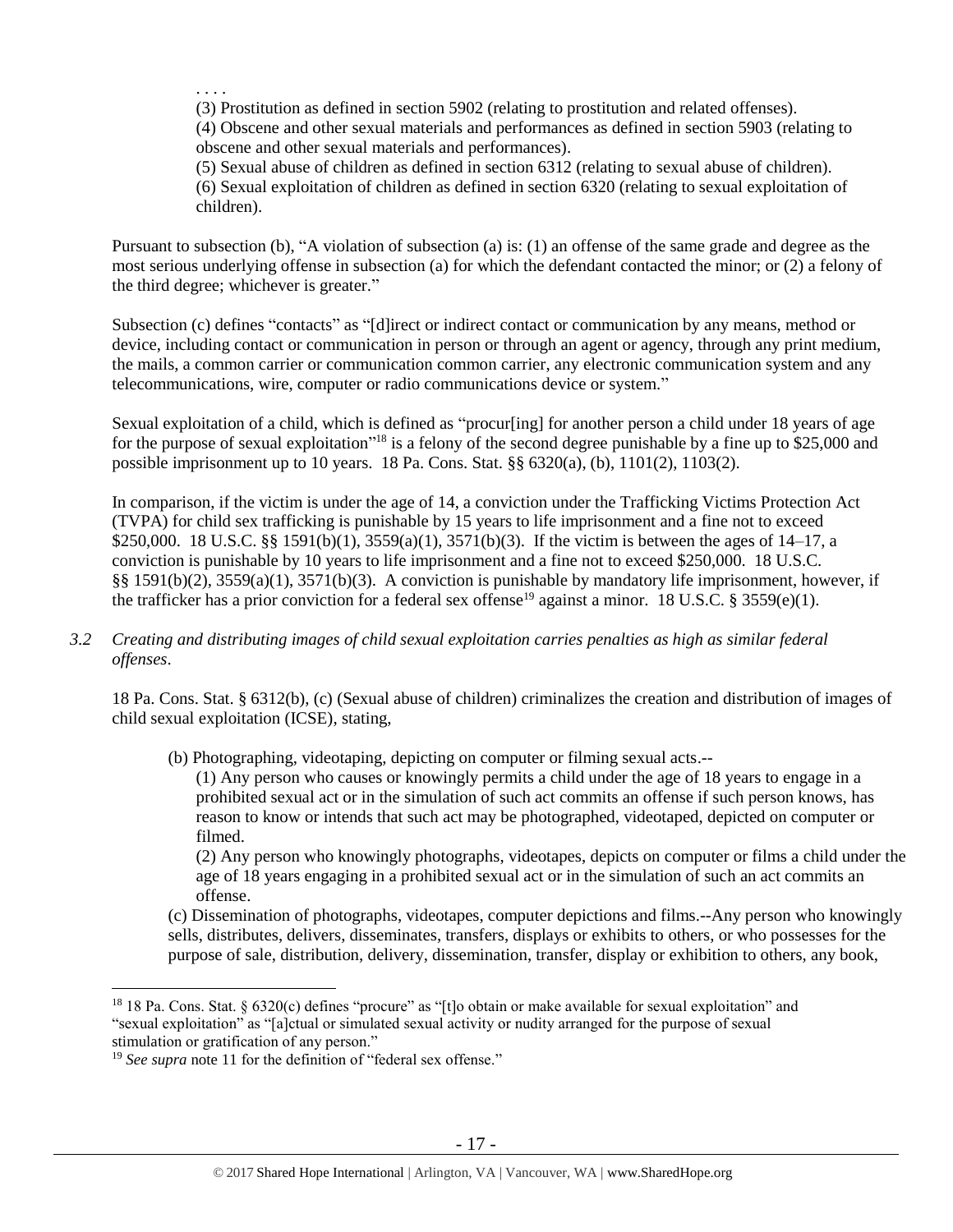magazine, pamphlet, slide, photograph, film, videotape, computer depiction or other material depicting a child under the age of 18 years engaging in a prohibited sexual act or in the simulation of such act commits an offense.

(2) A first offense under this subsection is a felony of the third degree, and a second or subsequent offense under this subsection is a felony of the second degree.

Creating ICSE is a second degree felony punishable by a fine up to \$25,000 and possible imprisonment up to 10 years. 18 Pa. Cons. Stat. §§ 6312(d.1)(1), 1101(2), 1103(2). For a first offense, disseminating or selling ICSE is a third degree felony punishable by a fine up to \$15,000 and possible imprisonment up to 7 years. 18 Pa. Cons. Stat. §§ 6312(d.1)(2)(i), 1101(3), 1103(3). A subsequent offense is a second degree felony. 18 Pa. Cons. Stat. §§  $6312(d.1)(2)(ii)$ .

Creating ICSE is also criminalized under 18 Pa. Cons. Stat. § 5903(a) (Obscene and other sexual materials and performances),<sup>20</sup> which states:

Offenses defined.--No person, knowing the obscene character of the materials or performances involved, shall:

 $(3)$   $(i)$ ....

. . . .

. . . .

<span id="page-17-0"></span>(ii) design, copy, draw, photograph, print, utter, publish or in any manner manufacture or prepare any obscene materials in which a minor is depicted;

 $(4)$   $(i)$  . . . .

(ii) write, print, publish, utter or cause to be written, printed, published or uttered any advertisement or notice of any kind giving information, directly or indirectly, stating or purporting to state where, how, from whom or by what means any obscene materials can be purchased, obtained or had in which a minor is included;

 $(5)$  (i) . . . .

 $\overline{a}$ 

(ii) produce, present or direct any obscene performance or participate in a portion thereof that is obscene or that contributes to its obscenity if a minor is included;

In comparison, if the victim is under the age of 14, a conviction under the TVPA for child sex trafficking is punishable by 15 years to life imprisonment and a fine not to exceed \$250,000. 18 U.S.C. §§ 1591(b)(1),  $3559(a)(1)$ ,  $3571(b)(3)$ . If the victim is between the ages of  $14-17$ , a conviction is punishable by 10 years to life imprisonment and a fine not to exceed \$250,000. 18 U.S.C. §§ 1591(b)(2), 3559(a)(1), 3571(b)(3). A conviction is punishable by mandatory life imprisonment, however, if the trafficker has a prior conviction for a federal sex offense<sup>21</sup> against a minor. 18 U.S.C. § 3559(e)(1). Additionally, a federal conviction for distribution of ICSE<sup>22</sup> is

<sup>&</sup>lt;sup>20</sup> In 1975, the Supreme Court of Pennsylvania held in Commonwealth v. MacDonald, 347 A.2d 290, 299 (Pa. 1975), "that section 5903(a) fails to satisfy the *Miller* standard and therefore may not constitutionally be applied unless and until it is amended to specifically define the sexual conduct whose depiction or description is to be regulated thereby." The statute was subsequently amended and appears to have not been held unconstitutional since. *See, e.g.*, Commonwealth v. Bond, 504 A.2d 869, 875 (Pa. Super. Ct. 1986); Commonwealth v. Croll, 480 A.2d 266, 268–69 (Pa. Super. Ct. 1984) ("Initially, appellant argues that the obscenity statute is unconstitutionally vague. This question has, however, been considered and decided adversely to appellant by this Court. *See Commonwealth v. Doe* . . . . Appellant's argument was ably refuted by Judge Johnson in that case. Appellant concedes that the Pennsylvania Act was amended 'with slavish adherence to' the decision of the United States Supreme Court in *Miller v. California* . . . .") (citations omitted).

<sup>21</sup> *See supra* note [11](#page-9-0) for the definition of "federal sex offense."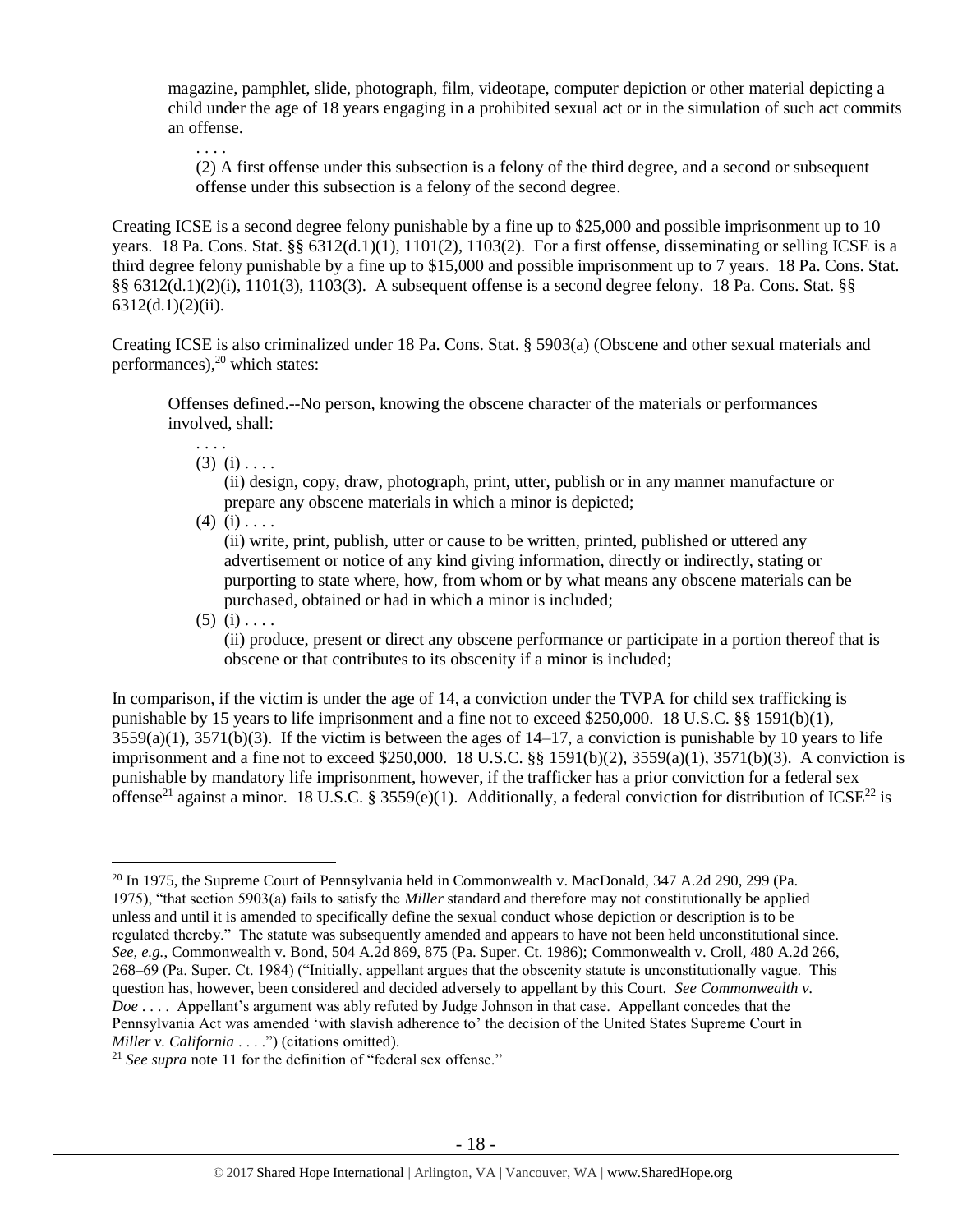generally punishable by imprisonment for  $5-20$  years and a fine not to exceed \$250,000.<sup>23</sup> Subsequent convictions, however, are punishable by imprisonment up to 40 years and a fine not to exceed \$250,000.<sup>24</sup>

*3.3 Using the Internet or electronic communications to lure, entice, recruit, or sell commercial sex acts with a minor is a separate crime or results in an enhanced penalty for traffickers.*

18 Pa. Cons. Stat. § 6318(a) (Unlawful contact with minor) can possibly be used to prosecute those who use the Internet or electronic communications to lure, entice or recruit minors to engage in commercial and noncommercial sex acts. Under this provision,

Offenses defined.--A person commits an offense if he is intentionally in contact with a minor, or a law enforcement officer acting in the performance of his duties who has assumed the identity of a minor, for the purpose of engaging in an activity prohibited under any of the following, and either the person initiating the contact or the person being contacted is within this Commonwealth:

(1) Any of the offenses enumerated in Chapter 31(relating to sexual offenses).

(2) Open lewdness as defined in section 5901 (relating to open lewdness).

(3) Prostitution as defined in section 5902 (relating to prostitution and related offenses).

(4) Obscene and other sexual materials and performances as defined in section 5903 (relating to obscene and other sexual materials and performances).

(5) Sexual abuse of children as defined in section 6312 (relating to sexual abuse of children). (6) Sexual exploitation of children as defined in section 6320 (relating to sexual exploitation of children).

Pursuant to 18 Pa. Cons. Stat. § 6318(c), "contacts" is defined as,

 $\overline{a}$ 

Direct or indirect contact or communication by any means, method or device, including contact or communication in person or through an agent or agency, through any print medium, the mails, a common carrier or communication common carrier, any electronic communication system and any telecommunications, wire, computer or radio communications device or system.

A violation of 18 Pa. Cons. Stat. § 6318(a) (Unlawful contact with a minor) is "(1) an offense of the same grade and degree as the most serious underlying offense in subsection (a) for which the defendant contacted the minor; or (2) a felony of the third degree; whichever is greater." 18 Pa. Cons. Stat. § 6318(b).

<sup>&</sup>lt;sup>22</sup> 18 U.S.C. §§ 2252(a)(1), (a)(2), (a)(3) (Certain activities relating to material involving the sexual exploitation of minors),  $2252A(a)(2)$ ,  $(a)(3)$  (Certain activities relating to material constituting or containing child pornography), 1466A(a) (Obscene visual representations of the sexual abuse of children).

<sup>&</sup>lt;sup>23</sup> 18 U.S.C. §§ 2252(b) (stating that a conviction under subsection (a)(1), (a)(2), or (a)(3) is punishable by imprisonment for  $5-20$  years and a fine),  $2252A(b)(1)$  (a conviction is punishable by imprisonment for  $5-20$  years and a fine), 1466A(a), (b) (stating that a conviction under subsection (a) is "subject to the penalties provided in section 2252A(b)(1)," imprisonment for 5–20 years and a fine, while a conviction under subsection (b) is "subject to the penalties provided in section 2252A(b)(2)," imprisonment up to 10 years, a fine, or both); *see also* 18 U.S.C. §§ 3559(a)(1) (classifying all of the above listed offenses as felonies), 3571(b)(3) (providing a fine up to \$250,000 for any felony conviction).

<sup>&</sup>lt;sup>24</sup> 18 U.S.C. §§ 2252(b) (stating if a person has a prior conviction under subsection (a)(1), (a)(2), or (a)(3) or a list of other statutes, a conviction is punishable by a fine and imprisonment for  $15-40$  years),  $2252A(b)(1)$  (stating if a person has a prior conviction under subsection (a)(2), (a)(3), or a list of other statutes, a conviction is punishable by a fine and imprisonment for  $15-40$  years),  $1466A(a)$ , (b) (stating that the penalty scheme for section  $2252A(b)$ applies); *see also* 18 U.S.C. §§ 3559(a)(1) (classifying all of the above listed offenses as felonies), 3571(b)(3) (providing a fine up to \$250,000 for any felony conviction).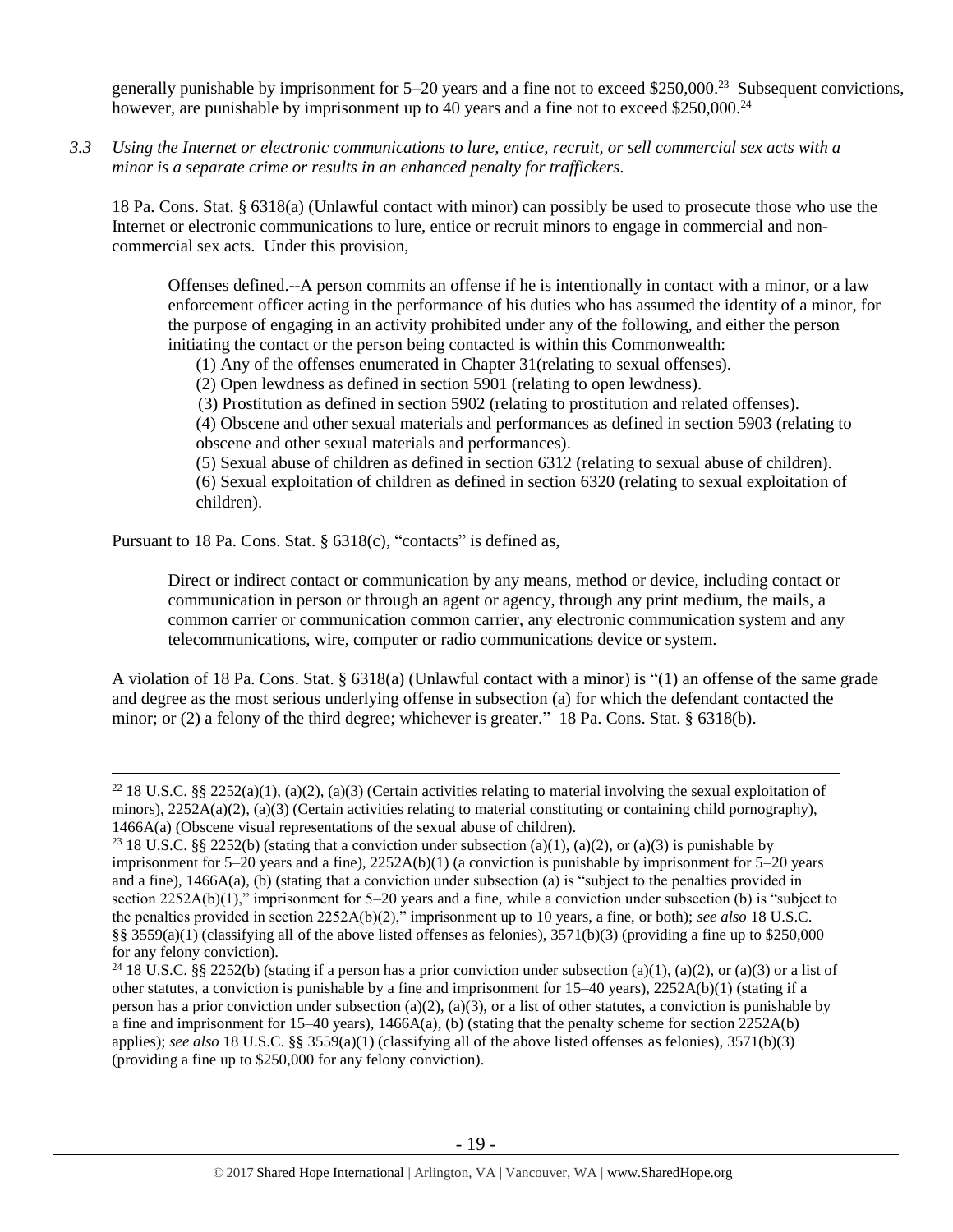The statute gives concurrent jurisdiction, which exists with the Attorney General and district attorney, "when the person charged with a violation of this section contacts a minor through the use of a computer, computer system or computer network." 18 Pa. Cons. Stat. § 6318(B.1).

# *3.4 Financial penalties for traffickers, including asset forfeiture, are sufficiently high*.

If convicted of trafficking a minor under 18 Pa. Cons. Stat. § 3011(b) (Trafficking in individuals), a first degree felony, then traffickers can receive a fine up to \$25,000. 18 Pa. Cons. Stat. §§ 3011(b), 1101(2). If convicted of corruption of a minor under 18 Pa. Cons. Stat. §  $6301(a)(1)(ii)$  or promoting prostitution of a minor under 18 Pa. Cons. Stat. § 5902(b.1), both felonies of the third degree, then traffickers can receive a fine up to \$15,000. 18 Pa. Cons. Stat. §§ 6301(a)(1)(ii), 5902(b.1), 1101(3). If convicted of sexual exploitation of a child under 18 Pa. Cons. Stat. § 6320 (Sexual exploitation of children), a second degree felony, then traffickers can receive a fine up to \$25,000. 18 Pa. Cons. Stat. §§ 6320(b), 1101(2).

Mandatory restitution for victims of trafficking is available through 18 Pa. Cons. Stat. § 3020(2)(i) (Restitution), which states,

For the period during which the victim of human trafficking was engaged in involuntary servitude, the greater of the following:

(A) The value of the victim's time during the period of involuntary servitude as guaranteed under the minimum wage and overtime provisions of the laws of this Commonwealth.

(B) The gross income or value to the defendant of the services of the victim.

(C) The amount the victim was promised or the amount an individual in the position of the victim would have reasonably expected to earn. This clause shall not apply to the amount an individual would have reasonably expected to earn in an illegal activity.

Additionally, mandatory restitution is available for other crimes under 18 Pa. Cons. Stat. § 1106(a) (Restitution for injuries to person or property) which states,

Upon conviction for any crime wherein property has been stolen, converted or otherwise unlawfully obtained, or its value substantially decreased as a direct result of the crime, or wherein the victim suffered personal injury directly resulting from the crime, the offender shall be sentenced to make restitution in addition to the punishment prescribed therefor.

Traffickers prosecuted under 18 Pa. Cons. Stat. § 3011 (Trafficking in individuals) also face mandatory, civil asset forfeiture under 18 Pa. Cons. Stat. § 3021 (Asset forfeiture). The statute states,

(a) General rule.--The following shall be subject to forfeiture to this Commonwealth, and no property right shall exist in them:

(1) All assets, foreign or domestic:

(i) Of an individual, entity or organization engaged in planning or perpetrating an act in this Commonwealth which violates section 3011 (relating to trafficking in individuals) or 3012 (relating to involuntary servitude),

(ii) Affording a person a source of influence over the individual, entity or organization under subparagraph (i).

(iii) Acquired or maintained by a person with the intent and for the purpose of supporting, planning, conducting or concealing an act in this Commonwealth which violates section 3011 or 3012.

(iv) Derived from, involved in or used or intended to be used to commit an act in this Commonwealth which violates section 3011 or 3012.

(2) All assets within this Commonwealth: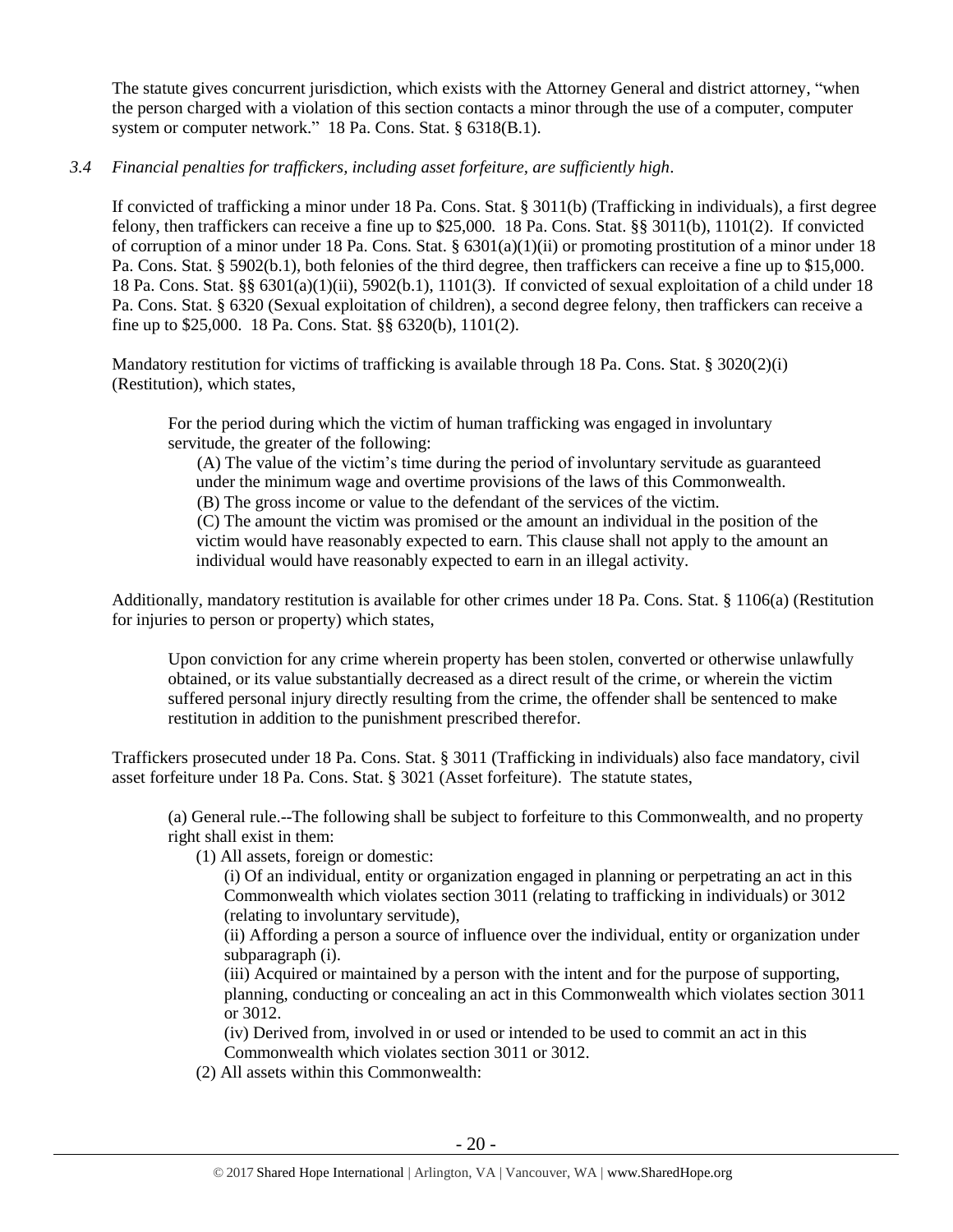(i) Of an individual, entity or organization engaged in planning or perpetrating an act which violates section 3011 or 3012.

(ii) Acquired or maintained with the intent and for the purpose of supporting, planning, conducting or concealing an act which violates section 3011 or 3012.

(iii)Derived from, involved in or used or intended to be used to commit an act which violates section 3011 or 3012.

. . . . (b) Process and seizures

> (1) Property subject to forfeiture under this section may be seized by a law enforcement agency upon process issued by any court of common pleas having jurisdiction over the property. . . . .

Distribution of forfeited property is governed by 18 Pa. Cons. Stat. § 3021(d), which states,

Transfer of property.--If property is forfeited under this section, the property shall be transferred to the custody of the district attorney if the law enforcement authority seizing the property has county or local jurisdiction, or the Attorney General if the law enforcement authority seizing the property has Statewide jurisdiction. The Attorney General or district attorney, where appropriate, may sell the property. The proceeds from a sale shall first be used to pay all proper expenses of the proceedings for forfeiture and sale, including expenses of seizure, maintenance of custody, advertising and court costs. The balance of the proceeds shall be distributed under subsection (m).

## *3.5 Convicted traffickers are required to register as sex offenders.*

Convictions for trafficking of persons under 18 Pa. Cons. Stat. § 3011 (Trafficking in individuals) and most CSEC offenses require defendants to register as sex offenders.

Under 42 Pa. Cons. Stat. § 9799.13 (Applicability), a person convicted of a sexually violent offense must "register with the Pennsylvania state police as provided in sections 9799.15 (relating to period of registration), 9799.19 (relating to initial registration) and 9799.25 (relating to verification by sexual offenders and Pennsylvania state police) and otherwise comply with the provisions of this subchapter." Pursuant to 42 Pa. Cons. Stat. § 9799.12 (Definitions), "sexually violent offense" is defined as "an offense specified in section 9799.14 (relating to sexual offenses and tier system) as a tier I, tier II or tier III sexual offense." Under 42 Pa. Cons. Stat. § 9799.14 (Sexual offenses and tier system), tier I offenses include corruption of minors under 18 Pa. Cons. Stat. § 6301(A)(1)(II), and tier II offenses include trafficking in individuals under 18 Pa. Cons. Stat. § 3011(b), promoting prostitution of a minor under § 5902(b.1), offenses involving obscene and other sexual materials and performances under § 5903(A)(3)(II), (4)(II), (5)(II) OR (6), sexual abuse of children under § 6312(b) and (c), unlawful contact with minors under § 6318, sexual exploitation of children under § 6320. 42 Pa. Cons. Stat. § 9799.14(b)(8), (c)(1), (2)–(7).

An incarcerated trafficker may also be required to attend "sexual offender treatment" pursuant to 42 Pa. Cons. Stat. § 9718.1 if the trafficker is convicted of any prostitution offense (including promoting prostitution of a minor) under 18 Pa. Cons. Stat. § 5902(b.1) or sexual exploitation of a minor under 18 Pa. Cons. Stat. § 6320(a). 42 Pa. Cons. Stat. § 9718.1(a)(5), (9).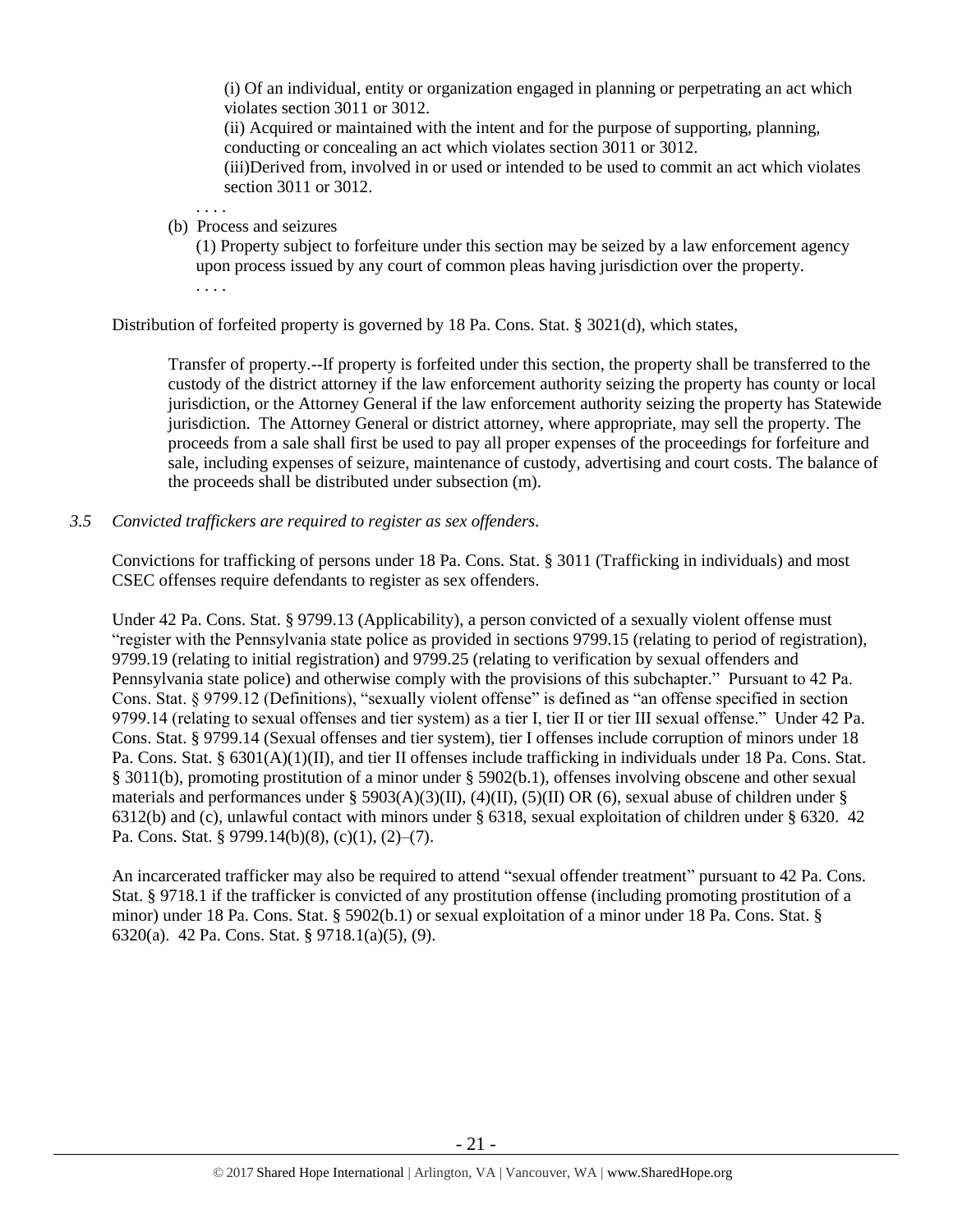*3.6 Laws relating to termination of parental rights include sex trafficking or commercial sexual exploitation of children (CSEC) offenses as grounds for termination in order to prevent traffickers from exploiting their parental rights as a form of control.* 

Two of Pennsylvania's CSEC offenses are included as grounds for terminating parental rights; however, the offense must have been committed by the parent against one of the parent's children. 23 Pa. Cons. Stat. §  $2511(a)^{25}$  (Grounds for involuntary termination) states,

The rights of a parent in regard to a child may be terminated after a petition filed on any of the following grounds:

. . . . (2) The repeated and continued incapacity, abuse, neglect or refusal of the parent has caused the child to be without essential parental care, control or subsistence necessary for his physical or mental well-being and the conditions and causes of the incapacity, abuse, neglect or refusal cannot or will not be remedied by the parent.

. . . .

(7) The parent is the father of a child conceived as a result of a rape or incest.

. . . .

 $\overline{a}$ 

(9) The parent has been convicted of one of the following in which the victim was a child of the parent:

(i) an offense under 18 Pa.C.S. Ch. 25 (relating to criminal homicide);

(ii) a felony under 18 Pa.C.S. § 2702 (relating to aggravated assault);

(iii) an offense in another jurisdiction equivalent to an offense in subparagraph (i) or (ii); or

(iv) an attempt, solicitation or conspiracy to commit an offense in subparagraph (i), (ii) or (iii). (10) The parent has been found by a court of competent jurisdiction to have committed sexual abuse against the child or another child of the parent . . . where the judicial adjudication is based on a finding of "sexual abuse or exploitation" as defined in section 6303(a) [Definitions]. . . . .

Because the definition of "sexual abuse or exploitation" includes the CSEC offenses of prostitution under 18 Pa. Cons. Stat. § 5902 and unlawful contact with a minor under Pa. Cons. Stat. § 6318,  $^{26}$  a conviction of either offense will result in the termination of a person's parental rights provided that the offense was committed against one of the offender's own children.

<sup>&</sup>lt;sup>25</sup> The text of 23 Pa. Cons. Stat. Stat. § 2511 cited here and elsewhere in this report includes amendments made by the enactment of Senate Bill 1311 during the 2015 Regular Session of the Pennsylvania General Assembly (effective October 28, 2016).

<sup>&</sup>lt;sup>26</sup> See infra Component 5.5 for discussion of the definition of "sexual abuse or exploitation."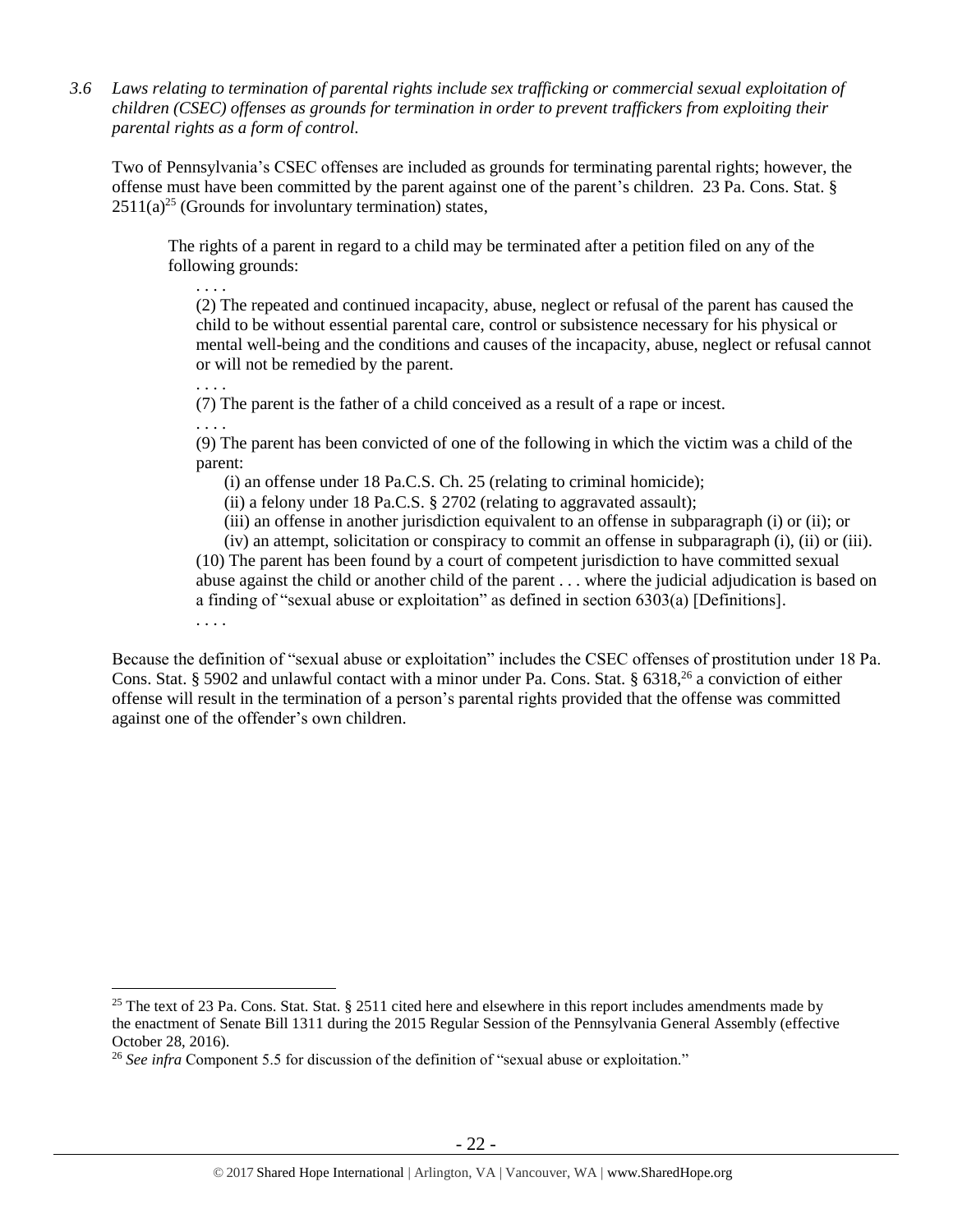#### **FRAMEWORK ISSUE 4: CRIMINAL PROVISIONS FOR FACILITATORS**

#### *Legal Components:*

- *4.1 The acts of assisting, enabling, or financially benefitting from child sex trafficking are included as criminal offenses in the state sex trafficking statute.*
- *4.2 Financial penalties, including asset forfeiture laws, are in place for those who benefit financially from or aid and assist in committing domestic minor sex trafficking.*
- *4.3 Promoting and selling child sex tourism is illegal.*
- *4.4 Promoting and selling images of child sexual exploitation carries penalties as high as similar federal offenses. \_\_\_\_\_\_\_\_\_\_\_\_\_\_\_\_\_\_\_\_\_\_\_\_\_\_\_\_\_\_\_\_\_\_\_\_\_\_\_\_\_\_\_\_\_\_\_\_\_\_\_\_\_\_\_\_\_\_\_\_\_\_\_\_\_\_\_\_\_\_\_\_\_\_\_\_\_\_\_\_\_\_\_\_\_\_\_\_\_\_\_\_\_\_*

#### *Legal Analysis:*

*4.1 The acts of assisting, enabling, or financially benefitting from child sex trafficking are included as criminal offenses in the state sex trafficking statute*.

18 Pa. Cons. Stat. § 3011 (Trafficking in individuals) applies to facilitators who benefit financially from facilitating sex trafficking. It states,

(a) Offense defined.--A person commits a felony of the second degree if the person: (1) recruits, entices, solicits, harbors, transports, provides, obtains or maintains an individual if the person knows or recklessly disregards that the individual will be subject to involuntary servitude; or

(2) knowingly benefits financially or receives anything of value from any act that facilitates any activity described in paragraph (1).

(b) Trafficking in minors.--A person commits a felony of the first degree if the person engages in any activity listed in subsection (a) that results in a minor's being subjected to sexual servitude.

Trafficking in individuals is a first degree felony if the person trafficked is under 18, with a possible fine not to exceed \$25,000 and possible imprisonment up to 20 years. 18 Pa. Cons. Stat. §§ 3011(b), 1101(2), 1103(2).

Facilitators may be charged under 18 Pa. Cons. Stat. § 5902 (Prostitution and related offenses). Under 18 Pa. Cons. Stat. § 5902(b.1), promoting prostitution of a minor includes the following:

(1) owning, controlling, managing, supervising or otherwise keeping, alone or in association with others, a house of prostitution or a prostitution business

. . . .

(7) leasing or otherwise permitting a place controlled by the actor, alone or in association with others, to be regularly used for prostitution of a minor or the promotion of prostitution of a minor, or failure to make reasonable effort to abate such use by ejecting the tenant, notifying law enforcement authorities, or other legally available means; or

(8) soliciting, receiving, or agreeing to receive any benefit for doing or agreeing to do anything forbidden by this subsection.

Promoting prostitution of a minor is a felony of the third degree, which is punishable by a fine up to \$15,000 and possible imprisonment up to 7 years. 18 Pa. Cons. Stat. §§ 5902(b.1), 1101(3), 1103(3).

Additionally, 18 Pa. Cons. Stat. § 3017 (Violation by business entities) provides that businesses and corporations are also liable. 18 Pa. Cons. Stat. § 3017 states,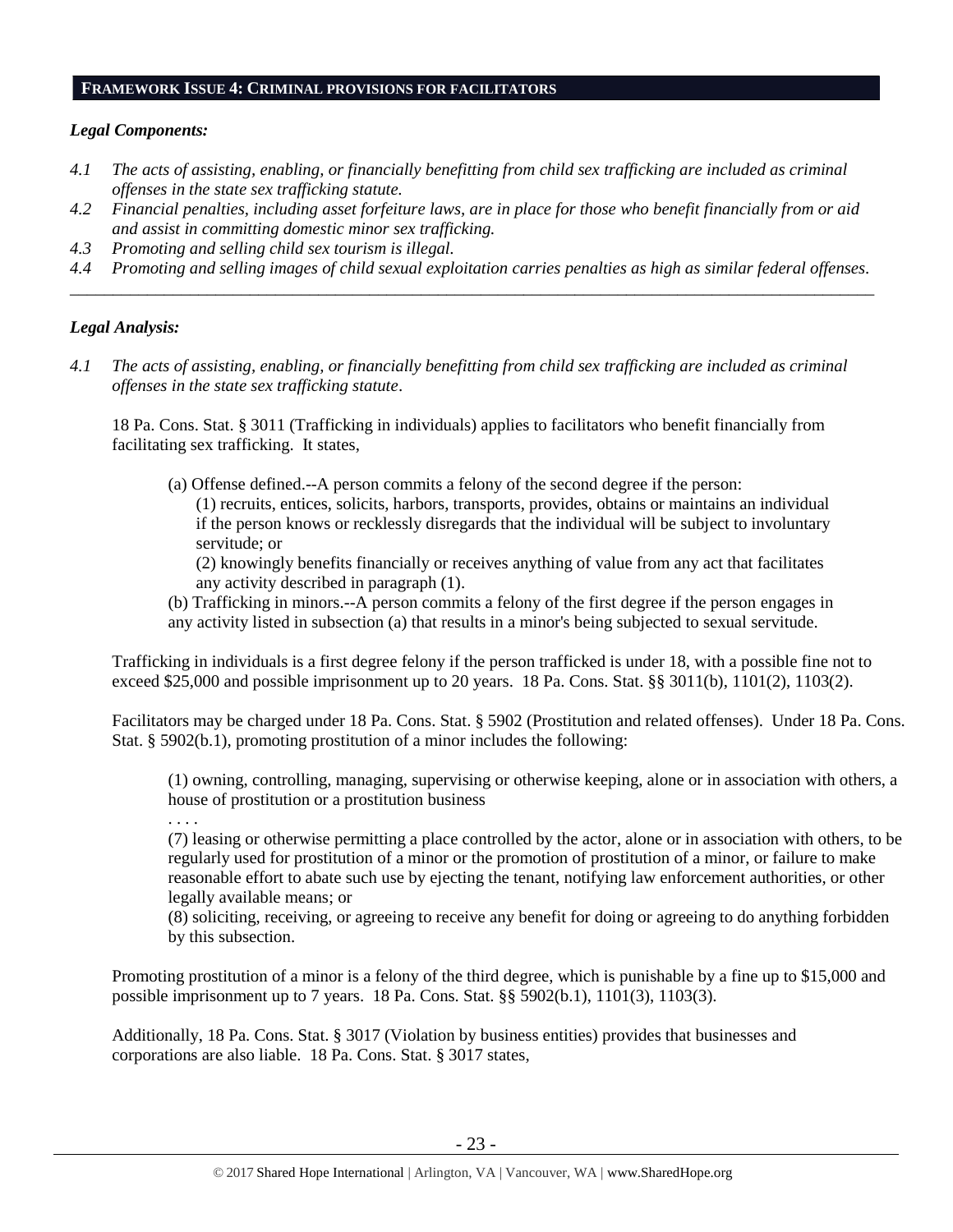Penalty.--Any business entity, including a corporation or unincorporated association, limited liability partnership or company or other legal entity that knowingly aids or participates in any violation of this chapter [Prosecution of Human Trafficking], shall be subject to any of the following penalties:

(1) A fine of not more than \$1,000,000.

(2) Revocation of the business entity's

(i) charter, if it is organized under the laws of this Commonwealth; or

(ii) certificate of authority to do business in this Commonwealth, if the business entity is not organized under the laws of this Commonwealth.

(3) Other relief as the court deems equitable, including forfeiture of assets or restitution as provided in this chapter

*4.2 Financial penalties, including asset forfeiture laws, are in place for those who benefit financially from or aid and assist in committing domestic minor sex trafficking.*

If convicted of trafficking of persons under 18 Pa. Cons. Stat. § 3011 (Trafficking in individuals), facilitators will face asset forfeiture pursuant to 18 Pa. Cons. Stat. § 3021 (Asset forfeiture), which states,

(a) General rule.--The following shall be subject to forfeiture to this Commonwealth, and no property right shall exist in them:

(1) All assets, foreign or domestic:

(i) Of an individual, entity or organization engaged in planning or perpetrating an act in this Commonwealth which violates section 3011 (relating to trafficking in individuals) or 3012 (relating to involuntary servitude),

(ii) Affording a person a source of influence over the individual, entity or organization under subparagraph (i).

(iii) Acquired or maintained by a person with the intent and for the purpose of supporting, planning, conducting or concealing an act in this Commonwealth which violates section 3011 or 3012.

(iv) Derived from, involved in or used or intended to be used to commit an act in this Commonwealth which violates section 3011 or 3012.

(2) All assets within this Commonwealth:

(i) Of an individual, entity or organization engaged in planning or perpetrating an act which violates section 3011 or 3012.

(ii) Acquired or maintained with the intent and for the purpose of supporting, planning, conducting or concealing an act which violates section 3011 or 3012.

(iii) Derived from, involved in or used or intended to be used to commit an act which violates section 3011 or 3012

(b) Process and seizures

(1) Property subject to forfeiture under this section may be seized by a law enforcement agency upon process issued by any court of common pleas having jurisdiction over the property. . . . .

Distribution of forfeited property is governed by 18 Pa. Cons. Stat. § 3021(d), which states,

Transfer of property.--If property is forfeited under this section, the property shall be transferred to the custody of the district attorney if the law enforcement authority seizing the property has county or local jurisdiction, or the Attorney General if the law enforcement authority seizing the property has Statewide jurisdiction. The Attorney General or district attorney, where appropriate, may sell the property. The proceeds from a sale shall first be used to pay all proper expenses of the proceedings for forfeiture and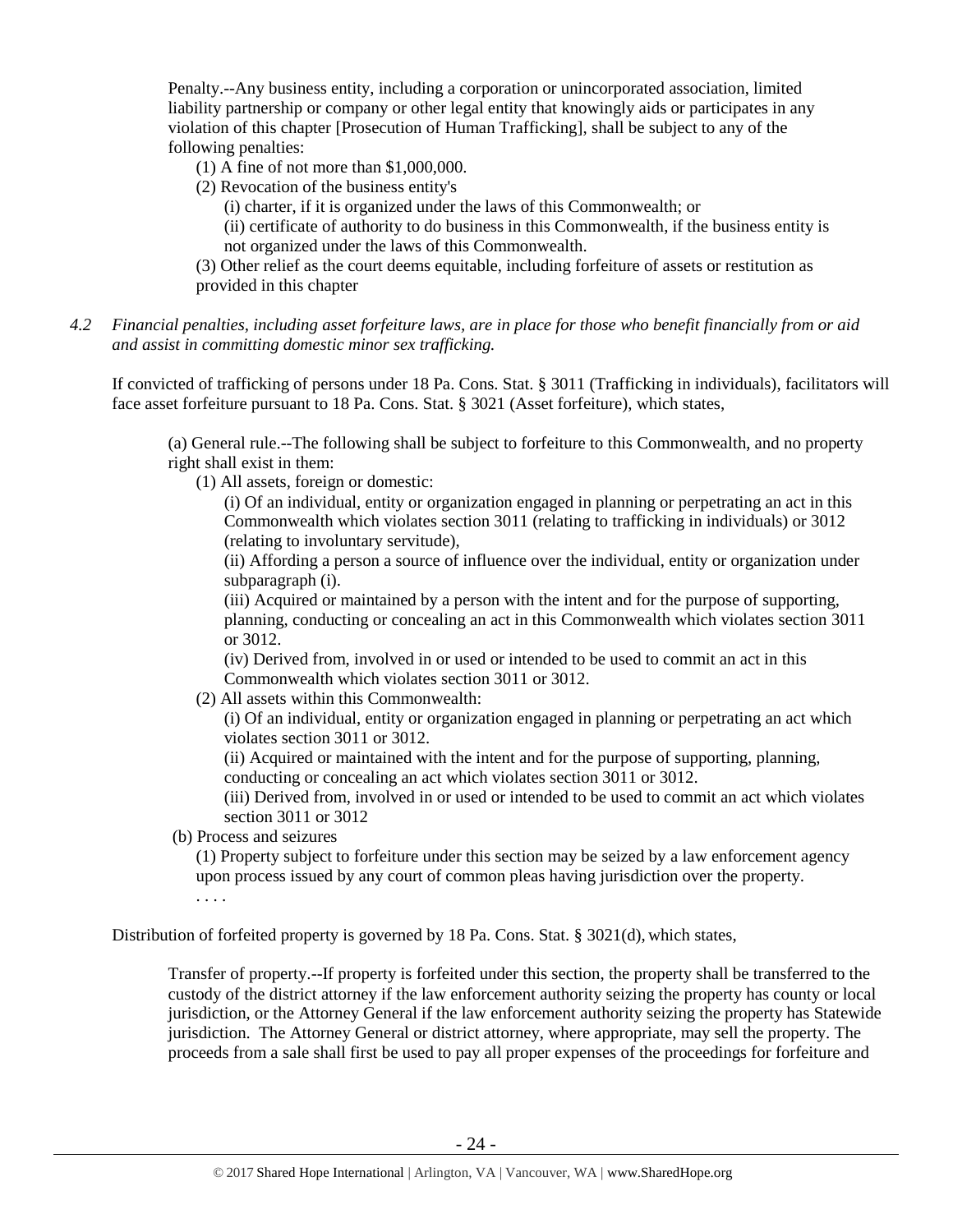sale, including expenses of seizure, maintenance of custody, advertising and court costs. The balance of the proceeds shall be distributed under subsection (m).

Additionally, facilitators who are convicted of trafficking are subject to mandatory restitution. Under 18 Pa. Cons. Stat.  $\S 3020(2)(i)$  (Restitution), the following are included for an order of restitution:

For the period during which the victim of human trafficking was engaged in involuntary servitude, the greater of the following:

(A) The value of the victim's time during the period of involuntary servitude as guaranteed under the minimum wage and overtime provisions of the laws of this Commonwealth. (B) The gross income or value to the defendant of the services of the victim.

(C) The amount the victim was promised or the amount an individual in the position of the victim would have reasonably expected to earn. This clause shall not apply to the amount an individual would have reasonably expected to earn in an illegal activity.

A facilitator convicted of a crime other than trafficking of persons, is subject to mandatory restitution orders, under 18 Pa. Cons. Stat. § 1106(a) (Restitution for injuries to person or property), which states,

Upon conviction for any crime wherein property has been stolen, converted or otherwise unlawfully obtained, or its value substantially decreased as a direct result of the crime, or wherein the victim suffered personal injury directly resulting from the crime, the offender shall be sentenced to make restitution in addition to the punishment prescribed therefor.

"Personal injury" is defined as "[a]ctual bodily harm, including pregnancy, directly resulting from the crime." 18 Pa. Cons. Stat. § 1106(h). As a result, if the victim<sup>27</sup> suffered "personal injury directly resulting from the crime," then the buyer could potentially be required to pay restitution for every crime related to trafficking. 18 Pa. Cons. Stat. § 1106(a).

*4.3 Promoting and selling child sex tourism is illegal*.

 $\overline{a}$ 

Pennsylvania has no provision related to sex tourism.

- 4.3.1 Recommendation: Enact a law that prohibits selling or offering to sell travel services that include or facilitate travel for the purpose of engaging in commercial sexual exploitation of a minor, if occurring in Pennsylvania.
- *4.4 Promoting and selling images of child sexual exploitation carries penalties as high as similar federal offenses*.

Facilitating images of child sexual exploitation (ICSE) is prohibited. 18 Pa. Cons. Stat. § 6312(c) (Sexual abuse of children) states, "Any person who knowingly sells, distributes, delivers, disseminates, transfers, displays or exhibits to others, or who possesses for the purpose of sale, distribution, delivery, dissemination, transfer, display or exhibition to others, any book, magazine, pamphlet, slide, photograph, film, videotape, computer

<sup>&</sup>lt;sup>27</sup> "Victim" is defined in the Crime Victim's Act, codified at 18 Pa. Cons. Stat. § 11.103. The definition of victim included in 18 Pa. Cons. Stat. § 1106(h) refers to "section 479.1 of the act of April 9, 1929 (P.L. 177, No. 175), known as the Administrative Code of 1929." 18 Pa. Cons. Stat. § 1106(h). This statute has been repealed and replaced by the Crime Victim's Act, also known as "the act of November 24, 1998, P.L. 822, No. 111." *Restitution for injuries to person or property—18 Pa. Cons. Stat. § 1106*, ONECLE, http://law.onecle.com/pennsylvania/crimesand-offenses/00.011.006.000.html (last visited July 14, 2011); 1998 Pa. Laws 111; 18 Pa. Cons. Stat. § 11.103. *See* Component 5.1 for a definition of "victim" as defined in the Crime Victim's Act.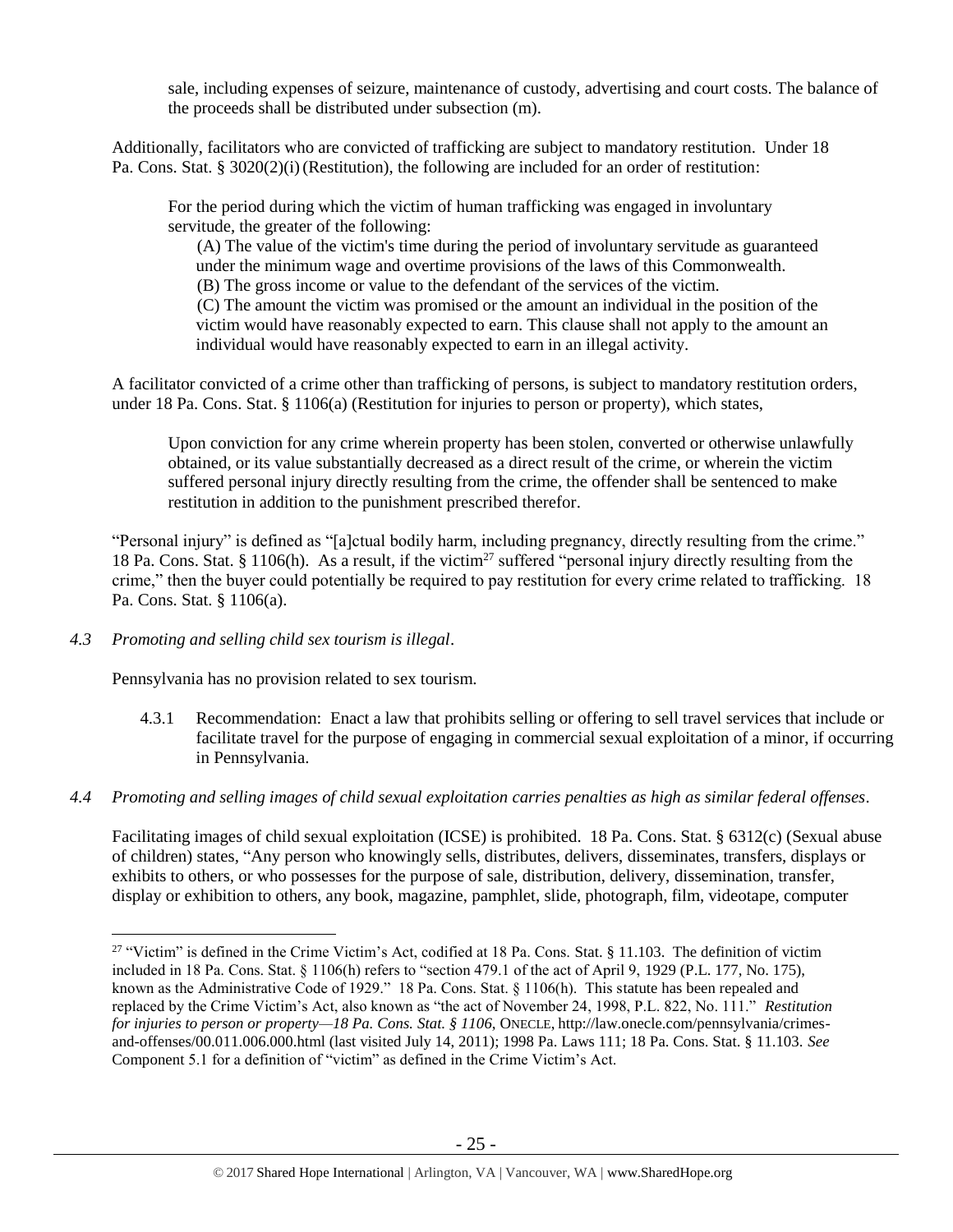depiction or other material depicting a child under the age of 18 years engaging in a prohibited sexual act or in the simulation of such act commits an offense." A first conviction is a felony of the third degree punishable by a fine up to \$15,000 and a term of imprisonment up to 7 years. 18 Pa. Cons. Stat. §§  $6312(d.1)(2)(i)$ ,  $1101(3)$ , 1103(3). A subsequent conviction is a felony of the second degree punishable by a fine up to \$25,000 and possible imprisonment up to 10 years. 18 Pa. Cons. Stat. §§ 6312(d.1)(2)(ii), 1101(2), 1103(2).

Promoting ICSE is also criminalized under 18 Pa. Cons. Stat. § 5903(a)(4) (Obscene and other sexual materials and performances), <sup>28</sup> which states,

Offenses defined.--No person, knowing the obscene character of the materials or performances involved, shall:

. . . .  $(4)$   $(i)$  . . . .

> (ii) write, print, publish, utter or cause to be written, printed, published or uttered any advertisement or notice of any kind giving information, directly or indirectly, stating or purporting to state where, how, from whom or by what means any obscene materials can be purchased, obtained or had in which a minor is included

4.4.1 Recommendation: Amend 18 Pa. Cons. Stat. § 6312(c) (Sexual abuse of children) to increase the penalty to reflect the seriousness of the offense.

 $\overline{a}$ 

<sup>28</sup> *See supra* note [20.](#page-17-0)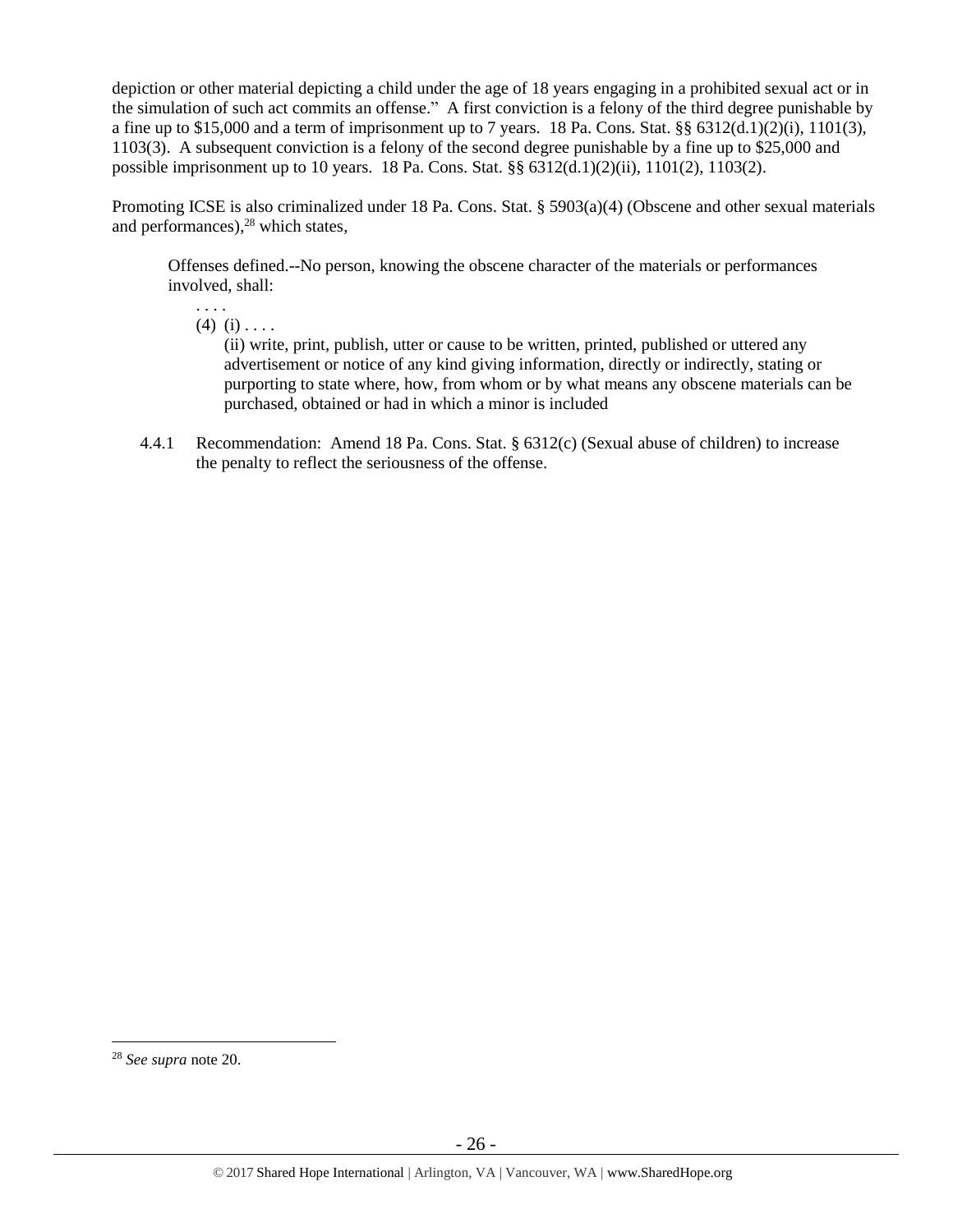#### **FRAMEWORK ISSUE 5: PROTECTIVE PROVISIONS FOR THE CHILD VICTIMS**

## *Legal Components:*

- *5.1 Victims under the core child sex trafficking offense include all commercially sexually exploited children.*
- *5.2 The state sex trafficking statute expressly prohibits a defendant from asserting a defense based on the willingness of a minor under 18 to engage in the commercial sex act.*
- *5.3 State law prohibits the criminalization of minors under 18 for prostitution offenses.*
- *5.4 State law provides a non-punitive avenue to specialized services through one or more points of entry.*
- *5.5 Child sex trafficking is identified as a type of abuse and neglect within child protection statutes.*
- *5.6 The definition of "caregiver" or another related term in the child welfare statutes is not a barrier to a sex trafficked child accessing the protection of child welfare.*
- *5.7 Crime victims' compensation is specifically available to a child victim of sex trafficking or commercial sexual exploitation of children (CSEC).*
- *5.8 Victim-friendly procedures and protections are provided in the trial process for minors under 18.*
- *5.9 Child sex trafficking victims may vacate delinquency adjudications and expunge related records for prostitution and other offenses arising from trafficking victimization, without a waiting period.*
- *5.10 Victim restitution and civil remedies for victims of domestic minor sex trafficking or commercial sexual exploitation of children (CSEC) are authorized by law.*
- *5.11 Statutes of limitations for civil and criminal actions for child sex trafficking or commercial sexual exploitation of children (CSEC) offenses are eliminated or lengthened to allow prosecutors and victims a realistic opportunity to pursue criminal action and legal remedies.*

*\_\_\_\_\_\_\_\_\_\_\_\_\_\_\_\_\_\_\_\_\_\_\_\_\_\_\_\_\_\_\_\_\_\_\_\_\_\_\_\_\_\_\_\_\_\_\_\_\_\_\_\_\_\_\_\_\_\_\_\_\_\_\_\_\_\_\_\_\_\_\_\_\_\_\_\_\_\_\_\_\_\_\_\_\_\_\_\_\_\_\_\_\_\_*

# *Legal Analysis:*

 $\overline{a}$ 

*5.1 Victims under the core child sex trafficking offense include all commercially sexually exploited children. 29*

18 Pa. Cons. Stat. § 3011 (Trafficking in individuals), Pennsylvania's human trafficking offense, includes all commercial sexual exploitation of minors. Under 18 Pa. Cons. Stat. § 3011, force, fraud, or coercion is not required when the victim is a minor.<sup>30</sup> In addition, the human trafficking law applies to buyers through the term "obtains," following federal precedent; thus, buying commercial sex with a person who is under the age of eighteen constitutes human trafficking, and third party control is not required to establish the offense.<sup>31</sup> 18 Pa. Cons. Stat. § 3011. Consequently, Pennsylvania's human trafficking offense includes when any child is bought or sold for sex, regardless of whether force, fraud, or coercion is used, regardless of whether a buyer exploited the youth without a trafficker's involvement, and regardless of whether the victim identifies a trafficker. 18 Pa. Cons. Stat. § 3011.

*5.2 The state sex trafficking statute expressly prohibits a defendant from asserting a defense based on the willingness of a minor under 18 to engage in the commercial sex act.*

While 18 Pa. Cons. Stat. § 3018(b) (Evidence and defenses to human trafficking) prohibits a defense based on consent to an employment contract in labor servitude, defendants charged with subjecting a minor to sexual

<sup>&</sup>lt;sup>29</sup> See generally **SHARED HOPE INTERNATIONAL**, "Eliminating the Third Party Control Barrier to Identifying Juvenile Sex Trafficking Victims," JuST Response Policy Paper (2015), [http://sharedhope.org/wp](http://sharedhope.org/wp-content/uploads/2015/08/Policy-Paper_Eliminating-Third-Party-Control_Final1.pdf)[content/uploads/2015/08/Policy-Paper\\_Eliminating-Third-Party-Control\\_Final1.pdf](http://sharedhope.org/wp-content/uploads/2015/08/Policy-Paper_Eliminating-Third-Party-Control_Final1.pdf) (discussing need to include all commercially sexually exploited children within sex trafficking definitions and corresponding need to include buyer conduct in core sex trafficking offenses regardless of whether victim is under control of a third party). <sup>30</sup> *See supra* discussion in Component 1.1.

<sup>&</sup>lt;sup>31</sup> *See supra* discussion of buyer applicability in Component 2.1.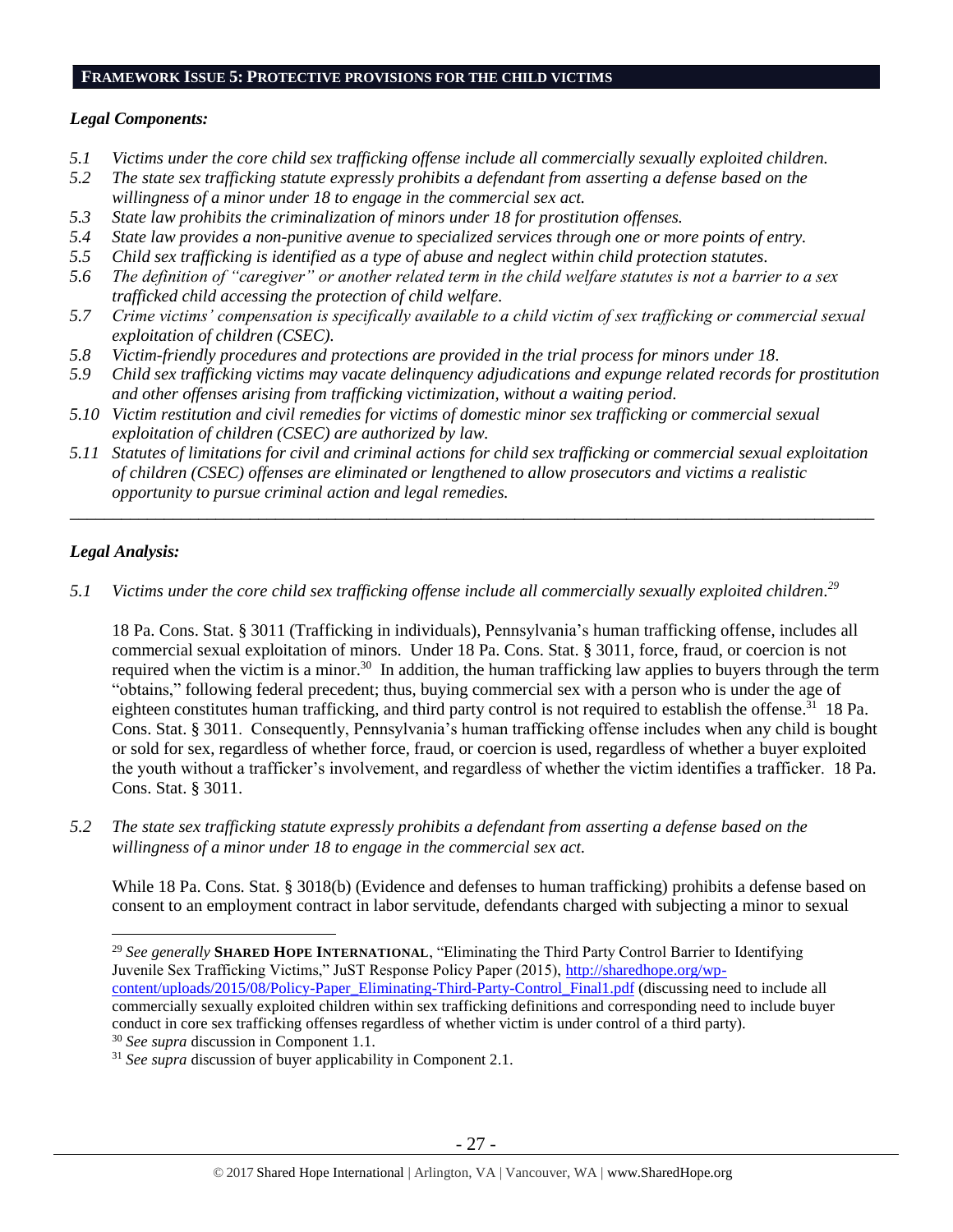servitude under 18 Pa. Cons. Stat. § 3011 (Trafficking in individuals) or patronizing a victim of sexual servitude under § 3013 (Patronizing a victim of sexual servitude) are not prohibited from raising the willingness of the minor to engage in the commercial sex act as a defense to prosecution.

5.2.1 Recommendation: Amend 18 Pa. Cons. Stat. § 3018 (Evidence and defenses to human trafficking) and § 3011 (Trafficking in individuals), as well as Pennsylvania's CSEC laws, to specifically prohibit a defense based on the minor's willingness to engage in the commercial sex act.

# *5.3 State law prohibits the criminalization of minors under 18 for prostitution offenses.<sup>32</sup>*

Pennsylvania's prostitution statute under 18 Pa. Cons. Stat. § 5902(a) (Prostitution and related offenses) is ageneutral and so allows for the arrest and prosecution of a minor for the offense of prostitution. Specifically, "A person is guilty of prostitution if he or she: (1) is an inmate of a house of prostitution or otherwise engages in sexual activity as a business; or (2) loiters in or within view of any public place for the purpose of being hired to engage in sexual activity." 18 Pa. Cons. Stat. § 5902(a).

- 5.3.1 Recommendation: Amend 18 Pa. Cons. Stat. § 5902(a) (Prostitution and related offenses) to ensure that all minors are protected from criminalization for prostitution offenses.
- *5.4 State law provides a non-punitive avenue to specialized services through one or more points of entry.*

Pennsylvania law does not provide a juvenile sex trafficking victim with a statutory avenue to specialized services or mandate immunity for offenses committed as a result of the trafficking victimization.<sup>33</sup>

- 5.4.1 Recommendation: Enact a protective response for juvenile sex trafficking victims that provides an avenue to specialized services and a mandatory mechanism to prevent delinquency adjudications.
- *5.5 Child sex trafficking is identified as a type of abuse and neglect within child protection statutes. 34*

Child sex trafficking is identified as a type of child abuse within Pennsylvania's child protection statutes. Pursuant to 23 Pa. Cons. Stat.  $\S 6303(b.1)^{35}$  (Definitions),

The term "child abuse" shall mean intentionally, knowingly or recklessly doing any of the following:

(4) Causing sexual abuse or exploitation of a child through any act or failure to act.

<span id="page-27-0"></span>. . . .

. . . .

 $\overline{a}$  $32$  For more information regarding recent federal legislation impacting this component see: http://go.sharedhope.org/stateimpactmemo.

<sup>33</sup> If services are provided, however, 18 Pa. Cons. Stat. § 3054 (Appropriate implementation for minor human trafficking victims) states,

Best interest standard. The provision of services to a minor human trafficking victim by the Commonwealth or by any institution or person established or licensed by the Commonwealth shall be carried out in a manner that is in the best interest of the minor and appropriate to the particular situation.

<sup>&</sup>lt;sup>34</sup> For more information regarding recent federal legislation impacting this component see: http://go.sharedhope.org/stateimpactmemo.

<sup>35</sup> The text of 23 Pa. Cons. Stat. Stat. § 6303 cited here and elsewhere in this report includes amendments made by the enactment of Senate Bill 1311 during the 2015 Regular Session of the Pennsylvania General Assembly (effective October 28, 2016).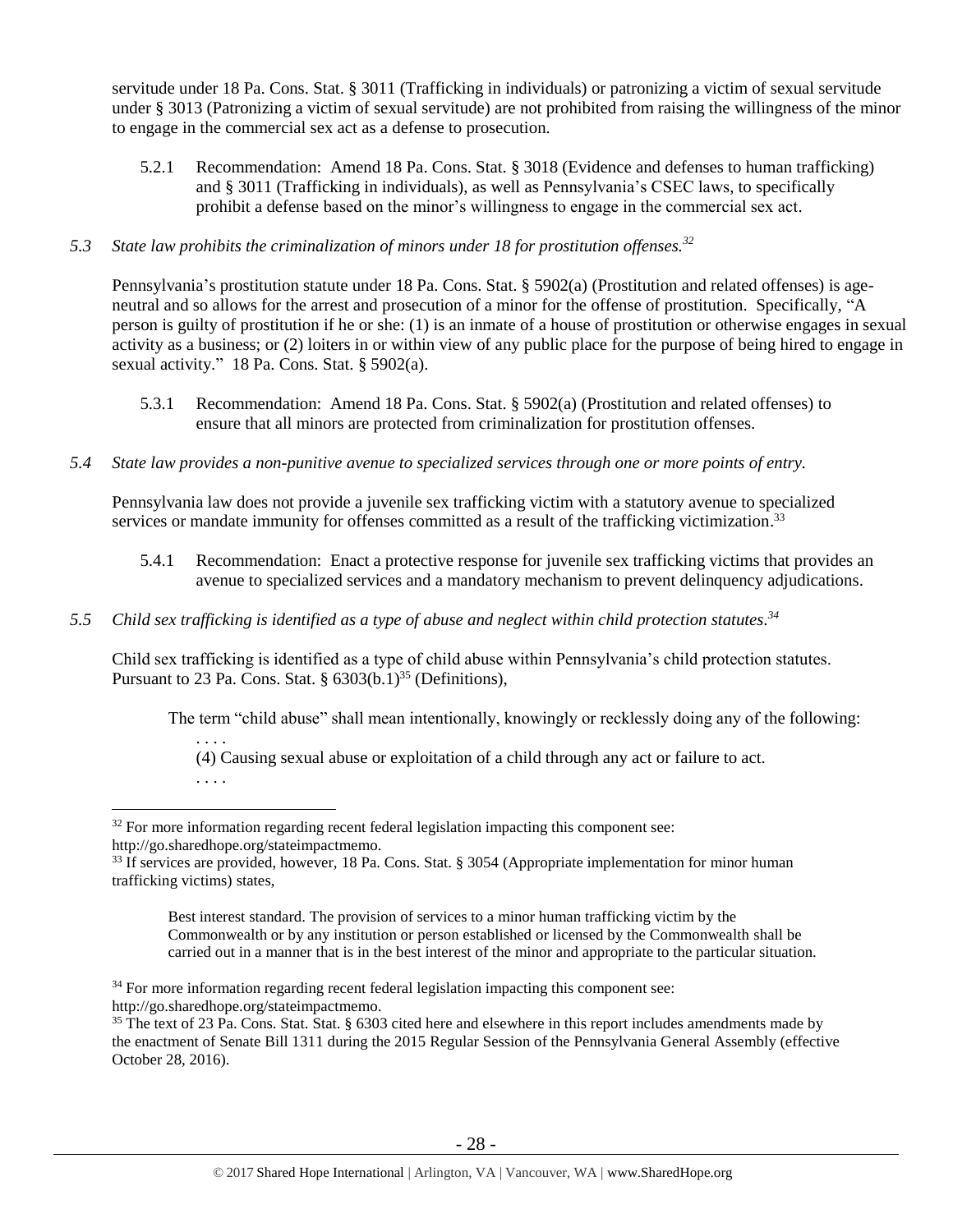(6) Creating a likelihood of sexual abuse or exploitation of a child through any recent act or failure to act.

. . . .

. . . .

(10) Engaging a child in a severe form of trafficking in persons or sex trafficking, as those terms are defined under section 103 of the Trafficking Victims Protection Act of 2000 (114 Stat. 1466, 22 U.S.C. § 7102).

Further, commercial sexual exploitation of a child is included in the definition of "sexual abuse or exploitation" under 23 Pa. Cons. Stat. § 6303(a), which states,

(1) The employment, use, persuasion, inducement, enticement or coercion of a child to engage in or assist another individual to engage in sexually explicit conduct which includes, but is not limited to the following:

(iv) Actual or simulated sexual activity for the purpose of producing visual depiction, including photographing, videotaping, computer depicting or filming.<sup>36</sup>

(2) The employment, use, persuasion, inducement, enticement or coercion of a child to engage in or assist another individual to engage in simulation of sexually explicit conduct for the purpose of producing visual depiction, including photographing, videotaping, computer depicting and filming.

(3) Any of the following offenses committed against a child:

(i) Rape, as defined in 18 Pa.C.S. § 3121 (relating to rape).

(ii) Sexual assault, as defined in 18 Pa. C.S. § 3122.1 (relating to statutory sexual assault). (iii) Involuntary deviate sexual intercourse, as defined in 18 Pa.C.S. § 3123 (relating to involuntary deviate sexual intercourse)

(iv) Sexual assault, as defined in 18 Pa.C.S. § 3124.1 (relating to sexual assault).

(v) Institutional sexual assault, as defined in 18 Pa.C.S. § 3124.2 (relating to institutional sexual assault).

(vi) Aggravated indecent assault, as defined in 18 Pa.C.S. § 3125 (relating to aggravated indecent assault

(vii) Indecent assault, as defined in 518 Pa.C.S. § 3126 (relating to indecent assault).

(viii) Indecent exposure, as defined in 18 Pa.C.S. § 3127 (relating to indecent exposure).

(ix) Incest, as defined in 18 Pa. C.S. § 4302 (relating to incest).

(x) Prostitution, as defined in 18 Pa.C.S. § 5902 (relating to prostitution and related offenses)

(xi) Sexual abuse, as defined in 18 Pa. C.S. 6312 (relating to sexual abuse of children).

(xii) Unlawful contact with a minor, as defined in 18 Pa. C.S. § 6318 (relating to unlawful contact with minor).

(xiii) Sexual exploitation, as defined in 18 Pa.C.S. § 6320 (relating to sexual exploitation of children)

*5.6 The definition of "caregiver" or another related term in the child welfare statutes is not a barrier to a sex trafficked child accessing the protection of child welfare.*

The definition of "perpetrator" is not a barrier to a sex trafficked child accessing the protection of child welfare. 23 Pa. Cons. Stat. §  $6303(a)^{37}$  (Definitions) defines "perpetrator" as

 $\overline{a}$ 

<sup>36</sup> However, 23 Pa. Cons. Stat. § 6303(a)(1)(iv) further explains that subsection (1) "does not include consensual activities between a child who is 14 years of age or older and another person 14 who is 14 years of age or older and whose age is within four years of the child's age."

<sup>37</sup> *See supra* note [35.](#page-27-0)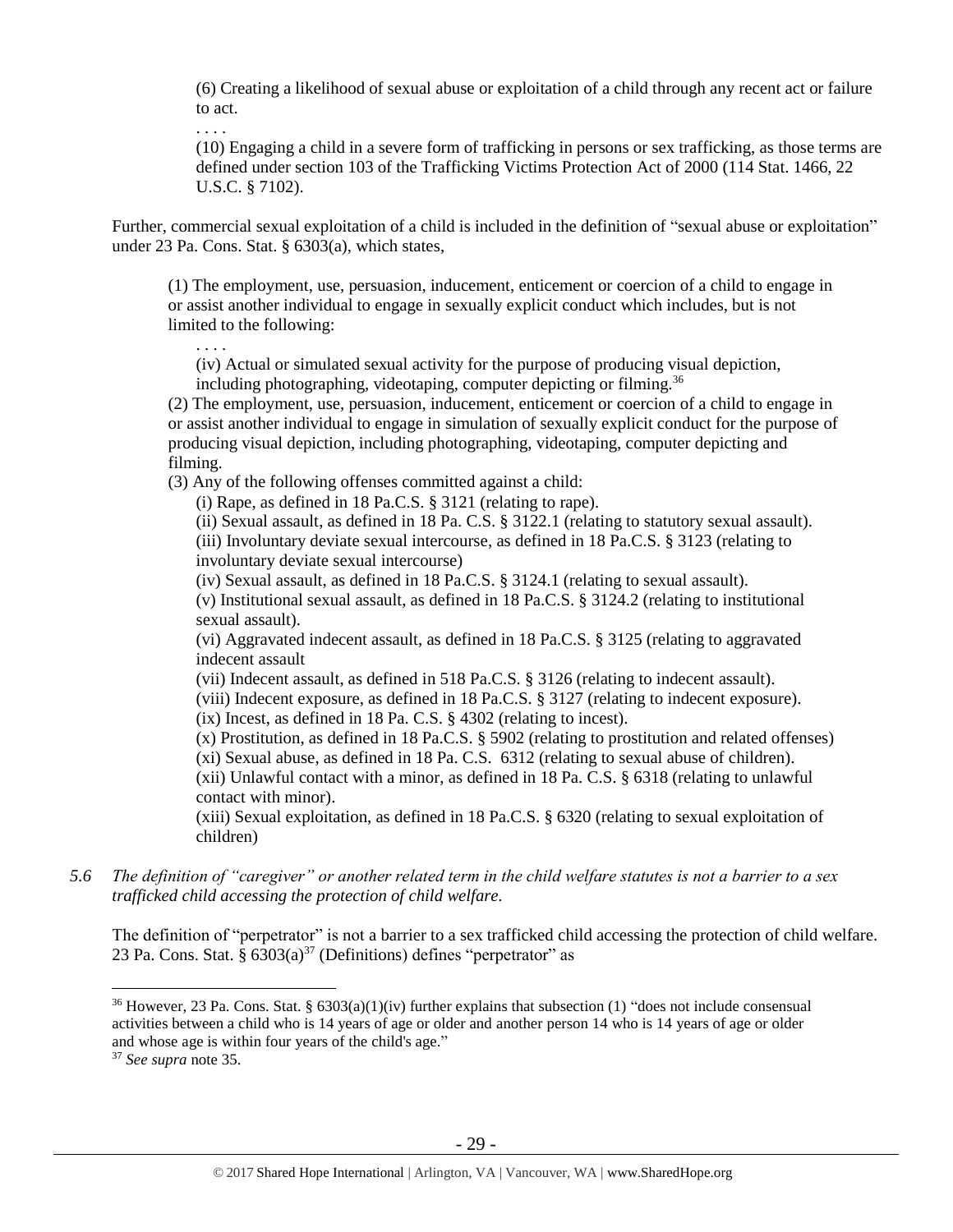A person who has committed child abuse as defined in this section. The following shall apply:

(1) The term includes only the following:

(i) A parent of the child.

(ii) A spouse or former spouse of the child's parent.

(iii) A paramour or former paramour of the child's parent.

(iv) A person 14 years of age or older and responsible for the child's welfare<sup>38</sup> or having direct contact with children as an employee of child-care services, a school or through a program, activity or service.

(v) An individual who is 14 years of age or older who resides in the same home as the child. (vi) An individual who is 18 years of age or older who does not reside in the same home as the child but is related within the third degree of consanguinity or affinity by birth or adoption to the child.

(vii) An individual 18 years of age or older who engages a child in severe forms of trafficking in person or sex trafficking, as those terms are defined under section 103 of the Trafficking Victims Protection Act of 2000 (114 Stat. 1466, 22 U.S.C. § 7102).

. . . .

 $\overline{a}$ 

Accordingly, a child sex trafficking victim may be identified as an abused child regardless of the perpetrator of the abuse. As such, the definition of "perpetrator" will not prevent a child sex trafficking victim from accessing the protection of child welfare.

# *5.7 Crime victims' compensation is specifically available to a child victim of sex trafficking or commercial sexual exploitation of children (CSEC).*

A sexually exploited child will likely qualify as a victim for crime victims' compensation in Pennsylvania. Specifically, "persons eligible for compensation" include "a direct victim." 18 Pa. Cons. Stat. § 11.701(a)(1) (Persons eligible for compensation). For purposes of this statute, a "direct victim" is defined in part as "[a]n individual against whom a crime has been committed or attempted and who as a direct result of the criminal act or attempt suffers physical or mental injury, death or the loss of earnings under this act." 18 Pa. Cons. Stat. § 11.103 (Definitions). For purposes of this statute, a "crime" is "[a]n act which was committed: (1) In this Commonwealth by a person, including a juvenile, without regard to legal exemption or defense which would constitute a crime under the following: . . . . (ii) 18 Pa. Cons. Stat. (relating to crimes and offenses)." 18 Pa. Cons. Stat. § 11.103. Since the crimes of trafficking of persons under 18 Pa. Cons. Stat. § 3011 (Trafficking of individuals), promoting prostitution of a minor under 18 Pa. Cons. Stat. § 5902(b.1) (Prostitution and related offenses), and sexual exploitation of children under 18 Pa. Cons. Stat. § 6320 (Sexual exploitation of children) all fall within Title 18 (Crimes and offenses), then commercially sexually exploited minors are covered under Pennsylvania's Crime Victims Act.

However, if the commercially sexually exploited child is regarded as "criminally responsible for the crime upon which a claim is based or an accomplice," then the child may be ineligible for compensation. 18 Pa. Cons. Stat. § 11.701(b). Additionally, a victim may be ineligible for crime victims' compensation if the case was not immediately reported to the police under 18 Pa. Cons. Stat. § 11.707(a) (Awards), which states,

Requirements.--No award shall be made unless it is determined by a preponderance of the evidence that:

<sup>&</sup>lt;sup>38</sup> The term "person responsible for the child's welfare" includes "a person who provides permanent or temporary care, supervision, mental health diagnosis or treatment, training or control of a child in lieu of parental care, supervision and control." 23 Pa. Cons. Stat. § 6303.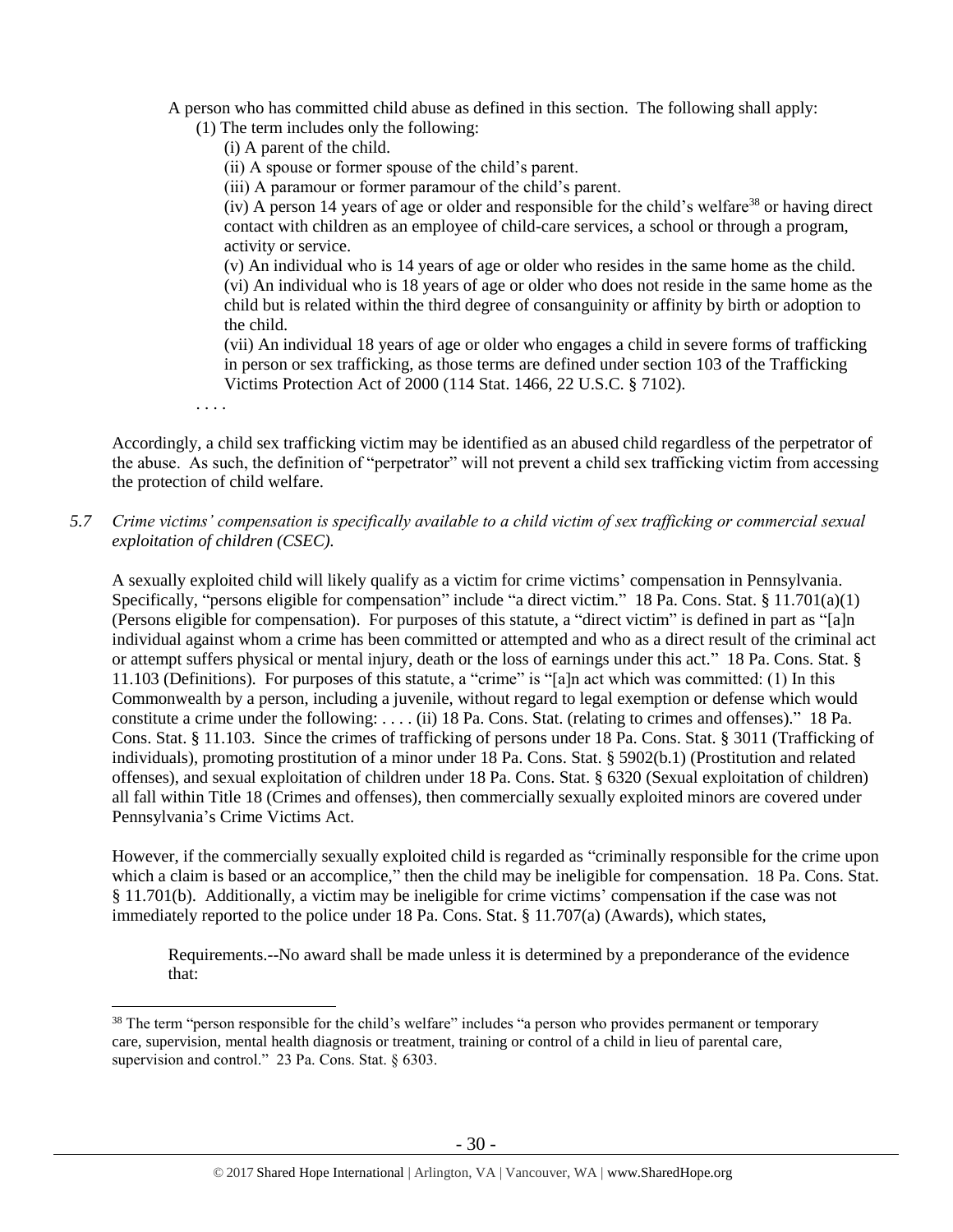(3) The crime was promptly reported to the proper authorities. In no case may an award be made if the record shows that the report was made more than 72 hours after the occurrence of the crime unless:

(i) the victim is under 18 years of age at the time of the occurrence of the crime and the alleged offender is the victim's parent or a person responsible for the victim's welfare, an individual residing in the same home as the victim or a paramour of the victim's parent; or (ii) the Office of Victims' Services finds the delay to have been justified, consistent with bureau regulations.

Also, to receive an award, the Office of Victims' Services in the Pennsylvania Commission on Crime and Delinquency must determine that "[t]he direct victim, intervenor or claimant has fully cooperated with all law enforcement agencies and the Office of Victims' Services unless the Office of Victims' Services finds the noncompliance to have been justified consistent with Office of Victims' Services regulations." 18 Pa. Cons. Stat. § 11.707(a)(4). Due to the trauma victims of commercial sexual exploitation have undergone, they frequently do not immediately cooperate with the police, and thus victims could become ineligible for funds.

. . . .

 $\overline{a}$ 

Even if the victim clears the hurdles to obtain victims' compensation, the commercially sexually exploited minor could have the amount of the award reduced if the Office of Victims' Services determines that "the direct victim or intervenor, because of conduct, contributed to the infliction of the injury." 18 Pa. Cons. Stat. § 11.707(f)(1). This provision, however, does include a provision stating that "[i]f the crime involved is rape or sexual assault, the conduct of the direct victim shall not be considered." 18 Pa. Cons. Stat. § 11.707(f)(2).

- 5.7.1 Recommendation: Amend the crime victims' compensation rules to stipulate an exemption for child sex trafficking victims from the ineligibility factors contained in 18 Pa. Cons. Stat. § 11.701(b) (Persons eligible for compensation) and § 11.707 (Awards) for minor victims of sexual offenses under 18 Pa. Cons. Stat. § 5902 (Prostitution and related offenses), § 6318 (Unlawful contact with minor), § 6301 (Corruption of minors), § 6320 (Sexual exploitation of children), § 6312 (Sexual abuse of children), and § 5903(A)(6) (Obscene and other sexual materials and performances).
- *5.8 Victim-friendly procedures and protections are provided in the trial process for minors under 18.*

Child victims under 16 are entitled to certain victim-friendly criminal justice procedures. 42 Pa. Cons. Stat. § 5982 (Definitions). 42 Pa. Cons. Stat. § 5985(a)(Testimony by contemporaneous alternative method)<sup>39</sup> states that the court may allow "the testimony of the child victim or child material witness be taken under oath or affirmation in a room other than the courtroom and transmitted by a contemporaneous alternative method" or "may order that the child victim's or child material witness's testimony be recorded for presentation in court by

<sup>&</sup>lt;sup>39</sup> In 1994, the Pennsylvania Supreme Court held 42 Pa. Cons. Stat. § 5985 violated the confrontation clause of Art. 1 § 9 of the Pennsylvania Constitution. Commonwealth v. Louden, 638 A.2d 953 (Pa. 1994). The statute was subsequently amended in 1996 and in 2004. It does not appear that a case has either upheld or overturned the statute since the amendments. In 1998, a proposed amendment to the Pennsylvania Constitution allowing the legislature to enact laws regarding the manner of children's testimony was held to violate the state constitution. Commonwealth v. Wilson, 707 A.2d 1114, 1121 n.2 (Pa. 1998) (Newman, J., dissenting) (citing Bergdoll v. Kane, 694 A.2d 1155 (Pa. 1997)); *See* Pa. Const., art. XI, § 1 (explaining that two amendments may not be proposed in one question on the ballot). It has not been re-proposed since. The Pennsylvania Supreme Court stated of 42 Pa. Cons. Stat. § 5985 in 1998, "[I]t is apparent that the use of videotaped depositions and closed-circuit television as testimony continues to be an unresolved issue." *Id.*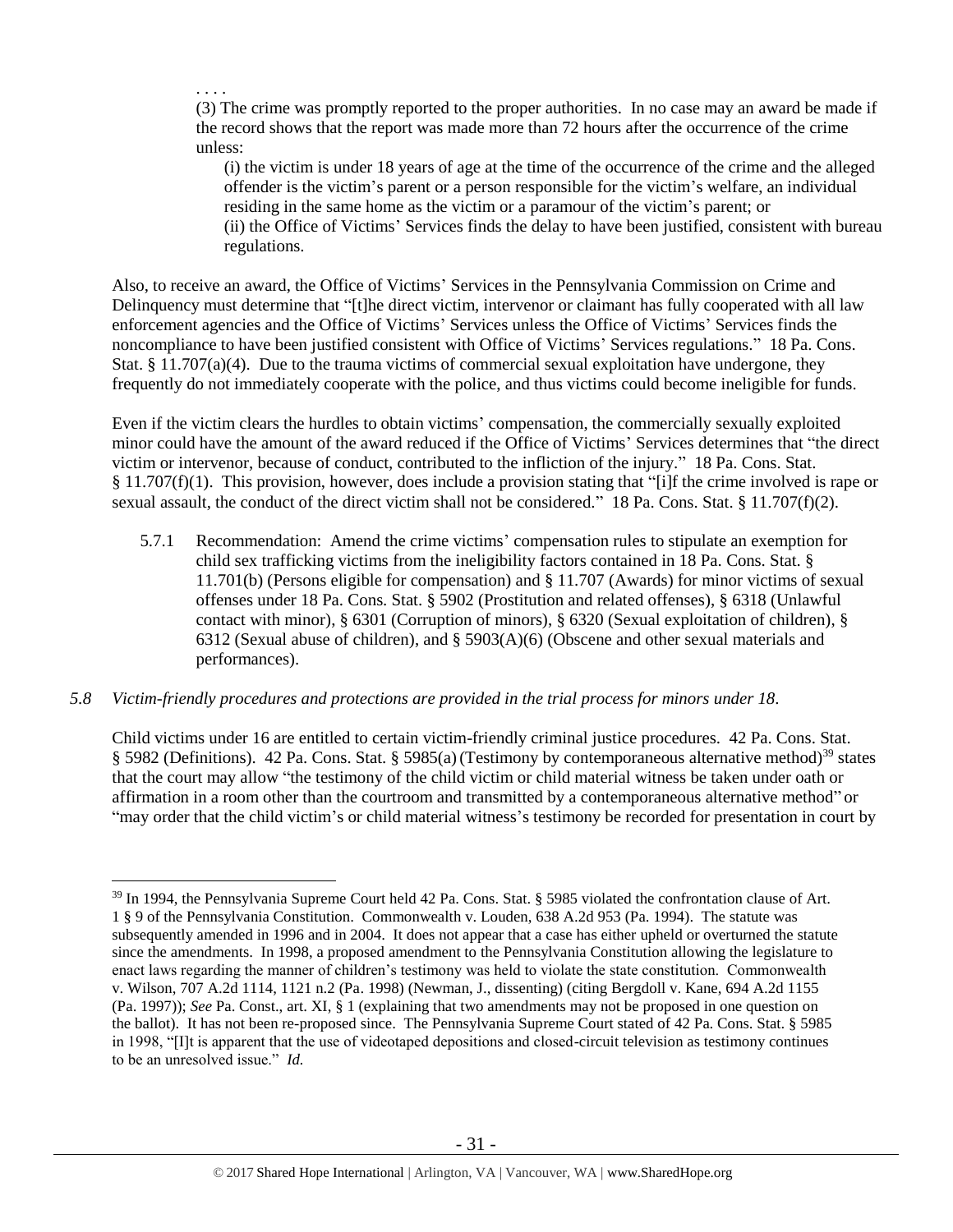any method that accurately captures and preserves the visual images, oral communications and other information presented during such testimony" under 42 Pa. Cons. Stat. § 5984.1(a) (Recorded testimony).<sup>40</sup>

Additionally, "in a prosecution involving a child victim of sexual or physical abuse, unless the court otherwise orders, the name of the child victim shall not be disclosed by officers or employees of the court to the public, and any records revealing the name of the child victim will not be open to public inspection." 42 Pa. Cons. Stat. § 5988(a) (Victims of sexual or physical abuse).

Specific protections are specifically given to minor human trafficking victims under 18 Pa. Cons. Stat. § 3054(b) (Appropriate implementation for minor human trafficking victims) which states,

Special procedures. Special procedures shall be developed to accommodate minor witnesses during the investigation and prosecution of violations of this chapter, including:

(1) The presence of the parent, legal guardian, foster parent or attorney during all testimony and court proceedings, if it is in the best interest of the minor.

(2) Reuniting the minor with family members, whether within or without the United States, whenever safe, possible and in the best interest of the minor.

(3) Formally investigate the home situation of a minor who became a human trafficking victim after running away or being cast out of the minor's home or foster care.

18 Pa. Cons. Stat. § 3019 (Victim protection during prosecution) provides specific confidentiality protections to human trafficking victims during the trial process. Subsection (a) states, "an officer or employee of the court may not disclose the identity of the human trafficking victim to the public. Any record revealing the name of the human trafficking victim shall not be open to public inspection . . . ." Additionally, 23 Pa. Cons. Stat. § 6339 (Confidentiality of reports) provides for the confidentiality of reports, information, and photographs "concerning alleged instances of child abuse in the possession of the department or a county agency . . . ."<sup>41</sup>

Pursuant to 18 Pa. Cons. Stat. § 3018(a) (Evidence and defenses to human trafficking),

General rule.--Evidence of the following facts or conditions shall not constitute a defense in a prosecution for a violation under this chapter, nor shall the evidence preclude a finding of a violation under this chapter:

(1) Specific instances of past sexual conduct of the victim of human trafficking, opinion evidence of the alleged victim's past sexual conduct and reputation evidence of the alleged victim's past sexual conduct shall not be admissible in a prosecution under this chapter, except evidence of the alleged victim's past sexual conduct with the defendant shall be admissible where consent of the

<sup>40</sup> 42 Pa. Cons. Stat. § 5984.1(b) states,

 $\overline{a}$ 

Determination.--Before the court orders the child victim or the child material witness to testify by recorded testimony, the court must determine, based on evidence presented to it, that testifying either in an open forum in the presence and full view of the finder of fact or in the defendant's presence will result in the child victim or child material witness suffering serious emotional distress that would substantially impair the child victim's or child material witness's ability to reasonably communicate.

<sup>41</sup> Reports, information, and photographs of this nature will only be made available to certain individuals acting in their official capacities, including law enforcement officers who are investigating "[s]evere forms of trafficking in persons or sex trafficking, as those terms are defined under section 103 of the Trafficking Victims Protection Act of 2000 (114 Stat. 1466, 22 U.S.C. § 7102). The text of 23 Pa. Cons. Stat. Stat. § 6340 cited here and elsewhere in this report includes amendments made by the enactment of Senate Bill 1311 during the 2015 Regular Session of the Pennsylvania General Assembly (effective October 28, 2016).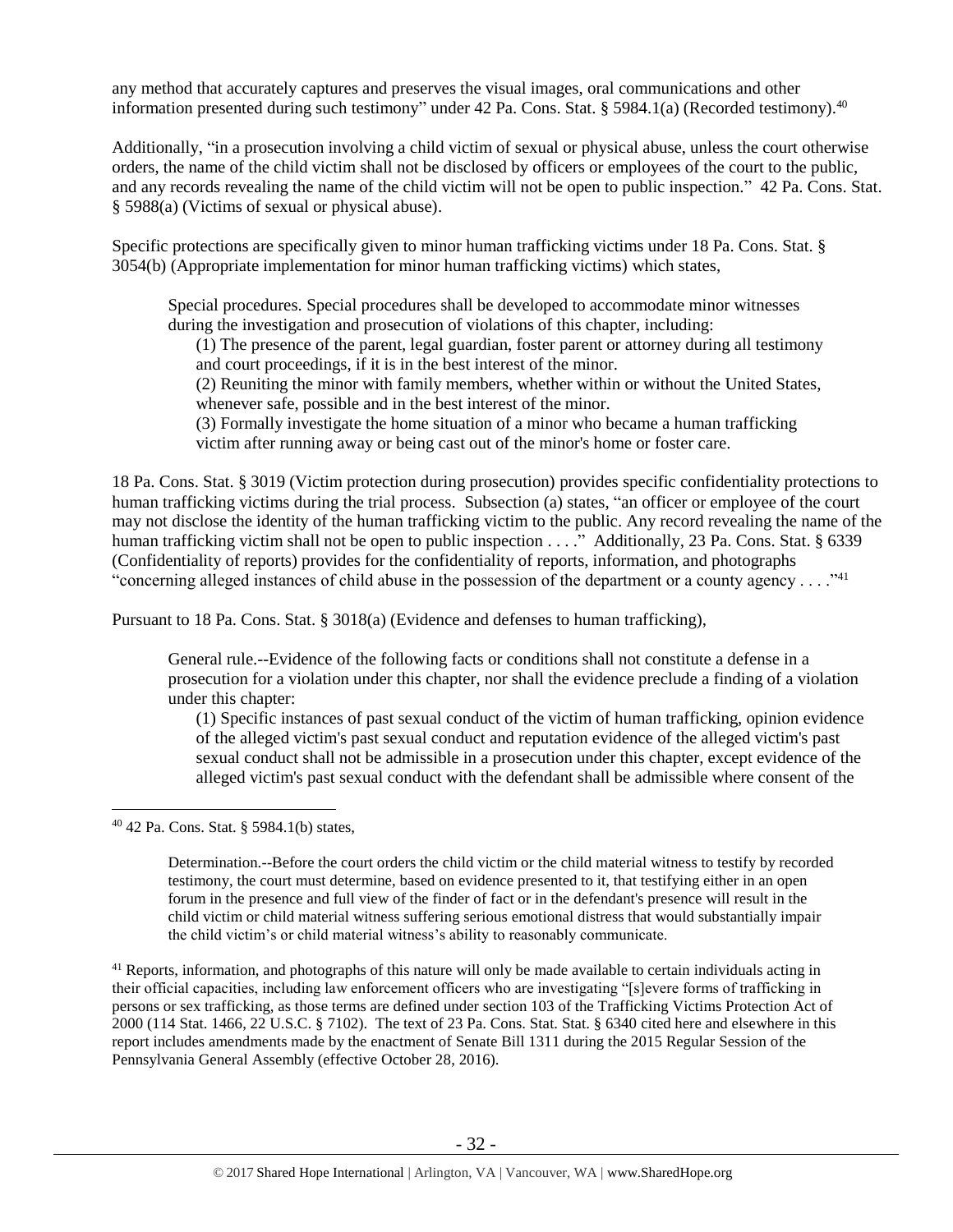alleged victim is at issue and the evidence is otherwise admissible under the rules of evidence. A defendant who proposes to offer evidence of the alleged victim's past sexual conduct under this paragraph shall file a written motion and offer of proof at the time of trial. If, at the time of trial, the court determines that the motion and offer of proof are sufficient on their faces, the court shall order an in camera hearing and shall make findings on the record as to the relevance and admissibility of the proposed evidence under the standards of this paragraph.

(2) The age of the victim of human trafficking with respect to the age of consent to sex or legal age of marriage.

*5.9 Child sex trafficking victims may vacate delinquency adjudications and expunge related records for prostitution and other offenses arising from trafficking victimization, without a waiting period.*

Pennsylvania law does not provide a mechanism for minors to vacate delinquency adjudications related to trafficking victimization, and juvenile records may only be expunged after a waiting period.

Regarding record expungement, Pa. Cons. Stat. § 9123(a) (Juvenile records) states,

Expungement of juvenile records.--Notwithstanding the provisions of section 9105 (relating to other criminal justice information) and except upon cause shown, expungement of records of juvenile delinquency cases wherever kept or retained shall occur after 30 days' notice to the district attorney, whenever the court upon its motion or upon the motion of a child or the parents or guardian finds:

(1) a complaint is filed which is not substantiated or the petition which is filed as a result of a complaint is dismissed by the court;

(2) six months have elapsed since the final discharge of the person from supervision under a consent decree and no proceeding seeking adjudication or conviction is pending;

(3) five years have elapsed since the final discharge of the person from commitment, placement, probation or any other disposition and referral and since such final discharge, the person has not been convicted of a felony, misdemeanor or adjudicated delinquent and no proceeding is pending seeking such conviction or adjudication; or

(4) the individual is 18 years of age or older, the attorney for the Commonwealth consents to the expungement and a court orders the expungement after giving consideration to the following factors:

(i) the type of offense;

- (ii) the individual's age, history of employment, criminal activity and drug or alcohol problems;
- (iii) adverse consequences that the individual may suffer if the records are not expunged; and
- (iv) whether retention of the record is required for purposes of protection of the public safety.

Because 18 Pa. Cons. Stat. § 9123(a) mandates a waiting period, however, child sex trafficking victims may face collateral consequences associated with having accessible delinquency records during that time.

Regarding vacatur, 18 Pa. Cons. Stat. § 3019 (Victim protection during prosecution) states,

. . . .

(d) Motion to vacate conviction.

(1) An individual convicted under section 3503 (relating to criminal trespass), 5503 (relating to disorderly conduct), 5506 (relating to loitering and prowling at night time), 5507 (relating to obstructing highways and other public passages) or 5902 [relating to prostitution], or an offense for simple possession of a controlled substance committed as a direct result of being a victim of human trafficking may file a motion to vacate the conviction.

. . . .

. . . .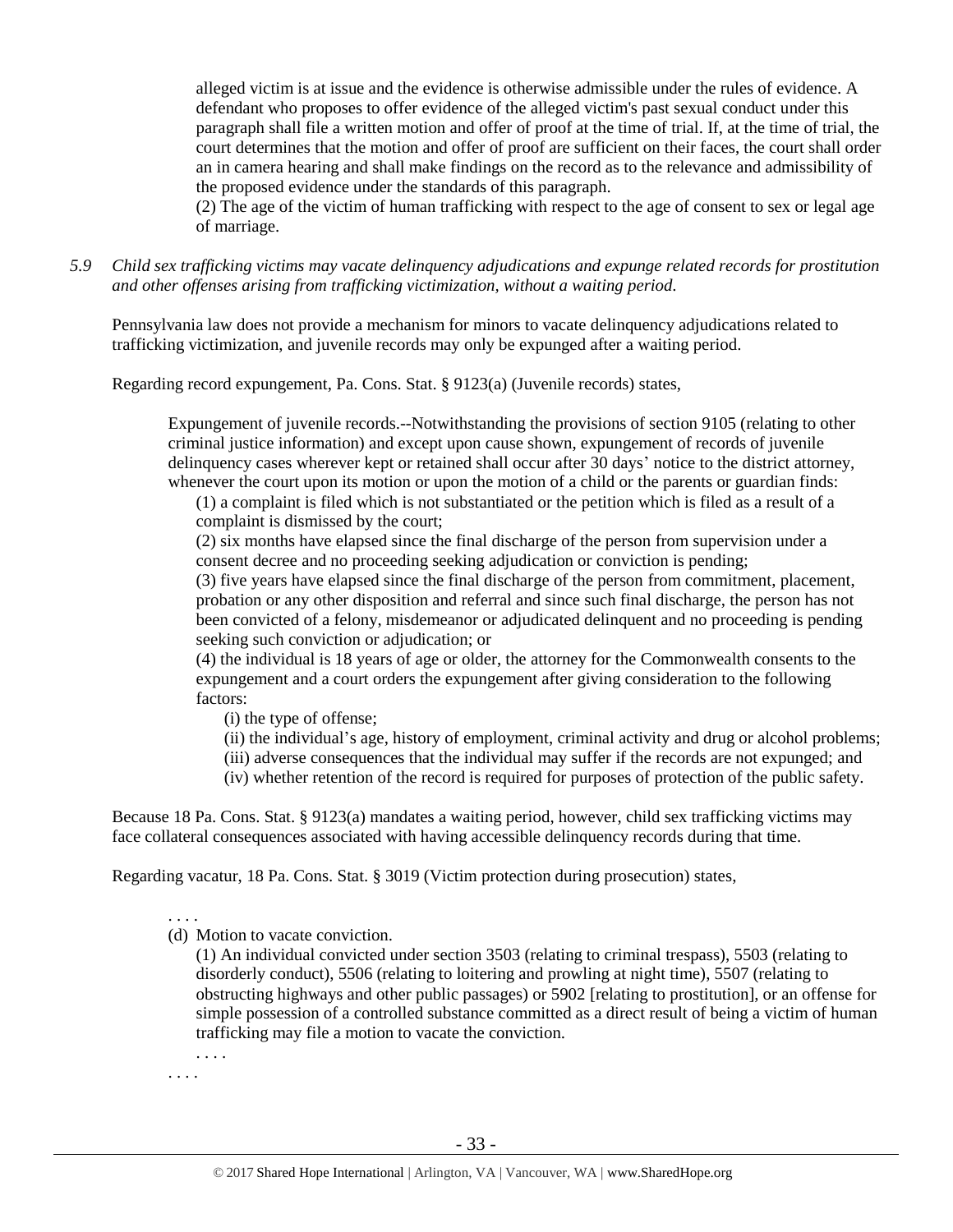(g) Conviction vacated.--If the motion under subsection (d) is granted, the court shall vacate the conviction, strike the adjudication of guilt and order the expungement of the record of the criminal proceedings. The court shall issue an order to expunge all records and files related to the moving party's arrest, citation, investigation, charge, adjudication of guilt, criminal proceedings and probation for the offense.

However, 18 Pa. Cons. Stat. § 3019(d) applies specifically to "convictions," and 42 Pa. Cons. Stat. § 6354 (Effect of adjudication) states, "[a]n order of disposition or other adjudication in a proceeding under this chapter [Juvenile Matters] is not a conviction of crime . . . ." Accordingly, a delinquency adjudication cannot be vacated and related records cannot be expunged under 18 Pa. Cons. Stat. § 3019.

- 5.9.1 Recommendation: Amend 18 Pa. Cons. Stat. § 3019 (Victim protection during prosecution) to allow child sex trafficking victims to vacate delinquency adjudications and expunge related records for prostitution and other offenses arising from to trafficking victimization, without a waiting period.
- *5.10 Victim restitution and civil remedies for victims of domestic minor sex trafficking or commercial sexual exploitation of children (CSEC) are authorized by law.*

If the perpetrator is prosecuted as a trafficker under 18 Pa. Cons. Stat. § 3011 (Trafficking in individuals), the commercially sexually exploited victim will be entitled to restitution. 18 Pa. Cons. Stat. § 3020(2)(i) (Restitution) states,

For the period during which the victim of human trafficking was engaged in involuntary servitude, the greater of the following:

(A) The value of the victim's time during the period of involuntary servitude as guaranteed under the minimum wage and overtime provisions of the laws of this Commonwealth.

(B) The gross income or value to the defendant of the services of the victim.

(C) The amount the victim was promised or the amount an individual in the position of the victim would have reasonably expected to earn. This clause shall not apply to the amount an individual would have reasonably expected to earn in an illegal activity.

Additionally, a commercially sexually exploited child victim could receive restitution "for any crime wherein property has been stolen, converted or otherwise unlawfully obtained, or its value substantially decreased as a direct result of the crime, or wherein the victim<sup>42</sup> suffered personal injury directly resulting from the crime." 18 Pa. Cons. Stat. § 1106(a) (Restitution for injuries to person or property). "Personal injury" is defined as "[a]ctual bodily harm, including pregnancy, directly resulting from the crime." 18 Pa. Cons. Stat. § 1106(h).

18 Pa. Cons. Stat. § 3023 (Cumulative remedies) states, "Any remedies under this chapter shall be in addition to any other criminal penalties or forfeitures authorized under the laws of this Commonwealth."

 $\overline{a}$ 

 $42$  "Victim" is defined in the Crime Victim's Act, codified at 18 Pa. Cons. Stat.  $8\ 11.103$ . The definition of victim included in 18 Pa. Cons. Stat. § 1106(h) cites "section 479.1 of the act of April 9, 1929 (P.L. 177, No. 175), known as the Administrative Code of 1929." 18 Pa. Cons. Stat. § 1106(h). This statute has been repealed and replaced by the Crime Victim's Act, also known as "the act of November 24, 1998, P.L. 822, No. 111." *Restitution for injuries to person or property—18 Pa. Cons. Stat. § 1106*, ONECLE, http://law.onecle.com/pennsylvania/crimes-andoffenses/00.011.006.000.html (last visited July 14, 2011); 1998 Pa. Laws 111; 18 Pa. Cons. Stat. § 11.103. *See* Component 5.1 for a definition of "victim" as defined in the Crime Victim's Act.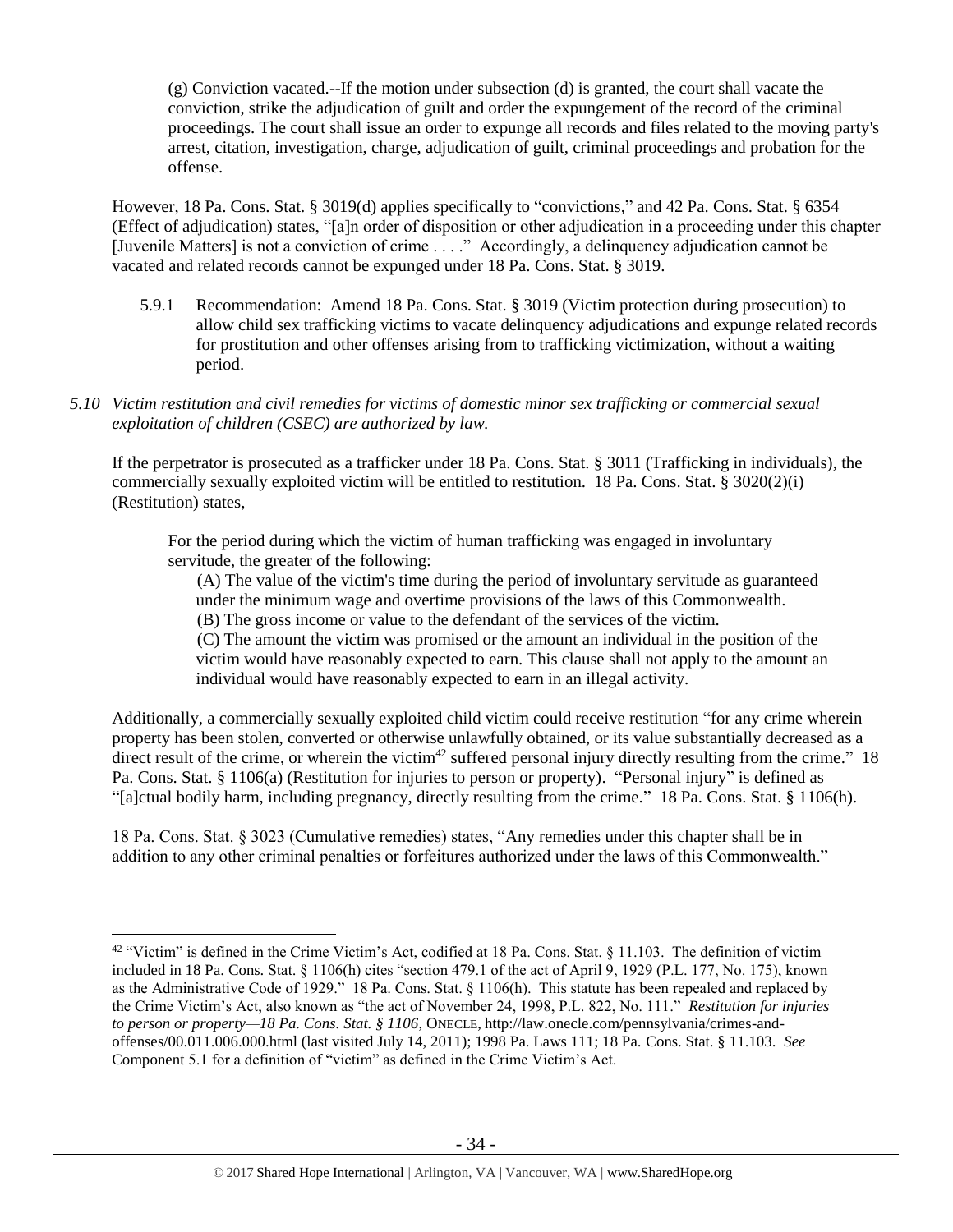Domestic minor sex trafficking victims can also bring a claim for civil damages<sup>43</sup> under 18 Pa. Cons. Stat. § 3051 (Civil causes of action) which states,

(a) General rule.--

(1) An individual who is a victim of human trafficking may bring a civil action against any person that participated in the human trafficking of the individual in the court of common pleas of the county where the individual resides or where any of the alleged violations of this chapter occurred.

(2) An individual who is a victim of the sex trade may bring a civil action in the court of common pleas of the county where the individual resides against a person that:

(i) recruits, profits from or maintains the victim in any sex trade act;

(ii) abuses or causes bodily harm to the victim in any sex trade act; and

(iii) knowingly advertises or publishes advertisements for purposes of recruitment into sex trade activity.

. . . .

 $\overline{a}$ 

(c) Damages.--The court may award any of the following forms of relief:

(1) Actual damages.

(2) Compensatory damages.

(3) Punitive damages.

(4) Injunctive relief.

(5) Any other appropriate relief.

(d) Attorney fees and costs.--A prevailing plaintiff who is a victim of human trafficking shall be awarded reasonable attorney fees and costs.

(e) Treble damages.--Treble damages shall be awarded to a victim of human trafficking on proof of actual damages where the defendant's acts were willful and malicious.

Nondefenses.--It shall not be a defense to an action under this section that the following occurred:

(4) The victim of the sex trade was paid or otherwise compensated for sex trade activity.

(6) The victim of the sex trade continued to engage in sex trade activity following any involvement with the defendant.

(7) The victim of the sex trade made no attempt to escape, flee or otherwise terminate the contact with the defendant.

(8) The victim of the sex trade consented to engage in sex trade activity.

(9) The victim of the sex trade engaged in only a single incident of sex trade activity.

(10) There was no physical contact involved in the sex trade activity.

(11) As a condition of employment, the defendant required the victim of the sex trade to agree not to engage in prostitution.

(12) The defendant's place of business was posted with signs prohibiting prostitution or prostitutionrelated activities.

(13) The victim of the sex trade has been convicted or charged with prostitution or prostitution-related offenses.

(14) The victim of labor trafficking made no attempt to escape, flee or otherwise terminate the contact with the defendant.

<sup>&</sup>lt;sup>43</sup> Pursuant to 18 Pa. Cons. Stat. § 3051(j),

<sup>(1)</sup> The victim of the sex trade and the defendant had a consensual sexual relationship.

<sup>(2)</sup> The defendant is related to the victim of the sex trade by blood or marriage.

<sup>(3)</sup> The defendant has lived with the victim of the sex trade in any formal or informal household arrangement.

<sup>(5)</sup> The victim of the sex trade engaged in sex trade activity prior to any involvement with the defendant.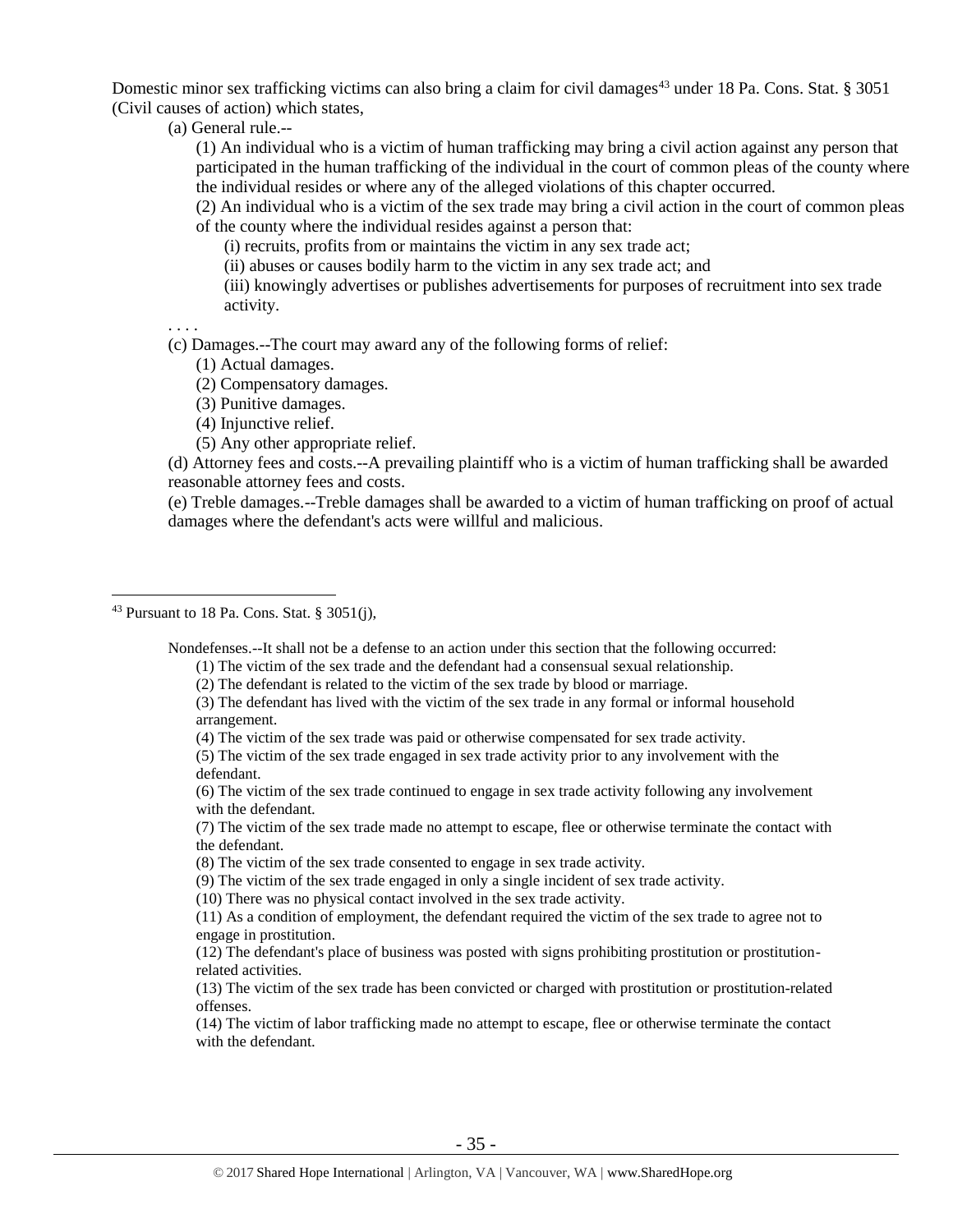*5.11 Statutes of limitations for civil and criminal actions for child sex trafficking or commercial sexual exploitation of children (CSEC) offenses are eliminated or lengthened to allow prosecutors and victims a realistic opportunity to pursue criminal action and legal remedies.*

18 Pa. Cons. Stat. § 3051(h)–(i) (Civil causes of action) extends the time for human trafficking victims to bring a civil action against an offender. § 3051(h)–(i) states,

(h) Statute of limitations.--

 $\overline{a}$ 

(1) An action may be brought under this section by an individual who was the victim of human trafficking while an adult within five years of the last act against that individual that constitutes an offense under this chapter.

(2) An action may be brought under this section by an individual who was a victim of human trafficking while a minor for any offense committed against the victim while the victim was under 18 years of age until that victim reaches 30 years of age.

(i) Estoppel.--A defendant is estopped from asserting a defense of the statute of limitations when the expiration of the statute is due to intentional conduct by the defendant knowingly inducing or coercing the plaintiff to delay the filing of the action.

For other civil actions, a commercially sexually exploited minor must bring the action against the offender in a definitive time, but that length of time could be extended under 42 Pa. Cons. Stat. § 5533(b) (Infancy, insanity, or imprisonment) in cases where force is involved. Specifically, 42 Pa. Cons. Stat. § 5533(b) states in part,

(1) (i) If an individual entitled to bring a civil action is an unemancipated minor at the time the cause of action accrues, the period of minority shall not be deemed a portion of the time period within which the action must be commenced. Such person shall have the same time for commencing an action after attaining majority as is allowed to others by the provisions of this subchapter.

(ii) As used in this paragraph, the term "minor" shall mean any individual who has not yet attained 18 years of age.

(2) (i) If an individual entitled to bring a civil action arising from childhood sexual abuse is under 18 years of age at the time the cause of action accrues, the individual shall have a period of 12 years after attaining 18 years of age in which to commence an action for damages regardless of whether the individual files a criminal complaint regarding the childhood sexual abuse.

(ii) For the purposes of this paragraph, the term "childhood sexual abuse" shall include, but not be limited to, the following sexual activities between a minor and an adult, provided that the individual bringing the civil action engaged in such activities as a result of forcible compulsion or by threat of forcible compulsion which would prevent resistance by a person of reasonable resolution:

(A) sexual intercourse, which includes penetration, however slight, of any body part or object into the sex organ of another;

(B) deviate sexual intercourse, which includes sexual intercourse per os or per anus; and

(C) indecent contact, which includes any touching of the sexual or other intimate parts of the person for the purpose of arousing or gratifying sexual desire in either person. $44$ 

<sup>44</sup> 18 Pa. Con. Stat. § 3101 (Relating to definitions) defines "forcible compulsion" for 42 Pa. Cons. Stat. § 5533(b) as "[c]ompulsion by use of physical, intellectual, moral, emotional or psychological force, either express or implied. The term includes, but is not limited to, compulsion resulting in another person's death, whether the death occurred before, during or after sexual intercourse."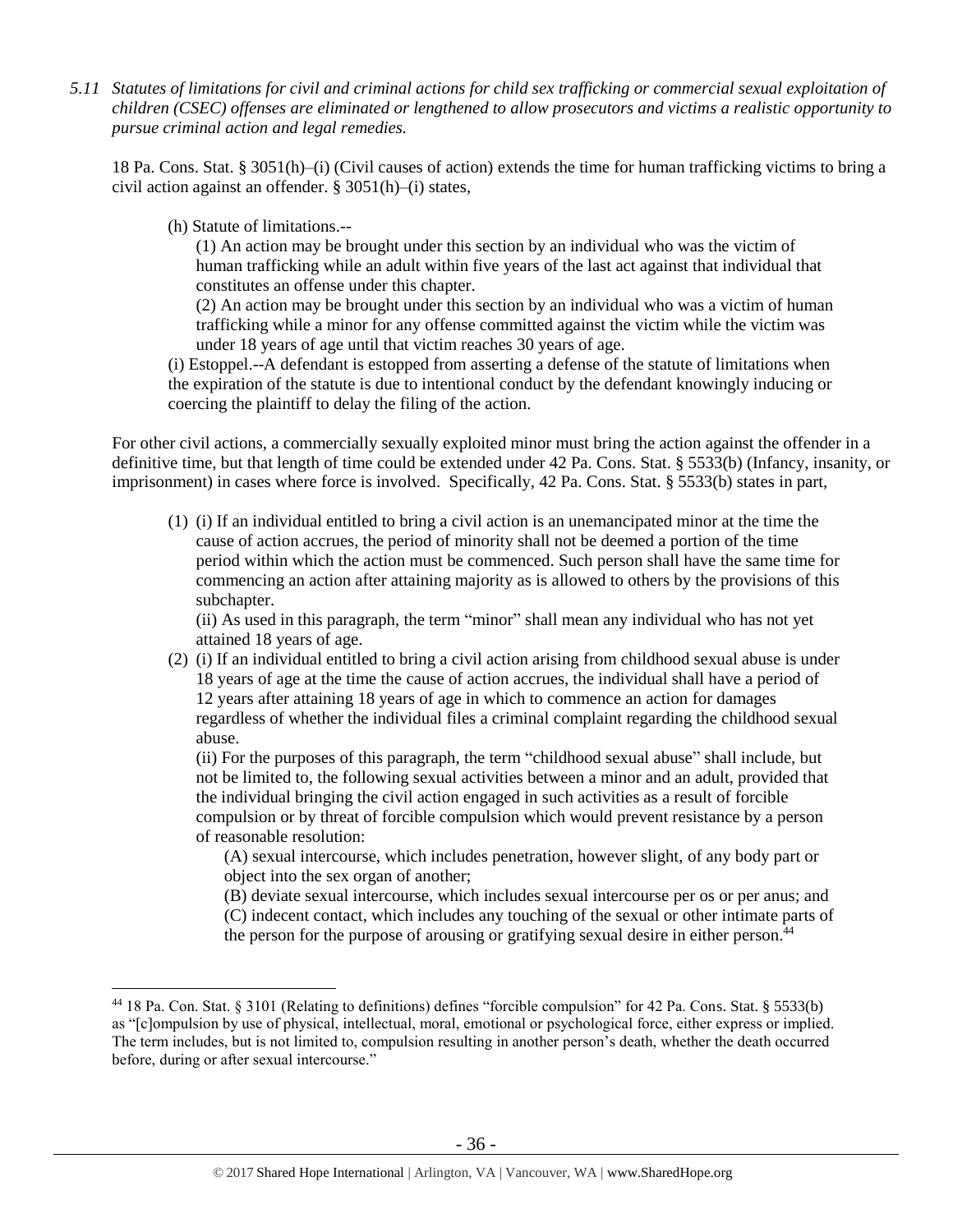This cause of action requires "forcible compulsion;" however, that term is defined broadly.

With respect to criminal statutes of limitation, "major sexual offenses" have a statute of limitations of 12 years, and the list of offenses includes sexual abuse of children under 18 Pa. Cons. Stat. § 6312 (Sexual abuse of children) but does not include other commercial sexual exploitation offenses. 42 Pa. Cons. Stat. § 5552(B.1) (Other offenses). The general limit is two years. 42 Pa. Cons. Stat. § 5552(a). However, the time period for bringing criminal actions is extended for "[a]ny sexual offense committed against a minor who is less than 18 years of age any time up to the later of the period of limitation provided by law after the minor has reached 18 years of age or the date the minor reaches 50 years of age." 42 Pa. Cons. Stat. § 5552(c)(3). For purposes of this provision, "sexual offense" includes corruption of minors under 18 Pa. Cons. Stat. § 6301, sexual abuse of children under 18 Pa. Cons. Stat. § 6312(b), and sexual exploitation of children under 18 Pa. Cons. Stat. § 6320. Under subsection (b), the prosecution of "major offenses" "must be commenced within five years" from the time the crime was committed. For the purposes of this provision, "major offense" includes promoting prostitution of a minor under 18 Pa. Cons. Stat. § 5902(b.1), criminal attempt under 18 Pa. Cons. Stat. § 901, criminal solicitation under 18 Pa. Cons. Stat. § 902, and corrupt organizations under 18 Pa. Cons. Stat. § 911. While some commercial sexual exploitation offenses, such as sexual exploitation of a minor, are included in these lists, notably absent are the trafficking of persons statute codified at 18 Pa. Cons. Stat. § 3011 and the living off prostitutes and patronizing prostitution provisions codified at 18 Pa. Cons. Stat. § 5902(d), (e).

5.11.1 Recommendation: Amend 42 Pa. Cons. Stat. § 5552(B.1) (Other offenses) to eliminate the statute of limitations for commencing prosecutions of trafficking in persons and CSEC offenses.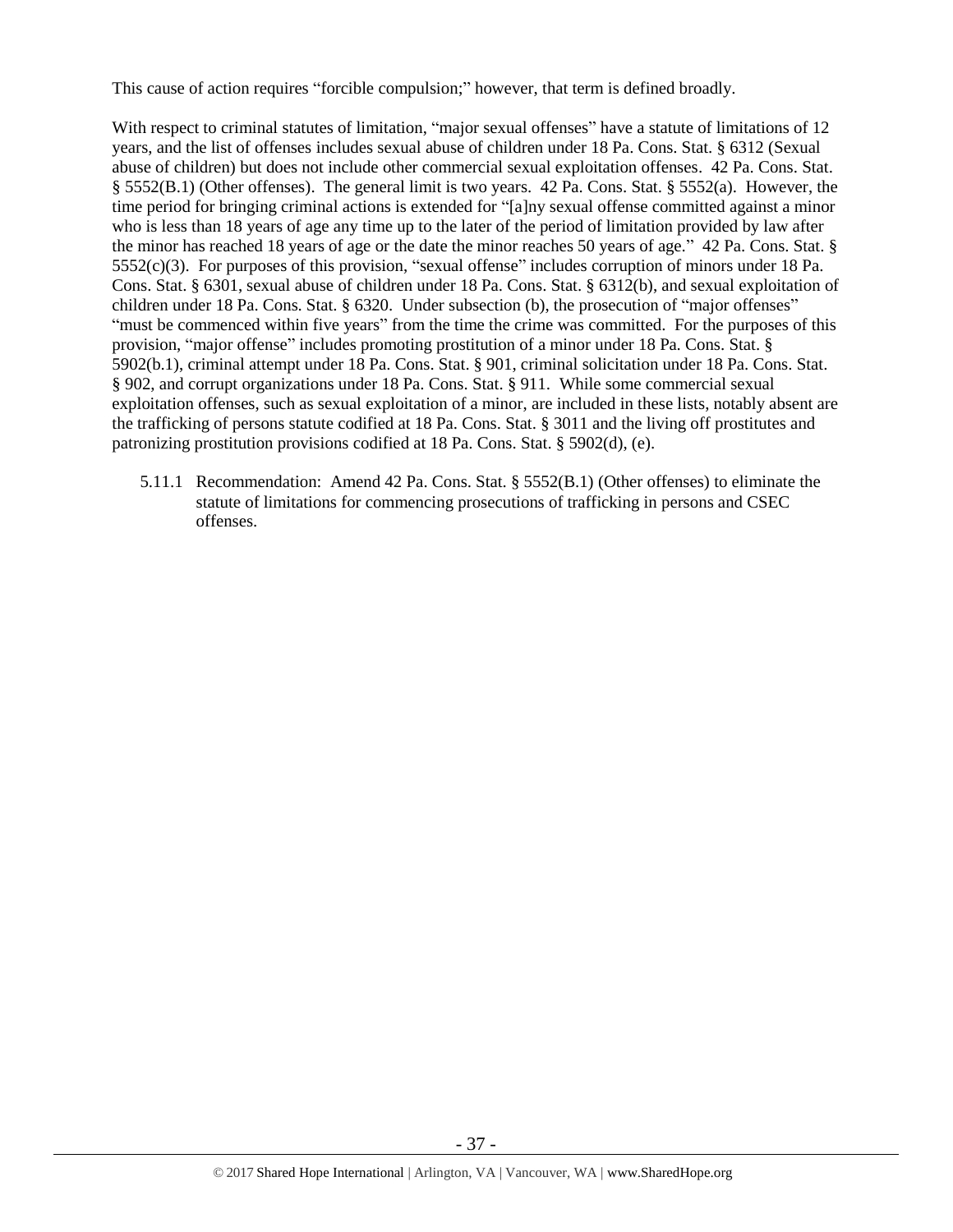#### **FRAMEWORK ISSUE 6: CRIMINAL JUSTICE TOOLS FOR INVESTIGATION AND PROSECUTION PROSE**

## *Legal Components:*

- *6.1 Training on human trafficking and domestic minor sex trafficking for law enforcement is statutorily mandated or authorized.*
- *6.2 Single party consent to audiotaping is permitted in law enforcement investigations.*
- *6.3 Wiretapping is an available tool to investigate domestic minor sex trafficking and commercial sexual exploitation of children (CSEC).*
- *6.4 Using a law enforcement decoy posing as a minor to investigate buying or selling of commercial sex acts is not a defense to soliciting, purchasing, or selling sex with a minor.*

*\_\_\_\_\_\_\_\_\_\_\_\_\_\_\_\_\_\_\_\_\_\_\_\_\_\_\_\_\_\_\_\_\_\_\_\_\_\_\_\_\_\_\_\_\_\_\_\_\_\_\_\_\_\_\_\_\_\_\_\_\_\_\_\_\_\_\_\_\_\_\_\_\_\_\_\_\_\_\_\_\_\_\_\_\_\_\_\_\_\_\_\_\_\_*

- *6.5 Using the Internet or electronic communications to investigate buyers and traffickers is a permissible investigative technique.*
- *6.6 State law requires reporting of missing children and recovered missing children.*

## *Legal Analysis:*

. . . .

*6.1 Training on human trafficking and domestic minor sex trafficking for law enforcement is statutorily mandated or authorized.*

Pennsylvania law authorizes training on human trafficking under 18 Pa. Cons. Stat. § 3031(3) (Grants), which states,

Subject to the availability of funds, the commission shall make grants to State agencies, units of local government and nongovernmental agencies to:

(3) Ensure protection of victims of human trafficking, including training of first responders.

The term "first responders" is likely broad enough to include law enforcement officers.

Additionally, training on the sexual assault collection program pursuant to 35 Pa. Cons. Stat. § 10172.3 (Sexual assault evidence collection program), crime victims' compensation program pursuant to 18 Pa. Cons. Stat. § 11.212 (Responsibilities of state and local law enforcement agencies), and training on electronic surveillance techniques pursuant to 18 Pa. Cons. Stat. § 5724 (Training) are required and might include aspects related to domestic minor sex trafficking.

*6.2 Single party consent to audiotaping is permitted in law enforcement investigations.*

Pennsylvania law requires both parties to consent to audiotaping. Those who intentionally intercept wire, electronic, or oral communications are guilty of felonies of the third degree. 18 Pa. Cons. Stat. § 5703 (Interception, disclosure or use of wire, electronic or oral communications). An exception exists "where all parties to the communication have given prior consent to such interception." 18 Pa. Cons. Stat. § 5704(4) (Exceptions to prohibition of interception and disclosure of communications).

Notably, 18 Pa. Cons. Stat. § 5704 also provides an exception for offenses related to corrupt organizations under 18 Pa. Cons. Stat. § 911, trafficking in individuals under 18 Pa. Cons. Stat. § 3011, and unlawful contact with a minor under 18 Pa. Cons. Stat. § 6318. 18 Pa. Cons. Stat. §§ 5704(2), 5708(1). 18 Pa. Cons. Stat. § 5704(2) states,

It shall not be unlawful and no prior court approval shall be required under this chapter for: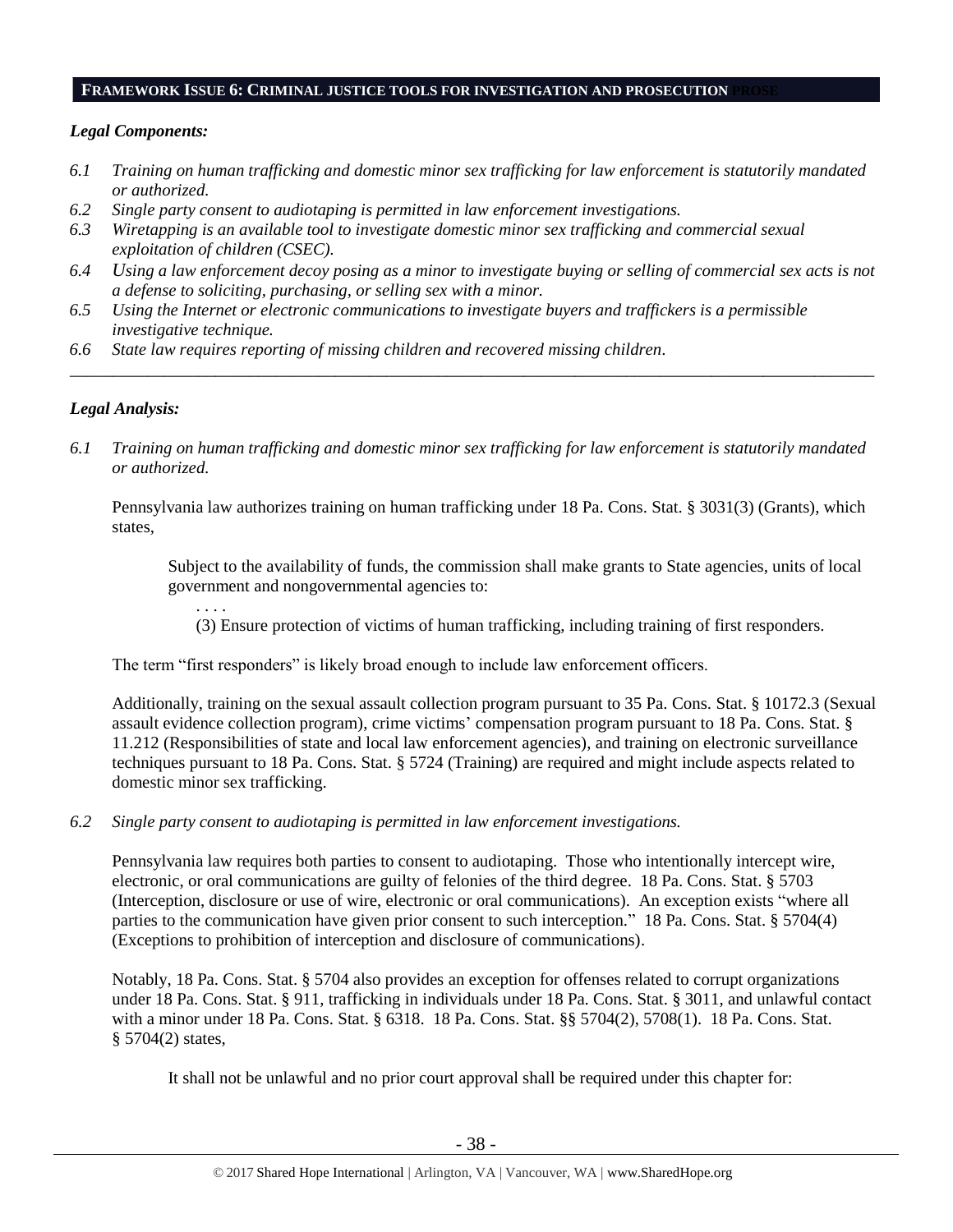(2) Any investigative or law enforcement officer or any person acting at the direction or request of an investigative or law enforcement officer to intercept a wire, electronic or oral communication involving suspected criminal activities, including, but not limited to, the crimes enumerated in section 5708<sup>45</sup> (relating to order authorizing interception of wire, electronic or oral communications), where:

(i) (Deleted by amendment).

. . . .

 $\overline{a}$ 

(ii) one of the parties to the communication has given prior consent to such interception. However, no interception under this paragraph shall be made unless the Attorney General or a deputy attorney general designated in writing by the Attorney General, or the district attorney, or an assistant district attorney designated in writing by the district attorney, of the county wherein the interception is to be made, has reviewed the facts and is satisfied that the consent is voluntary and has given prior approval for the interception . . . ;

(iii) the investigative or law enforcement officer meets in person with a suspected felon and wears a concealed electronic or mechanical device capable of intercepting or recording oral communications. However, no interception under this subparagraph may be used in any criminal prosecution except for a prosecution involving harm done to the investigative or law enforcement officer. This subparagraph shall not be construed to limit the interception and disclosure authority provided for in this subchapter; or

(iv) the requirements of this subparagraph are met. If an oral interception otherwise authorized under this paragraph will take place in the home of a nonconsenting party, then, in addition to the requirements of subparagraph (ii), the interception shall not be conducted until an order is first obtained from the president judge, or his designee who shall also be a judge, of a court of common pleas, authorizing such in-home interception, based upon an affidavit by an investigative or law enforcement officer that establishes probable cause for the issuance of such an order. No such order or affidavit shall be required where probable cause and exigent circumstances exist. For the purposes of this paragraph, an oral interception shall be deemed to take place in the home of nonconsenting party only if both the consenting and nonconsenting parties are physically present in the home at the time of the interception.

# *6.3 Wiretapping is an available tool to investigate domestic minor sex trafficking and commercial sexual exploitation of children (CSEC).*

Certain specified law enforcement officers may make a written application for "an order authorizing the interception of a wire, electronic or oral communication by the investigative or law enforcement officers or agency having responsibility for an investigation involving suspected criminal activities when such interception may provide evidence of the commission of any of the following offenses, or may provide evidence aiding in the apprehension of the perpetrator or perpetrators of any of the following offenses," which includes 18 Pa. Cons. Stat. § 911 (Corrupt organizations), § 3011 (Trafficking in individuals), § 5902 (Prostitution and related offenses) ("where such offense is dangerous to life, limb or property and punishable by imprisonment for more than one year"), and § 6318 (Unlawful contact with minor). 18 Pa. Cons. Stat. § 5708(1), (2) (Order authorizing interception of wire, electronic or oral communications).

<sup>45</sup> Crimes falling under 18 Pa. Cons. Stat. § 5708 include 18 Pa. Cons. Stat. § 911 (Corrupt organizations), § 3011 (Trafficking in individuals), § 5902 (Prostitution and related offenses) ("where such offense is dangerous to life, limb or property and punishable by imprisonment for more than one year"), and § 6318 (Unlawful contact with minor). 18 Pa. Cons. Stat. § 5708(1), (2).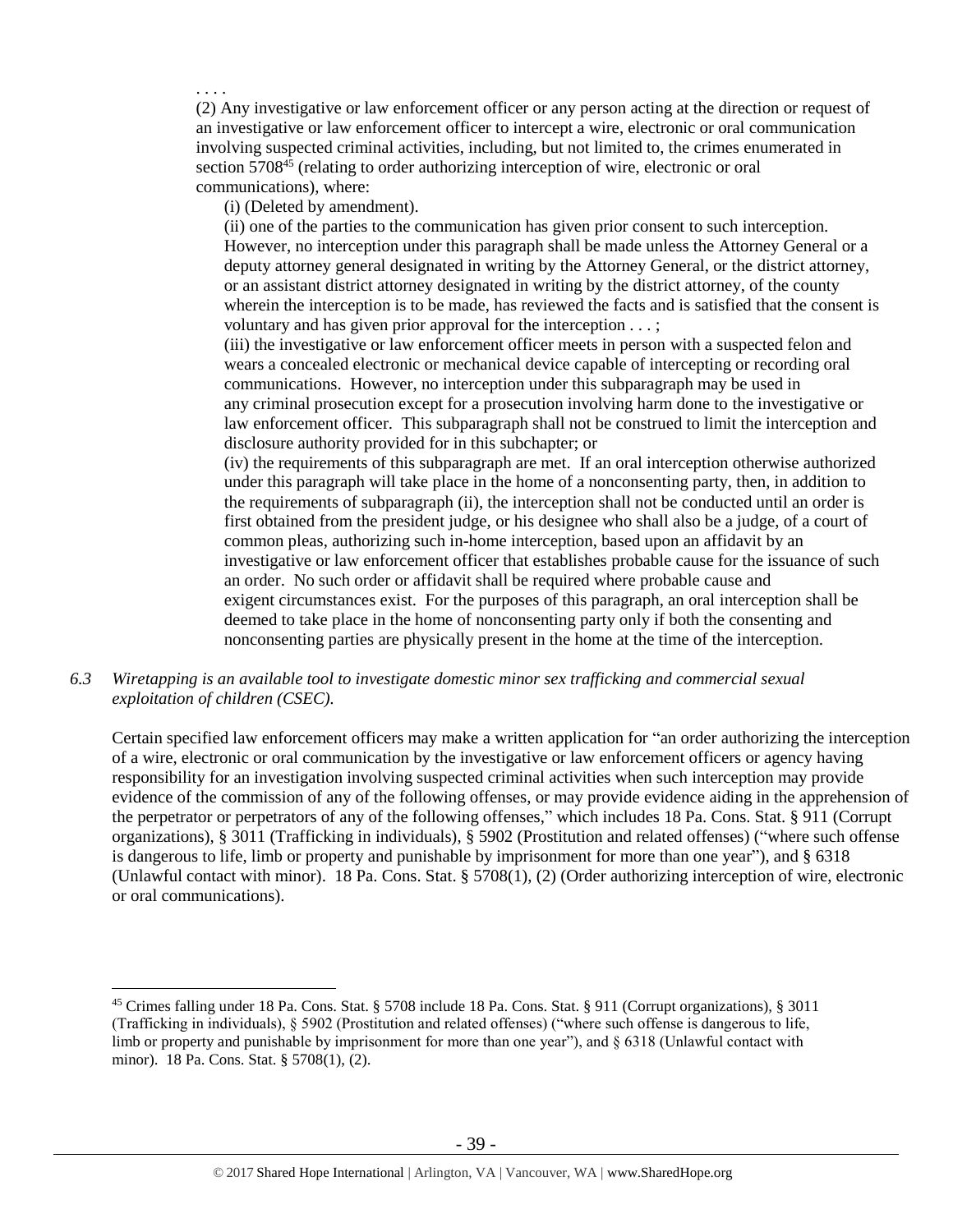In emergency situations for the same offenses, 18 Pa. Cons. Stat. § 5713(a) (Emergency situations) would apply. 18 Pa. Cons. Stat. § 5713(a) states,

Whenever, upon informal application by the Attorney General or a designated deputy attorney general authorized in writing by the Attorney General or a district attorney or an assistant district attorney authorized in writing by the district attorney of a county wherein the suspected criminal activity has been, is or is about to occur, a judge determines there are grounds upon which an order could be issued pursuant to this chapter, and that an emergency situation exists with respect to the investigation of an offense designated in section 5708 (relating to order authorizing interception of wire, electronic or oral communications), and involving conspiratorial activities characteristic of organized crime or a substantial danger to life or limb, dictating authorization for immediate interception of wire, electronic or oral communications before an application for an order could with due diligence be submitted to him and acted upon, the judge may grant oral approval for such interception without an order, conditioned upon the filing with him, within 48 hours thereafter, of an application for an order which, if granted, shall recite the oral approval and be retroactive to the time of such oral approval. Such interception shall immediately terminate when the communication sought is obtained or when the application for an order is denied, whichever is earlier. In the event no application for an order is made, the content of any wire, electronic or oral communication intercepted shall be treated as having been obtained in violation of this subchapter.

*6.4 Using a law enforcement decoy posing as a minor to investigate buying or selling of commercial sex acts is not a defense to soliciting, purchasing, or selling sex with a minor.*

Pursuant to 18 Pa. Cons. Stat. § 6318 (Unlawful contact with minor), a defendant would not be able to assert a defense to prosecution based on the use of a law enforcement decoy posing as a minor. 18 Pa. Cons. Stat. § 6318(a) states,

A person commits an offense if he is intentionally in contact with a minor, or a law enforcement officer acting in the performance of his duties who has assumed the identity of a minor, for the purpose of engaging in an activity prohibited under any of the following, and either the person initiating the contact or the person being contacted is within this Commonwealth:

. . . . (3) Prostitution as defined in section 5902 (relating to prostitution and related offenses). (4) Obscene and other sexual materials and performances as defined in section 5903 (relating to obscene and other sexual materials and performances)

. . . .

(6) Sexual exploitation of children as defined in section 6320 (relating to sexual exploitation of children).

*6.5 Using the Internet or electronic communications to investigate buyers and traffickers is a permissible investigative technique.*

Pennsylvania's statutes allow using the Internet or electronic communications for investigations in certain offenses related to human trafficking under 18 Pa. Cons. Stat. § 6318 (Unlawful contact with minor). This statute gives concurrent jurisdiction to the attorney general and district attorney to prosecute when "any crime arising out of the activity prohibited by this section when the person charged with a violation of this section contacts a minor through the use of a computer, computer system or computer network." 18 Pa. Cons. Stat. § 6318(B.1). Under 18 Pa. Cons. Stat. § 6318(a),

A person commits an offense if he is intentionally in contact with a minor, or a law enforcement officer acting in the performance of his duties who has assumed the identity of a minor, for the purpose of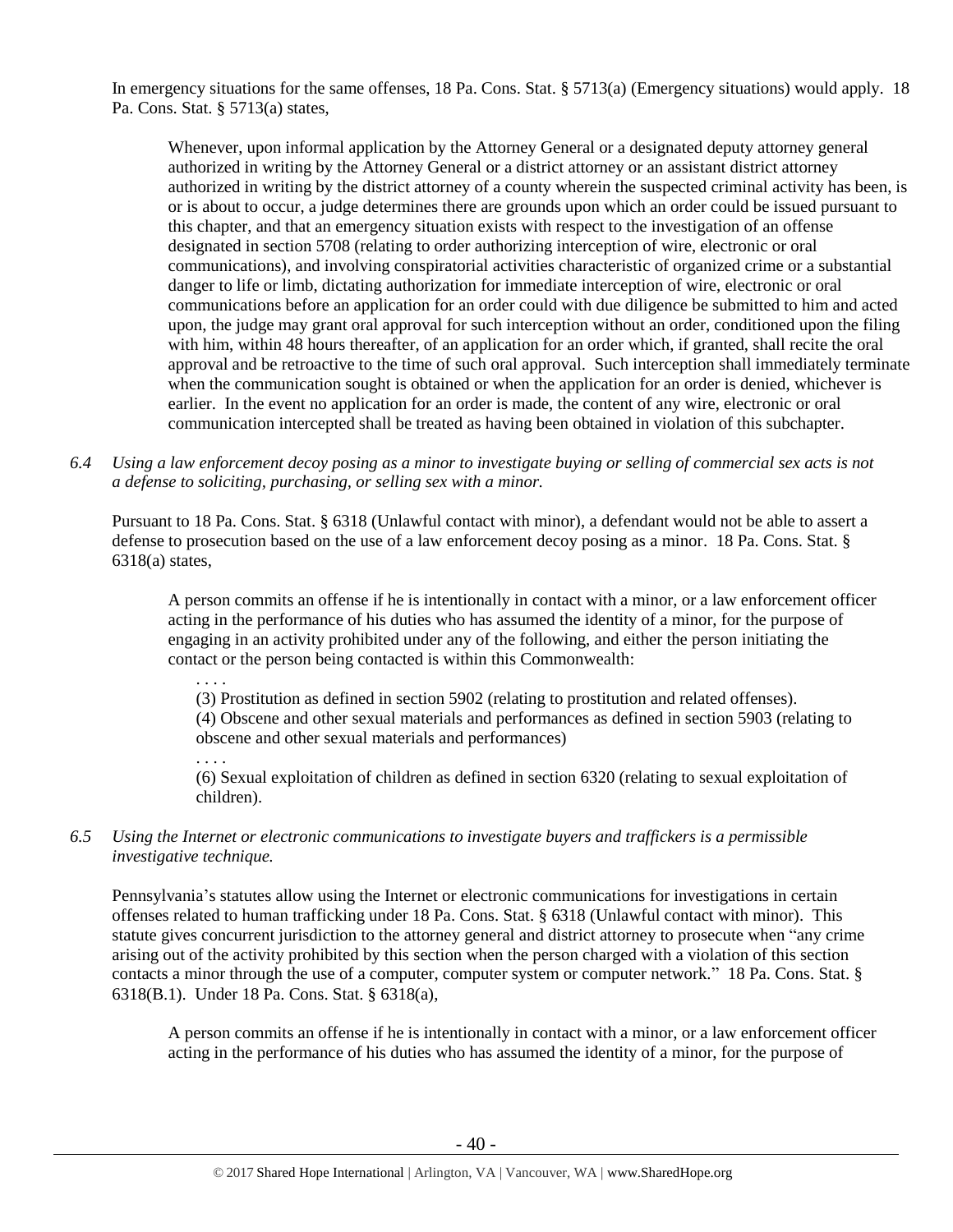engaging in an activity prohibited under any of the following, and either the person initiating the contact or the person being contacted is within this Commonwealth:

(3) Prostitution as defined in section 5902 (relating to prostitution and related offenses). (4) Obscene and other sexual materials and performances as defined in section 5903 (relating to

obscene and other sexual materials and performances)

(6) Sexual exploitation of children as defined in section 6320 (relating to sexual exploitation of children).

Therefore, because 18 Pa. Cons. Stat. § 6318(B.1) allows prosecution by various levels of state government, this section allows undercover officers to use computers for investigations. Pursuant to 18 Pa. Cons. Stat. § 6318(c) defines "contacts" as:

Direct or indirect contact or communication by any means, method or device, including contact or communication in person or through an agent or agency, through any print medium, the mails, a common carrier or communication common carrier, any electronic communication system and any telecommunications, wire, computer or radio communications device or system.

*6.6 State law requires reporting of missing children and recovered missing children.*

. . . .

. . . .

 $\overline{a}$ 

Law enforcement and county agencies must report missing or abducted children. Pursuant to 23 Pa. Cons. Stat. § 5702(b) (County responsibilities): "A county agency shall report to law enforcement and to the National Center for Missing and Exploited Children as soon as practicable but no later than 24 hours after receiving information about a child<sup>46</sup> who is missing from the child's residence or is abducted." Upon receiving the report, "law enforcement shall enter the information into the National Crime Information Center database." 23 Pa. Cons. Stat. § 5703 (Law enforcement responsibilities).

Law enforcement officers are also required "[t]o make an entry into the Missing Persons File through the Commonwealth Law Enforcement Assistance Network (CLEAN) in accord with Pennsylvania State Police policy and procedures immediately upon receipt of sufficient identification information on the missing child." 18 Pa. Cons. Stat. § 2908(a)(3) (Missing children). Subsection (a)(1) also requires that law enforcement agencies "investigate a report of a missing child immediately upon receipt of the report regardless of the age of the missing child or the circumstances surrounding the disappearance of the child. In no case shall law enforcement agencies impose a mandatory waiting period prior to commencing the investigation of a missing child." Under subsection (a)(4), law enforcement shall, "insure timely cancellation of any entry made pursuant to this section where the missing child has returned or is located."

Additionally, county agencies must report instances of suspected or confirmed child sex trafficking. Pursuant to 23 Pa. Cons. Stat. § 5702(a):

<sup>&</sup>lt;sup>46</sup> For the purpose of this chapter only, 23 Pa. Cons. Stat. Stat.  $§$  5701 defines "child" as:

An individual who is under 21 years of age and meets one of the following:

<sup>(1)</sup> The county agency is conducting an assessment of the need for services.

<sup>(2)</sup> The county agency is conducting an investigation of suspected child abuse of the child under

chapter 63 (relating to child protective services).

<sup>(3)</sup> The county agency is providing services to the child.